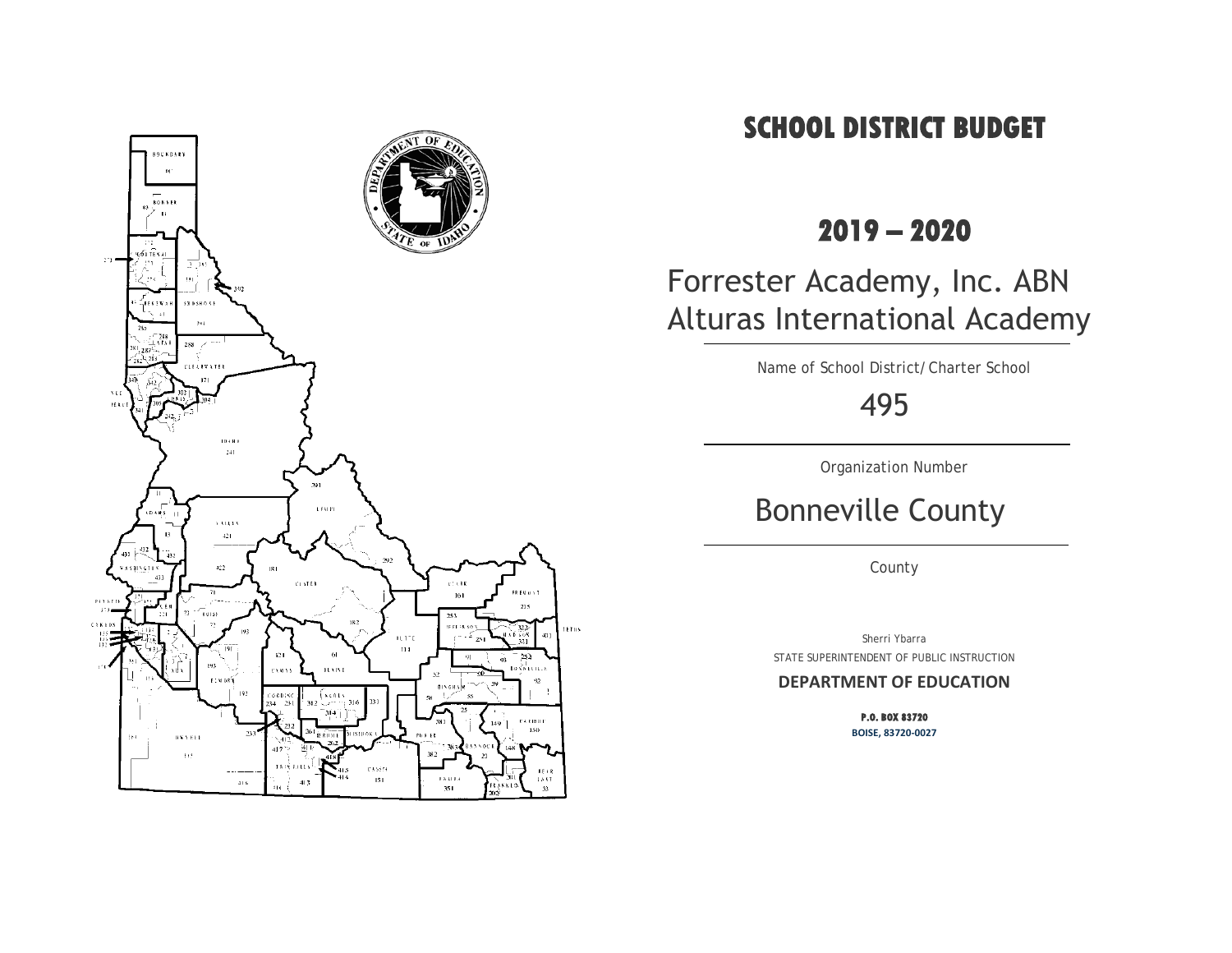| <b>CODE</b> | <b>CONTENTS</b>                                                         | <b>BUDGET</b><br>INCLUDED* |                                              |
|-------------|-------------------------------------------------------------------------|----------------------------|----------------------------------------------|
|             | <b>GENERAL FUND</b>                                                     |                            |                                              |
| 100         | General M & O                                                           | x                          | 2019-2                                       |
|             | <b>SPECIAL REVENUE FUNDS</b>                                            |                            |                                              |
| 220         | <b>Forest Reserve Fund</b>                                              |                            |                                              |
| 230-239     | <b>Special Project (Local)</b>                                          |                            | This document represents the Bo              |
| 240-249     | Special Project (State)                                                 | x                          | proposed expenditures and the fund           |
| 250-289     | Special Project (Federal)                                               | x                          | 2019 - 2020 fiscal year. The planning        |
| 290         | <b>Child Nutrition Fund</b>                                             |                            | been directed by the Board of Truste         |
|             |                                                                         |                            | enable the charter school to accomp          |
|             | <b>DEBT SERVICE FUNDS</b>                                               |                            | year.                                        |
| 310         | <b>Bond Redemption &amp; Interest Fund</b>                              |                            |                                              |
|             |                                                                         |                            | In compliance with Section 33-80             |
|             | <b>CAPITAL PROJECT FUNDS</b>                                            |                            | <b>Superintendent of Public Instruction,</b> |
| 410         | <b>Capital Construction Project Fund</b>                                |                            | hearing in the school district on JUNI       |
| 420         | <b>Plant Facilities Fund</b>                                            |                            | formally adopted this budget on JUN          |
| 430         | Plant Facilities Fund - School Bldg Main - Student Occupie              |                            |                                              |
|             |                                                                         |                            |                                              |
|             | <b>ENTERPRISE FUNDS</b>                                                 |                            |                                              |
| 510         | <b>Enterprise Fund</b>                                                  |                            |                                              |
|             | <b>INTERNAL SERVICE FUNDS</b>                                           |                            |                                              |
| 610         | <b>Internal Service Fund</b>                                            |                            |                                              |
|             |                                                                         |                            | PERINTENDENT/CHARTER SCHOOL                  |
|             |                                                                         |                            | <b>ADMINISTRATOR</b>                         |
| 710/720     | <b>Trust Funds</b>                                                      |                            | <b>Michelle Ball</b>                         |
|             |                                                                         |                            | <b>CONTACT PERSON</b><br>(PLEASE PRINT)      |
|             |                                                                         |                            | michelle.ball@alturasacademy.org             |
|             |                                                                         |                            | <b>EMAIL ADDRESS</b>                         |
|             |                                                                         |                            | 208-522-5145                                 |
|             | * Indicate with an asterisk which reports are included in this document |                            | <b>PHONE NUMBER</b>                          |

#### 019-2020 SCHOOL BUDGET

the Board of Trustees' estimate of revenues, e fund balances of available school funds for the anning, preparation and presentation of the budget has Trustees and the use of these resources will complish its goals and objectives for the school

33-801, Idaho Code, and the policy of the State uction, this document has been presented at a public n JUNE 20, 2019 and the Board of Trustees on JUNE 20, 2019.

SIGNED:

DATE

**CHAIRPERSON OF THE BOARD** 

Forrester Academy, Inc. #495

SCHOOL DISTRICT/CHARTER NAME

6/20/2019

Copy on file in the Office of the **Superintendent of Public Instruction**  Page 1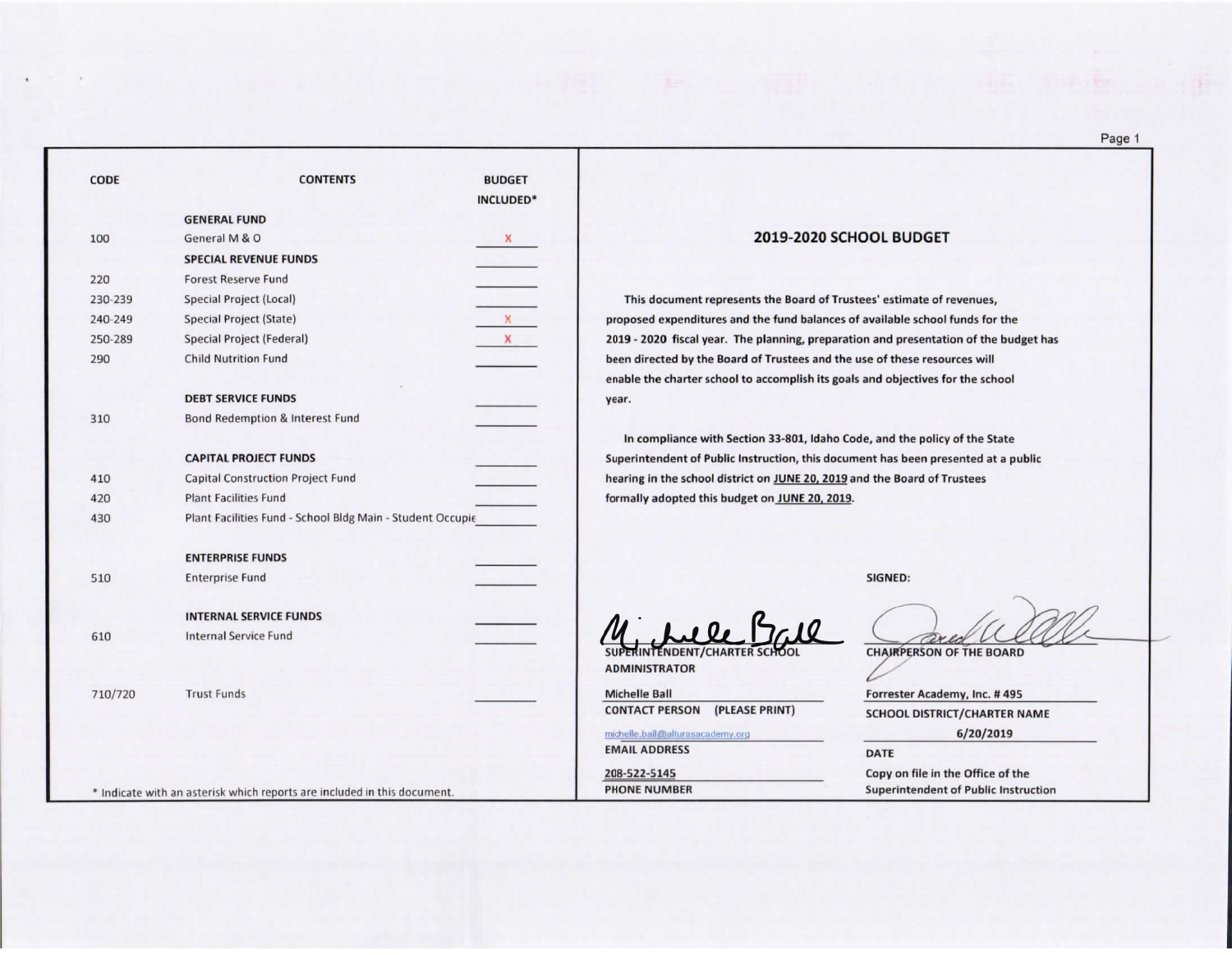# **SUMMARY STATEMENT 2019 - 2020 SCHOOL BUDGET ALL FUNDS ALTURAS INTERNATIONAL ACADEMY**

GENERAL M & O FUND

ALL OTHER FUNDS

| ULINLIVAL IVI OLU UNU<br>ALL VIIILIN I UNDO |      |                                |             |                                                               |               |               |            |                 |               |               |
|---------------------------------------------|------|--------------------------------|-------------|---------------------------------------------------------------|---------------|---------------|------------|-----------------|---------------|---------------|
|                                             |      |                                | Prior Year  | Prior Year                                                    | Current       | Proposed      | Prior Year | Prior Year      | Current       | Proposed      |
| <b>Budget</b>                               |      | <b>REVENUES</b>                | Actual      | Actual                                                        | Budget        | <b>Budget</b> | Actual     | Actual          | <b>Budget</b> | Budget        |
| Line                                        |      |                                | 2016-2017   | 2017-2018                                                     | 2018-2019     | 2019-2020     | 2016-2017  | 2017-2018       | 2018-2019     | 2019-2020     |
| #01                                         |      | <b>Beginning Balances</b>      | $\mathbf 0$ | 163,783CR                                                     | 346,551CR     | 446,589CR     | 0          | 1,462CR         | $\mathbf 0$   | 8,332CR       |
| #39                                         |      | Local Revenue                  | 534,248CR   | 424,527CR                                                     | 245,250CR     | 105,000CR     | 42,218CR   | 36,816CR        | 31,000CR      | 48,240CR      |
| #41                                         |      | <b>County Revenue</b>          | $\Omega$    | $\Omega$                                                      | $\mathbf 0$   | $\mathbf 0$   | 0          | 0               | $\Omega$      | $\Omega$      |
| #55                                         |      | <b>State Revenue</b>           | 1,307,953CR | 2,242,162CR                                                   | 2,694,682CR   | 3,303,973CR   | 42,884CR   | 73,967CR        | 97,609CR      | 113,331CR     |
| #68                                         |      | <b>Federal Revenue</b>         | $\mathbf 0$ | $\mathbf 0$                                                   | $\mathbf 0$   | $\mathbf 0$   | 38,214CR   | 93,602CR        | 117,968CR     | 131,282CR     |
| #72                                         |      | Other Sources                  | $\Omega$    | $\Omega$                                                      | $\Omega$      | $\Omega$      | 0          | 0               | $\Omega$      | $\Omega$      |
| #76                                         |      | Transfers                      | $\Omega$    | $\mathbf 0$                                                   | $\Omega$      | $\Omega$      | 0          | 4,940CR         | 10,000CR      | $\Omega$      |
|                                             |      | <b>TOTALS***</b>               | 1,842,201CR | 2,830,472CR                                                   | 3,286,483CR   | 3,855,562CR   | 123,316CR  | 210,787CR       | 256,577CR     | 301,185CR     |
|                                             |      |                                |             | <b>GENERAL M &amp; O FUND</b>                                 |               |               |            | ALL OTHER FUNDS |               |               |
|                                             |      |                                | Prior Year  | Prior Year                                                    | Current       | Proposed      | Prior Year | Prior Year      | Current       | Proposed      |
| <b>Budget</b>                               |      | <b>EXPENDITURES</b>            | Actual      | Actual                                                        | <b>Budget</b> | <b>Budget</b> | Actual     | Actual          | <b>Budget</b> | <b>Budget</b> |
| Line                                        | OBJ# |                                | 2016-2017   | 2017-2018                                                     | 2018-2019     | 2019-2020     | 2016-2017  | 2017-2018       | 2018-2019     | 2019-2020     |
| #60                                         | 100  | Salaries                       | 641,108     | 1,020,841                                                     | 1,349,761     | 1,600,770     | 13,222     | 38,743          | 80,257        | 112,032       |
| #60                                         | 200  | <b>Benefits</b>                | 183,598     | 309,671                                                       | 412,901       | 497,583       | 3,293      | 6,097           | 9,044         | 8,111         |
| #60                                         | 300  | <b>Purchased Services</b>      | 695,087     | 926,835                                                       | 1,007,732     | 978,658       | 42,423     | 114,783         | 112,183       | 82,711        |
| #60                                         | 400  | Supplies & Materials           | 100,258     | 189,038                                                       | 46,900        | 153,500       | 5,490      | 5,580           | 35,100        | $\Omega$      |
| #60                                         | 500  | Capital Outlay                 | 53,534      | 21,853                                                        | 700           | 25,500        | 57,426     | 45,584          | 28,325        | 98,331        |
| #60                                         | 600  | <b>Debt Retirement</b>         | 118         | 962                                                           | 900           | 300           | 0          | $\mathbf 0$     | $\mathbf 0$   | $\Omega$      |
| #60                                         | 700  | Insurance & Judgments          | 4,715       | 9,781                                                         | 11,000        | 15,000        | 0          | 0               | $\mathbf 0$   | $\mathbf 0$   |
| #60                                         | 800  | Transfers                      | $\mathbf 0$ | 4,940                                                         | 10,000        | $\mathbf 0$   | 0          | $\mathbf 0$     | $\mathbf 0$   | $\mathbf 0$   |
| #62                                         |      | <b>Contingency Reserve</b>     | $\Omega$    | $\mathbf 0$                                                   | $\mathbf 0$   | $\Omega$      | 0          | 0               | $\mathbf 0$   | $\mathbf 0$   |
| #73                                         |      | <b>Unappropriated Balances</b> | 163,783     | 346,551                                                       | 446,589       | 584,251       | 1,462      | $\mathbf 0$     | 8,332CR       | $\Omega$      |
|                                             |      | <b>TOTALS***</b>               | 1,842,201   | 2,830,472                                                     | 3,286,483     | 3,855,562     | 123,316    | 210,787         | 256,577       | 301,185       |
|                                             |      |                                |             | * All transfers-in and transfers-out should net to zero.      |               |               |            |                 |               |               |
|                                             |      |                                |             | *** RETURN THIS PAGE TO THE STATE DEPARTMENT OF EDUCATION *** |               |               |            |                 |               |               |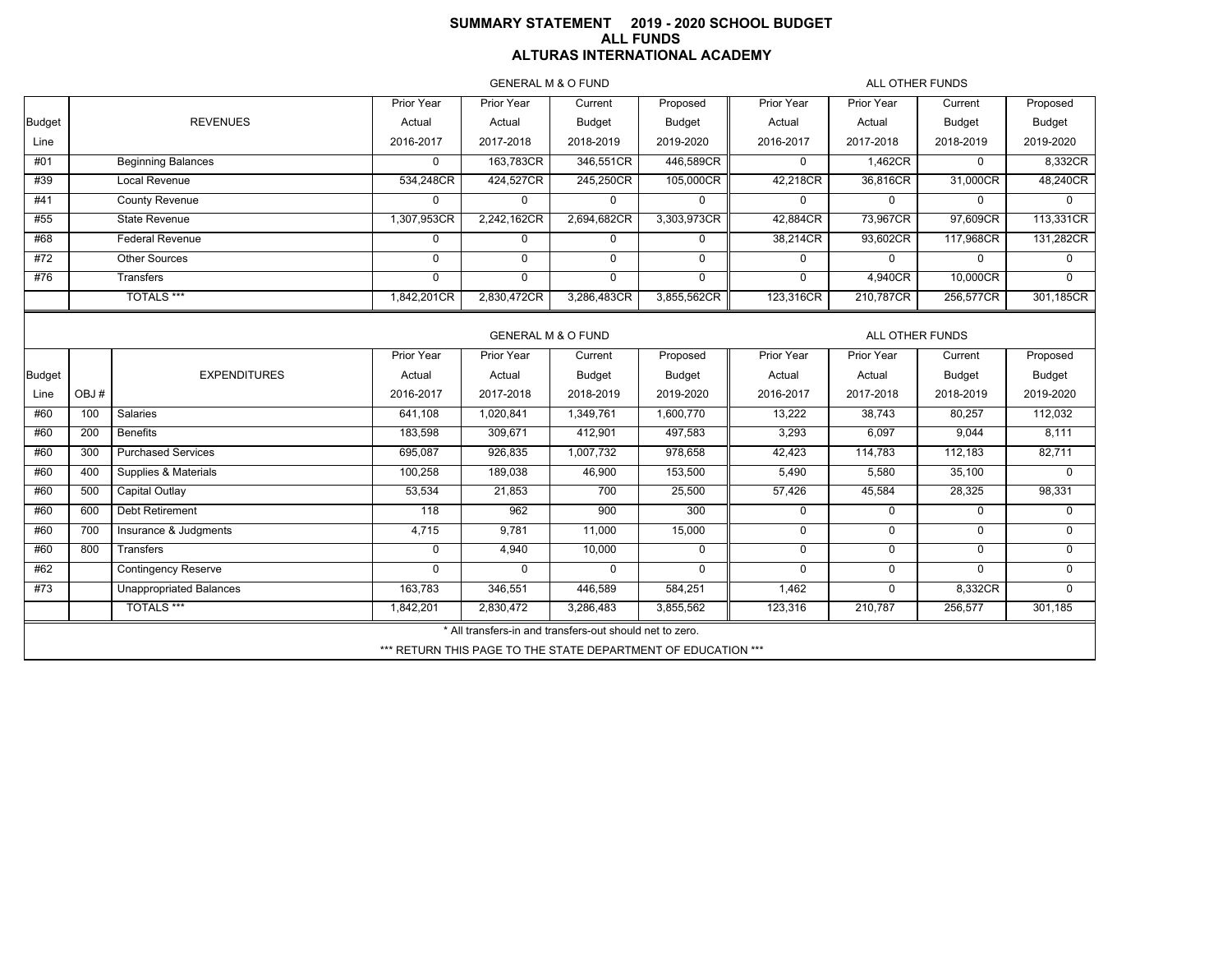## **2019 - 2020 BUDGET WORKSHEETS**

#### **ESTIMATING M & O STATE SUPPORT REVENUE**

| 1.  | Number of Support Units - 2019 - 2020<br>(Best 28 Weeks ADA - Units)              |                                        |                                         | 28.18                                                           | <b>Rev Code</b> |
|-----|-----------------------------------------------------------------------------------|----------------------------------------|-----------------------------------------|-----------------------------------------------------------------|-----------------|
| 2.  | State Distribution Factor - Per Unit - 2019-2020                                  |                                        | \$                                      | $\mathsf{\hat{S}}$<br>28,416                                    |                 |
| З.  | <b>Entitlement</b><br>$($ line $1 \times$ line $2)$                               |                                        | \$                                      | 800,763                                                         |                 |
|     | 4. Salary Apportionment: 1st Reporting Period Units<br>(From SBA Template)        | 28.18                                  |                                         |                                                                 |                 |
|     | <b>Administrative Index</b>                                                       | Average Instructional<br><b>Salary</b> | <b>Average Pupil Services</b><br>Salary | <b>Total SBA plus</b><br><b>Allowances from SBA</b><br>Template |                 |
|     | 1.60620                                                                           | \$42,701                               | $$38,000$ \$                            | 1,675,518                                                       |                 |
|     | 5. Estimated Base Support (line 3 + line 4)                                       |                                        | \$                                      | 2,476,281                                                       | 431100          |
| 6.  | <b>Add: Benefit Apportionment</b>                                                 |                                        | \$                                      | 328,234                                                         | 431800          |
| 7.  | Add: Approved Border Contracts                                                    |                                        | \$                                      | $\overline{0}$                                                  | 431500          |
| 8.  | Add: Approved Exceptional Child Support                                           |                                        | \$                                      | $\overline{0}$                                                  | 431400          |
|     | 9. Add: Approved Tuition Equivalency                                              |                                        | \$                                      | $\overline{0}$                                                  | 431600          |
| 10. | Add: Transportation Allowance                                                     |                                        | \$                                      | 100,750                                                         | 431200          |
| 11. | <b>Adjustments</b>                                                                |                                        | \$                                      | $\overline{0}$                                                  |                 |
| 12. | <b>Total Estimated SDE State Support</b><br>$(lines 5 + 6 + 7 + 8 + 9 + 10 + 11)$ |                                        | \$                                      | 2,905,265                                                       |                 |
|     | <b>Revenue in Lieu of Taxes:</b>                                                  |                                        |                                         |                                                                 |                 |
|     | (n/a for District Charters)                                                       |                                        |                                         |                                                                 |                 |
| 13. | <b>Agricultural Equipment Tax Replacement Money</b><br>from State Tax Commission  | \$                                     | $\overline{0}$                          |                                                                 |                 |
| 14. | Personal Property Tax Replacement Money from<br><b>State Tax Commission</b>       | \$                                     | $\overline{\mathbf{0}}$                 |                                                                 |                 |
|     | Total Revenue in Lieu of Taxes (line 13)                                          |                                        |                                         | $\mathbf{0}$                                                    | 438000          |
|     | *** RETURN THIS PAGE TO THE STATE DEPARTMENT OF EDUCATION ***                     |                                        |                                         |                                                                 |                 |
|     |                                                                                   |                                        |                                         |                                                                 |                 |
|     | <b>School District Name:</b><br><b>Forrester Academy ABN Alturas Intl</b>         |                                        | <b>School District Number:</b>          |                                                                 | 495             |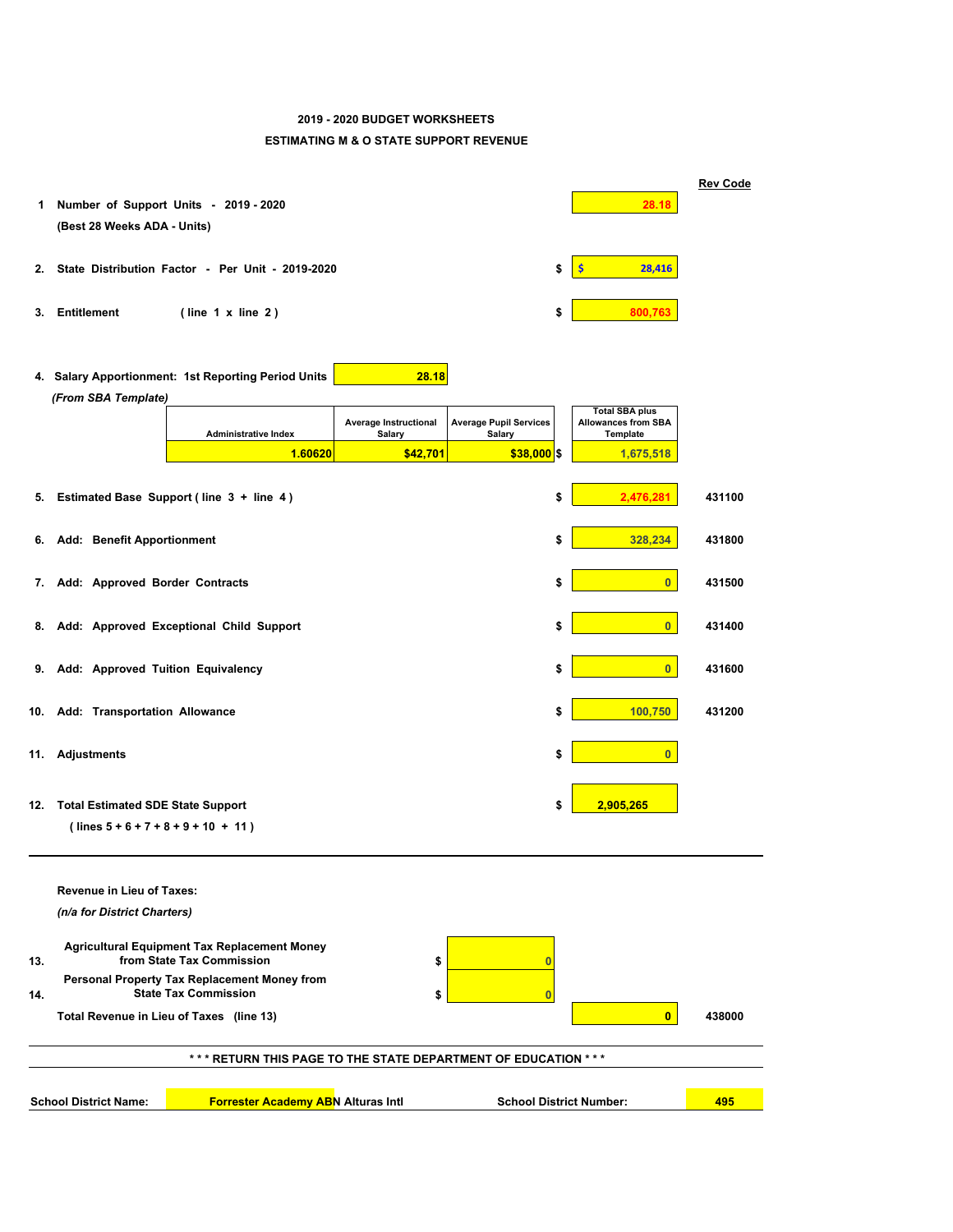NOTICE IS HEREBY GIVEN, that a regular meeting of the Governing Board of Alturas International Academy, District 495 will be held at Alturas International Academy which is located at 151 North Ridge Avenue, Idaho Falls, ID on the 20th of June 2019 at 6:00 pm regarding the amended budget for the 2018‐2019 school year and the proposed budget for the 2019‐2020 school year. This budget hearing is called pursuant to Section 33801 idaho Code as amended.

/S/ Michelle Ball

Executive Director, Alturas International Academy

# **SUMMARY STATEMENT 2019 - 2020 SCHOOL BUDGET**

## **ALL FUNDS**

School District #495 - ALTURAS INTERNATIONAL ACADEMY

|                                |                 |                   | <b>GENERAL M &amp; O FUND</b> |     |               |                         |                |                | <b>ALL OTHER FUNDS</b> |            |               |               |
|--------------------------------|-----------------|-------------------|-------------------------------|-----|---------------|-------------------------|----------------|----------------|------------------------|------------|---------------|---------------|
|                                |                 | Prior Year        | Prior Year                    |     | Prior Year    |                         | Proposed       | Prior Year     | Prior Year             |            | Prior Year    | Proposed      |
|                                |                 | Actual            | Actual                        |     | <b>Budget</b> |                         | <b>Budget</b>  | Actual         | Actual                 |            | <b>Budget</b> | <b>Budget</b> |
| <b>REVENUES</b>                |                 | 2016-2017         | 2017-2018                     |     | 2018-2019     |                         | 2019-2020      | 2016-2017      | 2017-2018              |            | 2018-2019     | 2019-2020     |
|                                |                 |                   |                               |     | (Amended)     |                         |                |                |                        |            | (Amended)     |               |
| <b>Beginning Balances</b>      | \$              |                   | \$<br>163,783                 | -\$ | 346,551       | \$                      | 464,855        | \$             | \$<br>1,462            | \$         |               | \$            |
| Local Tax Revenue              |                 |                   |                               |     |               |                         |                |                |                        |            |               |               |
| <b>Other Local</b>             | \$              | 534,248           | \$<br>424,527                 | \$  |               | \$                      | 5,000          | \$<br>42,218   | \$<br>36,816           | \$         | 240,000       | \$<br>48,240  |
| <b>County Revenue</b>          |                 |                   |                               |     |               |                         |                |                |                        |            |               |               |
| <b>State Revenue</b>           | \$              | 1,307,953         | \$<br>2,242,162               | \$  | 2,714,160     | \$                      | 3,302,760      | \$<br>42,884   | \$<br>73,967           | \$         | 99,539        | \$<br>113,331 |
| <b>Federal Revenue</b>         |                 |                   |                               |     |               |                         |                | \$<br>38,214   | \$<br>93,602           | \$         | 126,300       | \$<br>123,426 |
| <b>Other Sources</b>           |                 |                   |                               |     |               |                         |                |                |                        |            |               |               |
| Transfers                      |                 |                   |                               | \$  | 200,000       | \$                      | 100,000        |                | \$<br>4,940            |            |               |               |
| Totals                         | \$              | 1,842,201         | \$<br>2,830,472               | \$  | 3,260,711     | \$                      | 3,872,615      | \$<br>123,316  | \$<br>210,787          | \$         | $465,839$ \$  | 284,997       |
|                                |                 |                   |                               |     |               |                         |                |                |                        |            |               |               |
|                                |                 | <b>Prior Year</b> | <b>Prior Year</b>             |     | Proposed      |                         | Proposed       | Prior Year     | Prior Year             |            | Proposed      | Proposed      |
|                                |                 | Actual/Budget     | Actual/Budget                 |     | <b>Budget</b> |                         | <b>Budget</b>  | Actual         | Actual/Budget          |            | <b>Budget</b> | <b>Budget</b> |
| <b>EXPENDITURES</b>            |                 | 2016-2017         | 2017-2018                     |     | 2018-2019     |                         | 2019-2020      | 2016-2017      | 2017-2018              |            | 2018-2019     | 2019-2020     |
|                                |                 |                   |                               |     |               |                         |                |                |                        |            |               |               |
| <b>Salaries</b>                | \$              | 641,108           | \$<br>1,020,841               | \$  | 1,349,761     | -\$                     | 1,631,100      | \$<br>13,222   | \$<br>38,743           | \$         | 80,257        | \$<br>90,284  |
| <b>Benefits</b>                | \$              | 183,598           | \$<br>309,671                 | \$  | 408,001       | \$                      | 496,556        | \$<br>3,293    | \$<br>6,097            | \$         | 9,044         | \$<br>13,671  |
| <b>Purchased Services</b>      | \$              | 695,087           | \$<br>926,835                 | \$  | 961,094       | \$                      | 977,755        | \$<br>42,423   | \$<br>114,783          | \$         | 99,183        | \$<br>82,711  |
| Supplies & Materials           | $\overline{\$}$ | 100,258           | \$<br>189,038                 | \$  | 59,600        | -\$                     | 113,500        | \$<br>5,490    | \$<br>5,580            | \$         | 1,500         | \$            |
| <b>Capital Outlay</b>          | \$              | 53,534            | \$<br>21,853                  | \$  | 5,500         | \$                      | 25,500         | \$<br>57,426   | \$<br>45,584           | \$         | 75,855        | \$<br>98,331  |
| <b>Debt Retirement</b>         | $\overline{\$}$ | 118               | \$<br>962                     | \$  | 900           | \$                      | 300            |                |                        |            |               |               |
| Insurance & Judgments          | $\overline{\$}$ | 4,715             | \$<br>9,781                   | \$  | 11,000        | \$                      | 15,000         |                |                        |            |               |               |
| Transfers (net)                | \$              |                   | \$<br>4,940                   |     |               |                         |                |                |                        | \$         | 200,000       |               |
| <b>Contingency Reserve</b>     |                 |                   | 346,551                       |     |               | $\sqrt[6]{\frac{1}{2}}$ |                |                |                        |            |               |               |
| <b>Unappropriated Balances</b> | \$              | 163,783           | \$                            | \$  | 464,855       |                         | 612,904        | \$<br>1,462    | \$                     | \$         |               | \$            |
| Totals                         | \$              | 1,842,201         | \$<br>2,830,472               | \$  | 3,260,711     | \$                      | $3,872,615$ \$ | $123,316$ \ \$ | 210,787                | $\sqrt{3}$ | $465,839$ \$  | 284,997       |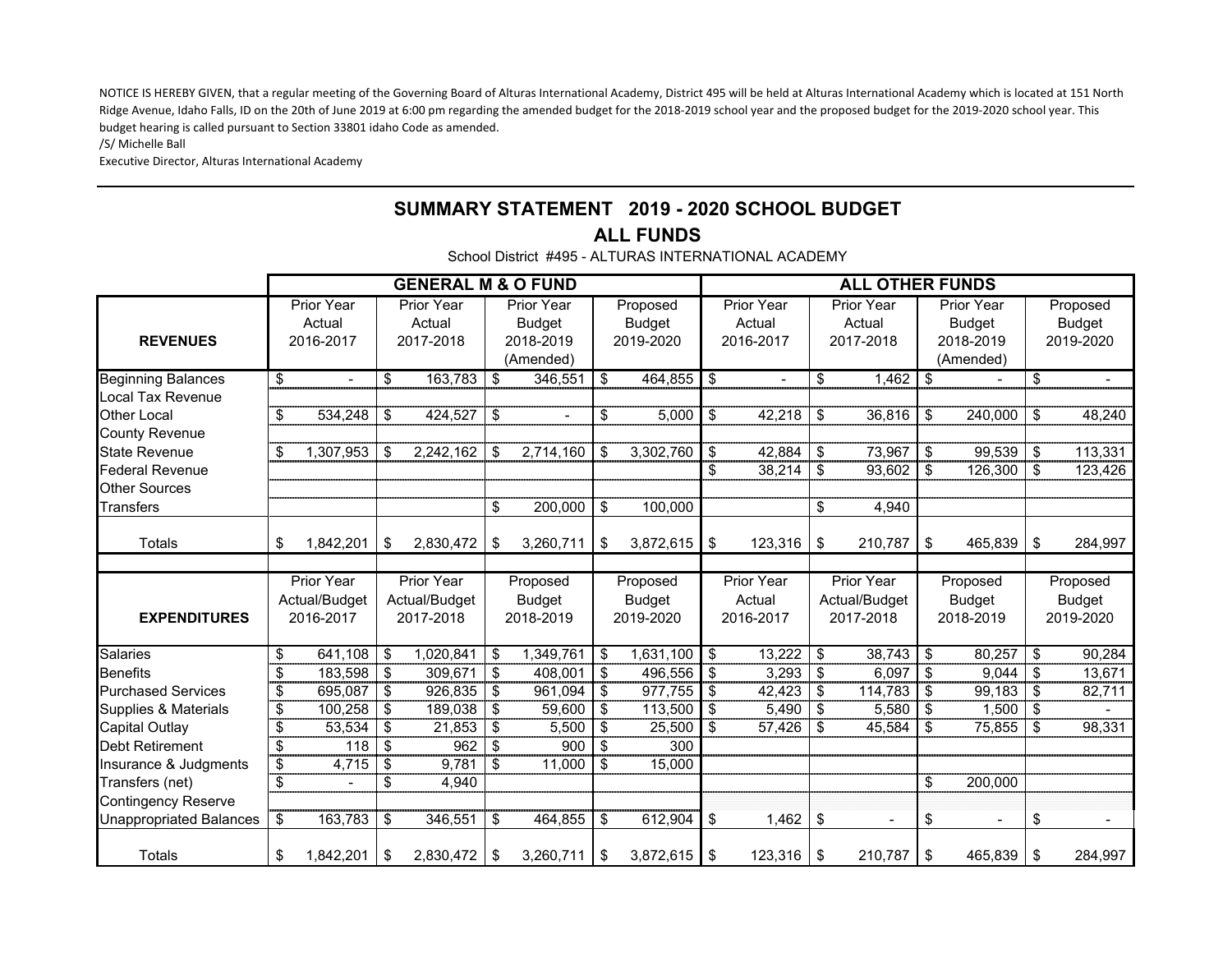|                 |                | <b>REVENUES</b>                  | Prior Year    | <b>Proposed Budget</b> |             |                 |        | <b>REVENUES</b>                          | Prior Year    | <b>Proposed Budget</b> |             |
|-----------------|----------------|----------------------------------|---------------|------------------------|-------------|-----------------|--------|------------------------------------------|---------------|------------------------|-------------|
| Line            | Code           | Item                             | <b>Budget</b> | Line Amounts           | Totals      | Line            | Code   | Item                                     | <b>Budget</b> | Line Amounts           | Totals      |
|                 |                | 320000 Estimated Fund Balance    | 346,551CR     | 446,589CR              |             | 40              |        | 429000 Other County                      |               |                        |             |
| $\overline{2}$  |                | as of July 1                     | 346,551CR     | *******                | 446.589CR   | 41              | 420000 | <b>TOTAL COUNTY</b><br>$***$             | $\Omega$      | *******                | $\Omega$    |
| 3               | 411100         | Taxes-General M & O              |               |                        |             | 42              |        |                                          |               |                        |             |
| $\overline{4}$  | 411200         | Taxes-Suplemental                |               |                        |             | 43              |        | 431100 Base Support Program              | 2,013,310CR   | 2,476,281CR            |             |
| 5               | 411300         | Taxes-Emergency                  |               |                        |             | 44              |        | 431200 Transportation Support            | 117,130CR     | 100,750CR              |             |
| 6               | 411400         | Taxes-Tort                       |               |                        |             | 45              |        | 431400 Except Child/SED Support          |               |                        |             |
|                 | 411500         | Taxes-Cooperative                |               |                        |             | 46              |        | 431500 Border Tuition Support            |               |                        |             |
| 8               | 411600         | Taxes-Tuition                    |               |                        |             | 47              |        | 431600 Tuition Equivalency               |               |                        |             |
| 9               | 411700         | Taxes-Migrant                    |               |                        |             | 48              |        | 431800 Benefit Apportionment             | 247,581CR     | 328,234CR              |             |
| 10              | 411900         | Taxes-Other                      |               |                        |             | 49              |        | 431900 Other State Support               | 290,901CR     | 357.064CR              |             |
| 11              | 412100         | <b>Taxes-Plant Facility</b>      |               |                        |             | 50              |        | 432100 Driver Education Prog.            |               |                        |             |
| 12              | 412500         | Taxes-Bond & Interest            |               |                        |             | 51              |        | 432400 Professional Technical Prog       |               |                        |             |
| 13              |                | $**$<br><b>TOTAL TAXES</b>       | $\mathbf 0$   | $******$               | $\mathbf 0$ | 52              |        | 437000 Lottery/Additional State Maint    | 25,760CR      | 41,644CR               |             |
| 14              |                | 413000 Penalty: Delinquent Taxes |               |                        |             | 53              |        | 438000 Rev in Lieu of/Ag Equip Tax       |               |                        |             |
| 15              |                |                                  |               |                        |             | 54              | 439000 | Other State Revenue                      |               |                        |             |
| 16              | 414100         | Tuition - Individuals            |               |                        |             | 55              |        |                                          |               |                        |             |
| 17              | 414200         | Tuition-Districts in Idaho       |               |                        |             | 56              | 430000 | <b>TOTAL STATE</b><br>$***$              | 2,694,682CR   | *******                | 3,303,973CR |
| 18              | 414300         | Tuition-Out of State Districts   |               |                        |             | 57              |        |                                          |               |                        |             |
| 19              |                |                                  |               |                        |             | 58              | 442000 | Indirect Unrestricted Fed.               |               |                        |             |
| $\overline{20}$ |                | 415000 Earnings on Investments   | 4.250CR       | 5.000CR                |             | 59              | 443000 | <b>Direct Restricted Fed.</b>            |               |                        |             |
| $\overline{21}$ |                |                                  |               |                        |             | 60              | 445100 | Title I - ESEA                           |               |                        |             |
| 22              |                | 416100 School Food Service       |               |                        |             | 61              |        | 445200   Title VI, ESEA-Innovative Pr    |               |                        |             |
| 23              |                | 416200   Meal Sales: Non-Reimb.  |               |                        |             | 62              | 445300 | Perkins III-Voc Tech Act                 |               |                        |             |
| 24              | 416900         | Other Food Sales                 |               |                        |             | 63              | 445400 | <b>Adult Education</b>                   |               |                        |             |
| 25              |                |                                  |               |                        |             | 64              | 445500 | Child Nutrition Reimb.                   |               |                        |             |
| 26              |                | 417100 Admissions/Activities     |               |                        |             | 65              | 445600 | Title VI-B                               |               |                        |             |
| 27              |                | 417200 Bookstore Sales           |               |                        |             | 66              |        | 445900 Other Indirect Fed. Prog.         |               |                        |             |
| $\overline{28}$ | 417300         | Clubs, Org. Dues, Etc.           |               |                        |             | 67              | 448200 | Impact Aid - P.L. 874                    |               |                        |             |
| 29              |                | 417400 School Fees & Charges     |               |                        |             | 68              | 440000 | $**$<br><b>TOTAL FEDERAL</b>             | $\Omega$      | *******                | $\mathbf 0$ |
| 30              | 417900         | <b>Other Student Revenues</b>    |               |                        |             | 69              |        |                                          |               |                        |             |
| 31              |                |                                  |               |                        |             | $\overline{70}$ |        | 451000   Proceeds: Bonds, Capital Leases |               |                        |             |
| $\overline{32}$ | 418100         | <b>Community Service</b>         |               |                        |             | $\overline{71}$ | 453000 | Sale of Fixed Assets                     |               |                        |             |
| 33              |                |                                  |               |                        |             | 72              | 450000 | $***$<br><b>TOTAL OTHER</b>              | $\Omega$      | *******                | $\mathbf 0$ |
| 34              | 419100 Rentals |                                  |               |                        |             | $\overline{73}$ |        |                                          |               |                        |             |
| 35              | 419200         | <b>Contributions/Donations</b>   | 241,000CR     | 100,000CR              |             | 74              |        | $\star\star$<br><b>TOTAL REVENUES</b>    | 2,939,932CR   | *******                | 3,408,973CR |
| 36              | 419300         | <b>Transportaion Fees</b>        |               |                        |             | 75              |        |                                          |               |                        |             |
| 37              | 419900         | Other Local                      |               |                        |             | 76              | 460000 | <b>TRANSFERS IN</b>                      |               |                        |             |
| 38              |                | <b>TOTAL OTHER LOCAL **</b>      | 245,250CR     | *******                | 105,000CR   | $\overline{77}$ |        |                                          |               |                        |             |
| 39              | 410000         | <b>TOTAL LOCAL</b>               |               | *******                |             | 78              | 400000 | BAL.+ REVENUE + TRANS.                   |               | *******                |             |
|                 |                | (Line $13 + 38$ )                | 245,250CR     |                        | 105,000CR   |                 |        | (Lines $1 + 74 + 76$ )                   | 3,286,483CR   |                        | 3,855,562CR |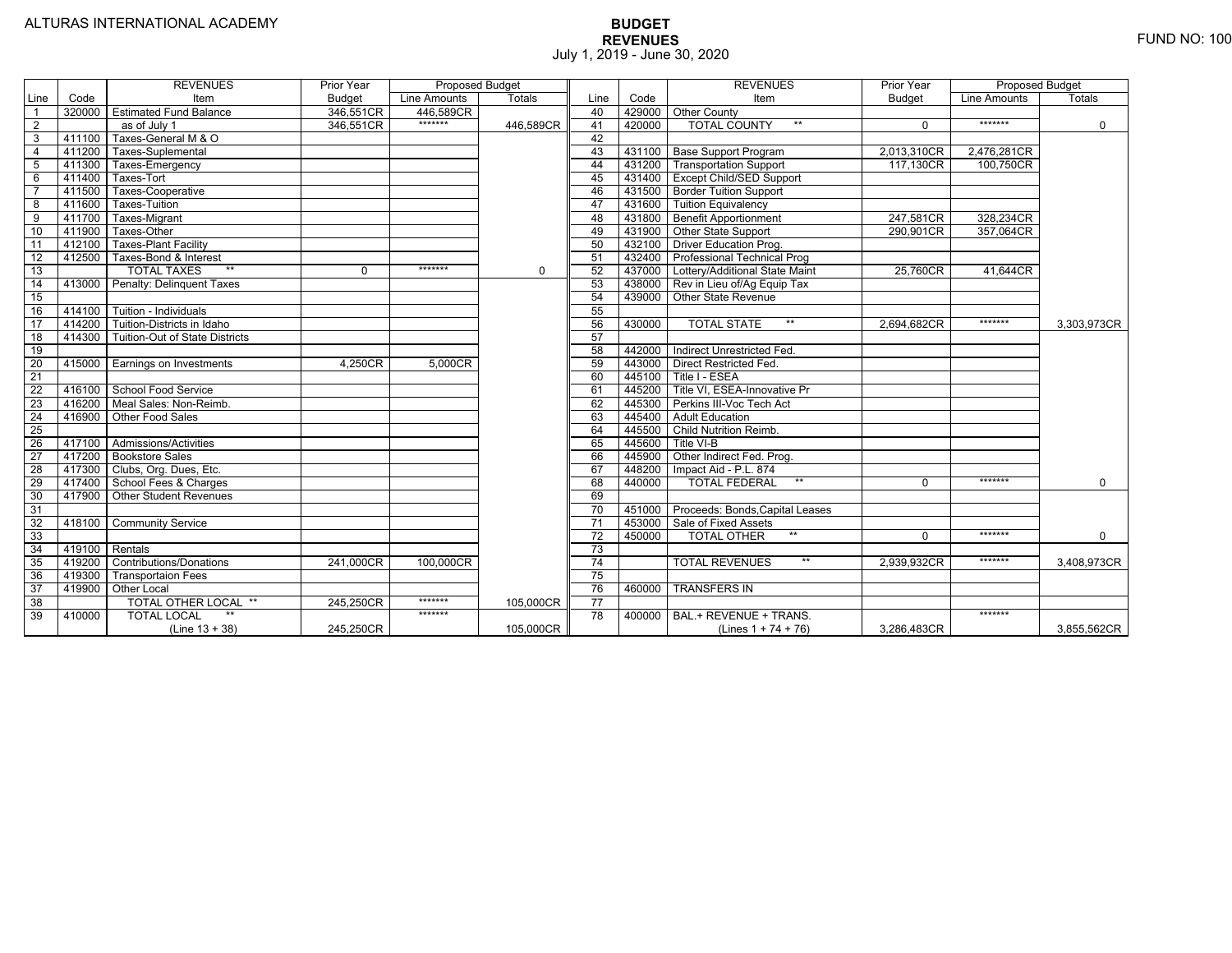|                 |      | <b>EXPENDITURES</b>             | Prior Year    | Proposed      | 100       | 200             | 300       | 400       | 500     | 600         | 700         | 800         |
|-----------------|------|---------------------------------|---------------|---------------|-----------|-----------------|-----------|-----------|---------|-------------|-------------|-------------|
|                 |      |                                 |               |               |           |                 | Purchased | Supplies  | Capital | Debt        | Insurance-  |             |
| Line            | Code | Functions/Programs              | <b>Budget</b> | <b>Budget</b> | Salaries  | <b>Benefits</b> | Services  | Materials | Objects | Retirement  | Judgment    | Transfers   |
| $\overline{1}$  | 512  | Elemetary School Prog.          | 1,479,187     | 1,908,040     | 1,294,014 | 398,021         | 58,505    | 137,500   | 20,000  |             |             |             |
| 2               | 515  | Secondary School Prog.          |               |               |           |                 |           |           |         |             |             |             |
| $\overline{3}$  | 517  | Alternative School Prog.        |               |               |           |                 |           |           |         |             |             |             |
| $\overline{4}$  | 519  | Vocational-Technical Prog.      |               |               |           |                 |           |           |         |             |             |             |
| 5               | 521  | <b>Exceptional Child Prog.</b>  | 107.822       | 77,057        | 57,056    | 16,748          | 3,253     |           |         |             |             |             |
| 6               | 522  | Preschool Exceptional Prog.     |               |               |           |                 |           |           |         |             |             |             |
| $\overline{7}$  | 524  | Gifted & Talented Prog.         |               |               |           |                 |           |           |         |             |             |             |
| 8               | 531  | Interscholastic Prog.           |               |               |           |                 |           |           |         |             |             |             |
| 9               | 532  | School Activity Prog.           | 1,800         | 5,700         |           |                 | 5,000     | 700       |         |             |             |             |
| 10              | 541  | Summer School Prog.             |               |               |           |                 |           |           |         |             |             |             |
| 11              | 542  | Adult School Prog.              |               |               |           |                 |           |           |         |             |             |             |
| $\overline{12}$ | 546  | Detention Center Prog.          |               |               |           |                 |           |           |         |             |             |             |
| 13              |      |                                 |               |               |           |                 |           |           |         |             |             |             |
| 14              | 500  | <b>TOTAL INSTRUCTION **</b>     | 1.588.809     | 1,990,797     | 1,351,070 | 414,769         | 66.758    | 138,200   | 20,000  | $\mathbf 0$ | $\mathbf 0$ | $\mathbf 0$ |
| 15              |      |                                 |               |               |           |                 |           |           |         |             |             |             |
| 16              | 611  | Attend-Guidance-Health Prog     |               |               |           |                 |           |           |         |             |             |             |
| $\overline{17}$ | 616  | Special Services Prog.          |               |               |           |                 |           |           |         |             |             |             |
| 18              |      |                                 |               |               |           |                 |           |           |         |             |             |             |
| 19              | 621  | Instruction Improvement Prog    |               |               |           |                 |           |           |         |             |             |             |
| 20              | 622  | <b>Educational Media Prog.</b>  |               |               |           |                 |           |           |         |             |             |             |
| 21              | 623  | Instruction-Related Tech Prog   |               |               |           |                 |           |           |         |             |             |             |
| 22              | 631  | Board of Education Prog.        | 5,700         | 6,000         |           |                 | 6,000     |           |         |             |             |             |
| $\overline{23}$ | 632  | District Admin Prog.            | 15,300        | 17,300        |           | 12.000          |           | 5,000     |         | 300         |             |             |
| 24              |      |                                 |               |               |           |                 |           |           |         |             |             |             |
| 25              | 641  | School Administration Prog.     | 360,185       | 402,414       | 249.700   | 70,814          | 51.400    | 10,000    | 5.500   |             | 15,000      |             |
| 26              |      |                                 |               |               |           |                 |           |           |         |             |             |             |
| 27              | 651  | <b>Business Operation Prog.</b> | 39,000        | 39,000        |           |                 | 39,000    |           |         |             |             |             |
| 28              | 655  | Central Service Prog.           |               |               |           |                 |           |           |         |             |             |             |
| 29              | 656  | Admin Tech Services Prog.       |               |               |           |                 |           |           |         |             |             |             |
| 30              | 661  | Bldg-Care Prog. (Custodial)     | 91.000        | 65,000        |           |                 | 65,000    |           |         |             |             |             |
| 31              | 663  | Maint-Non Student Occupied      |               |               |           |                 |           |           |         |             |             |             |
| 32              | 664  | Maint-Student Occupied Bldgs    | 586,000       | 590,000       |           |                 | 590,000   |           |         |             |             |             |
| 33              | 665  | Maintenance - Grounds           | 3,900         | 5,800         |           |                 | 5,500     | 300       |         |             |             |             |
| 34              | 667  | Security Program                |               |               |           |                 |           |           |         |             |             |             |
| 35              |      |                                 |               |               |           |                 |           |           |         |             |             |             |
| 36              | 681  | Pupil-To School Trans. Prog.    | 140,000       | 155,000       |           |                 | 155,000   |           |         |             |             |             |
| 37              | 682  | Pupil-Activity Trans. Prog.     |               |               |           |                 |           |           |         |             |             |             |
| 38              | 683  | General Transportation Prog.    |               |               |           |                 |           |           |         |             |             |             |
|                 |      |                                 |               |               |           |                 |           |           |         |             |             |             |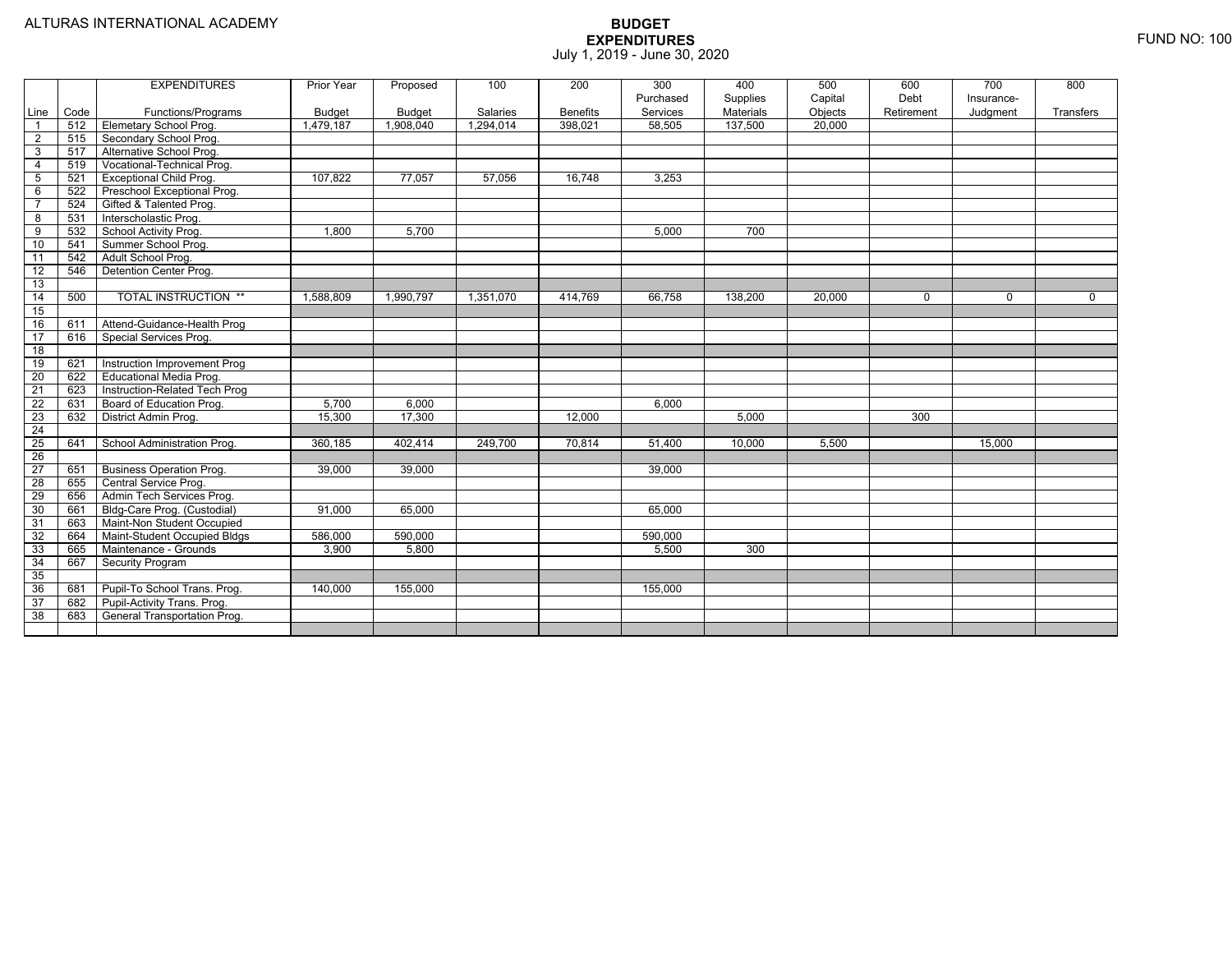74

4 | TOTAL APPROPRIATION (72+73) | 3,286,483 | 3,855,562

|                 |      | <b>EXPENDITURES</b>                | Prior Year    | Proposed      | 100                   | 200             | 300                                                  | 400              | 500         | 600         | 700        | 800         |  |  |  |  |
|-----------------|------|------------------------------------|---------------|---------------|-----------------------|-----------------|------------------------------------------------------|------------------|-------------|-------------|------------|-------------|--|--|--|--|
|                 |      |                                    |               |               |                       |                 | Purchased                                            | Supplies         | Capital     | Debt        | Insurance- |             |  |  |  |  |
| Line            | Code | Functions/Programs                 | <b>Budget</b> | <b>Budget</b> | Salaries              | <b>Benefits</b> | Services                                             | <b>Materials</b> | Objects     | Retirement  | Judgment   | Transfers   |  |  |  |  |
| 39              | 691  | Other Support Services Prog.       |               |               |                       |                 |                                                      |                  |             |             |            |             |  |  |  |  |
| 40              |      |                                    |               |               |                       |                 |                                                      |                  |             |             |            |             |  |  |  |  |
| 41              | 600  | <b>TOTAL SUPPORT SERV.**</b>       | 1,241,085     | 1,280,514     | 249,700               | 82,814          | 911,900                                              | 15,300           | 5,500       | 300         | 15.000     | $\Omega$    |  |  |  |  |
| 42              |      |                                    |               |               |                       |                 |                                                      |                  |             |             |            |             |  |  |  |  |
| 43              | 710  | <b>Child Nutrition Program</b>     |               |               |                       |                 |                                                      |                  |             |             |            |             |  |  |  |  |
| 44              | 720  | <b>Community Services Program</b>  |               |               |                       |                 |                                                      |                  |             |             |            |             |  |  |  |  |
| 45              | 730  | <b>Enterprise Operations</b>       |               |               |                       |                 |                                                      |                  |             |             |            |             |  |  |  |  |
| 46              | 700  | TOTAL NON-INSTRUCTION**            | $\Omega$      | $\Omega$      | $\Omega$              | $\Omega$        | $\mathbf 0$                                          | $\mathbf 0$      | $\Omega$    | $\Omega$    | $\Omega$   | $\Omega$    |  |  |  |  |
| 47              |      |                                    |               |               |                       |                 |                                                      |                  |             |             |            |             |  |  |  |  |
| 48              | 810  | Capital Assets-Student Occ         |               |               |                       |                 |                                                      |                  |             |             |            |             |  |  |  |  |
| 49              | 811  | Capital Assets-Non Student Occ     |               |               |                       |                 |                                                      |                  |             |             |            |             |  |  |  |  |
| 50              | 800  | <b>TOTAL CAPITAL ASSETS PROG**</b> | $\mathbf 0$   | $\mathbf 0$   | $\mathbf 0$           | $\mathbf 0$     | $\mathbf 0$                                          | 0                | $\mathbf 0$ | $\mathbf 0$ | 0          | $\mathbf 0$ |  |  |  |  |
| 51              |      |                                    |               |               |                       |                 |                                                      |                  |             |             |            |             |  |  |  |  |
| 52              | 911  | Debt Services Prog.-Princ.         |               |               |                       |                 |                                                      |                  |             |             |            |             |  |  |  |  |
| 53              | 912  | Debt Services Prog.-Int.           |               |               |                       |                 |                                                      |                  |             |             |            |             |  |  |  |  |
| 54              | 913  | Debt Serv Prog-Refnded Debt        |               |               |                       |                 |                                                      |                  |             |             |            |             |  |  |  |  |
| 55              | 920  | <b>Transfers Out</b>               | 10,000        |               |                       |                 |                                                      |                  |             |             |            |             |  |  |  |  |
| 56              |      |                                    |               |               |                       |                 |                                                      |                  |             |             |            |             |  |  |  |  |
| 57              | 900  | <b>TOTAL OTHER SERVICES **</b>     | 10,000        | $\mathbf 0$   | $\mathbf 0$           | 0               | $\mathbf 0$                                          | 0                | 0           | 0           | 0          | 0           |  |  |  |  |
| 58              |      |                                    |               |               |                       |                 |                                                      |                  |             |             |            |             |  |  |  |  |
| 59              |      |                                    |               |               |                       |                 |                                                      |                  |             |             |            |             |  |  |  |  |
| 60              |      | <b>TOTAL EXPENDITURES</b><br>$***$ |               |               |                       |                 |                                                      |                  |             |             |            |             |  |  |  |  |
|                 |      | (Lines 14+41+47+49+57)**           | 2,839,894     | 3,271,311     | 1,600,770             | 497,583         | 978,658                                              | 153,500          | 25,500      | 300         | 15,000     | 0           |  |  |  |  |
| 61              |      |                                    |               |               |                       |                 |                                                      |                  |             |             |            |             |  |  |  |  |
| 62              | 950  | <b>Contingency Reserve</b>         |               |               |                       |                 |                                                      |                  |             |             |            |             |  |  |  |  |
|                 |      | (5% of Line 60)                    |               |               |                       |                 |                                                      |                  |             |             |            |             |  |  |  |  |
| 63              |      |                                    |               |               |                       |                 |                                                      |                  |             |             |            |             |  |  |  |  |
| 64              |      | <b>TOTAL APPROPRIATION</b>         |               |               |                       |                 |                                                      |                  |             |             |            |             |  |  |  |  |
|                 |      | $(Line 60 + Line 62)$              | 2,839,894     | 3,271,311     |                       |                 |                                                      |                  |             |             |            |             |  |  |  |  |
| 65              |      |                                    |               |               |                       |                 |                                                      |                  |             |             |            |             |  |  |  |  |
|                 |      |                                    |               |               |                       |                 |                                                      |                  |             |             |            |             |  |  |  |  |
| 66              |      | <b>BUDGET SUMMARY</b>              |               |               | <b>BUDGET SUMMARY</b> |                 |                                                      |                  |             |             |            |             |  |  |  |  |
| 67              |      |                                    |               |               |                       |                 |                                                      |                  |             |             |            |             |  |  |  |  |
| 68              |      | <b>Beginning Fund Balance</b>      | 346,551CR     | 446,589CR     |                       |                 | The total on line 70 must equal the total on line 74 |                  |             |             |            |             |  |  |  |  |
| 69              |      | Revenues + Transfers In            | 2,939,932CR   | 3,408,973CR   |                       |                 |                                                      |                  |             |             |            |             |  |  |  |  |
| 70              |      | TOTAL REVENUE (68 + 69)            | 3,286,483CR   | 3,855,562CR   |                       |                 |                                                      |                  |             |             |            |             |  |  |  |  |
| $\overline{71}$ |      |                                    |               |               |                       |                 |                                                      |                  |             |             |            |             |  |  |  |  |
| $\overline{72}$ |      | <b>Total Appropriation</b>         | 2,839,894     | 3,271,311     |                       |                 |                                                      |                  |             |             |            |             |  |  |  |  |
| $\overline{73}$ |      | <b>Unappropriated Balance</b>      | 446,589       | 584,251       |                       |                 |                                                      |                  |             |             |            |             |  |  |  |  |
| 71              |      | $TOTA1$ ADDODDIATION (70.79)       | 2.396.492     | 2.05550       |                       |                 |                                                      |                  |             |             |            |             |  |  |  |  |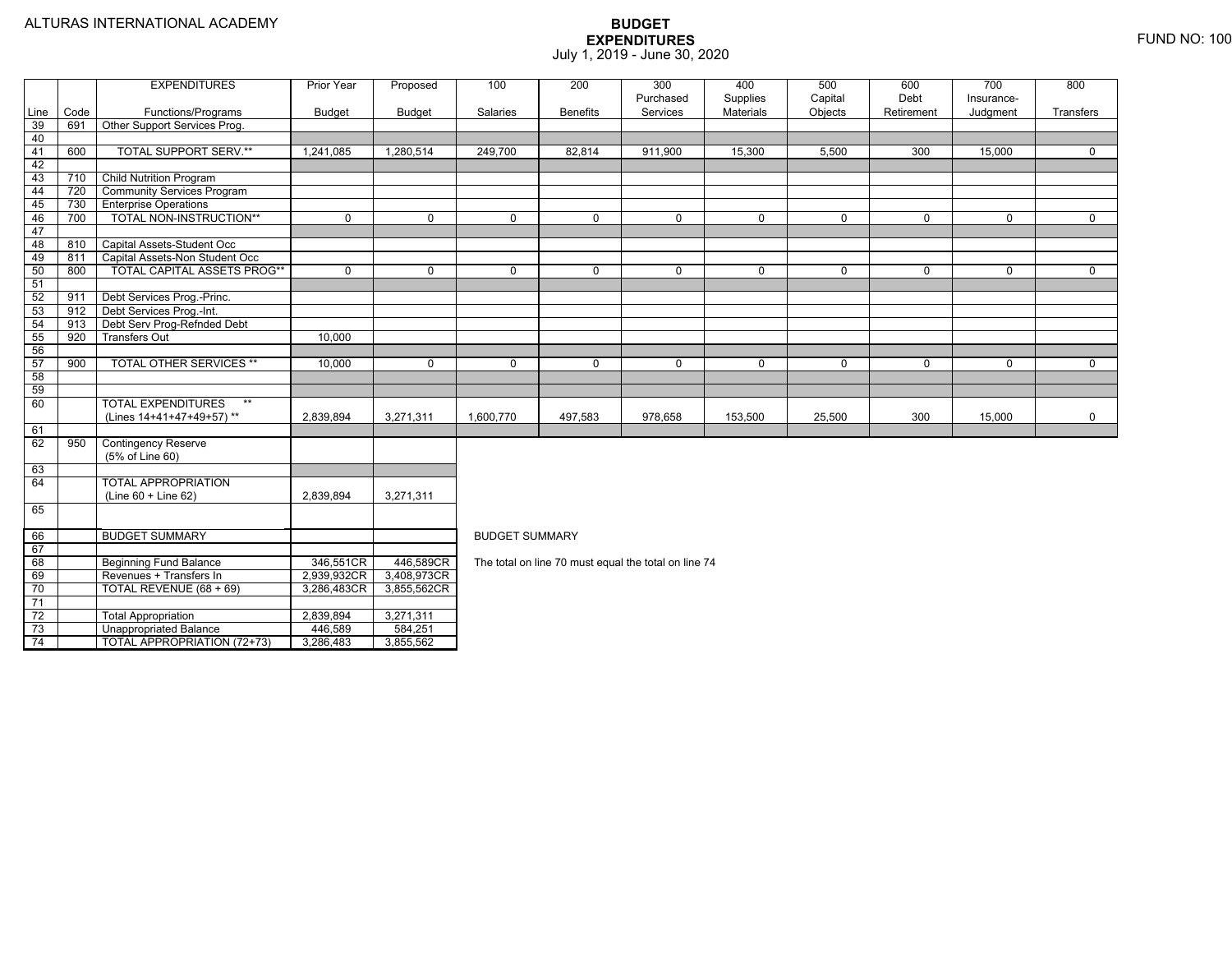|                 |                | <b>REVENUES</b>                   | Prior Year    | Proposed Budget |               |                 |        | <b>REVENUES</b>                        | Prior Year    | Proposed Budget |               |
|-----------------|----------------|-----------------------------------|---------------|-----------------|---------------|-----------------|--------|----------------------------------------|---------------|-----------------|---------------|
| Line            | Code           | Item                              | <b>Budget</b> | Line Amounts    | <b>Totals</b> | Line            | Code   | Item                                   | <b>Budget</b> | Line Amounts    | <b>Totals</b> |
|                 | 320000         | <b>Estimated Fund Balance</b>     |               | *******         |               | 40              |        | 429000 Other County                    |               |                 |               |
| $\overline{2}$  |                | $\overline{as}$ of July 1         | $\Omega$      | *******         | 0             | 41              | 420000 | <b>TOTAL COUNTY</b>                    |               | *******         | $\mathbf 0$   |
| 3               | 411100         | Taxes-General M & O               |               |                 |               | 42              |        |                                        |               |                 |               |
| $\overline{4}$  | 411200         | Taxes-Suplemental                 |               |                 |               | 43              |        | 431100   Base Support Program          |               |                 |               |
| 5               | 411300         | Taxes-Emergency                   |               |                 |               | 44              |        | 431200   Transportation Support        |               |                 |               |
| 6               | 411400         | Taxes-Tort                        |               |                 |               | 45              |        | 431400 Except Child/SED Support        |               |                 |               |
|                 | 411500         | Taxes-Cooperative                 |               |                 |               | 46              |        | 431500 Border Tuition Support          |               |                 |               |
| 8               | 411600         | Taxes-Tuition                     |               |                 |               | 47              |        | 431600 Tuition Equivalency             |               |                 |               |
| 9               | 411700         | Taxes-Migrant                     |               |                 |               | 48              |        | 431800 Benefit Apportionment           |               |                 |               |
| 10              | 411900         | Taxes-Other                       |               |                 |               | 49              |        | 431900 Other State Support             |               |                 |               |
| 11              | 412100         | <b>Taxes-Plant Facility</b>       |               |                 |               | 50              | 432100 | Driver Education Prog.                 |               |                 |               |
| 12              | 412500         | Taxes-Bond & Interest             |               |                 |               | 51              | 432400 | <b>Professional Technical Prog</b>     |               |                 |               |
| 13              |                | $**$<br><b>TOTAL TAXES</b>        | $\Omega$      | *******         | 0             | 52              |        | 437000 Lottery/Additional State Maint  |               |                 |               |
| 14              | 413000         | Penalty: Delinguent Taxes         |               |                 |               | 53              |        | 438000 Rev in Lieu of/Ag Equip Tax     |               |                 |               |
| 15              |                |                                   |               |                 |               | 54              |        | 439000 Other State Revenue             |               |                 |               |
| 16              |                | 414100 Tuition - Individuals      |               |                 |               | 55              |        |                                        |               |                 |               |
| $\overline{17}$ |                | 414200 Tuition-Districts in Idaho |               |                 |               | 56              | 430000 | $**$<br><b>TOTAL STATE</b>             |               | *******         | $\Omega$      |
| $\overline{18}$ | 414300         | Tuition-Out of State Districts    |               |                 |               | 57              |        |                                        |               |                 |               |
| 19              |                |                                   |               |                 |               | 58              |        | 442000   Indirect Unrestricted Fed.    |               |                 |               |
| 20              |                | 415000 Earnings on Investments    |               |                 |               | 59              |        | 443000 Direct Restricted Fed.          |               |                 |               |
| $\overline{21}$ |                |                                   |               |                 |               | 60              |        | 445100 Title I - ESEA                  |               |                 |               |
| 22              | 416100         | School Food Service               |               |                 |               | 61              |        | 445200 Title VI. ESEA-Innovative Pr    |               |                 |               |
| 23              |                | 416200   Meal Sales: Non-Reimb.   |               |                 |               | 62              |        | 445300 Perkins III-Voc Tech Act        |               |                 |               |
| 24              | 416900         | Other Food Sales                  |               |                 |               | 63              |        | 445400 Adult Education                 |               |                 |               |
| $\overline{25}$ |                |                                   |               |                 |               | 64              | 445500 | Child Nutrition Reimb.                 |               |                 |               |
| 26              |                | 417100 Admissions/Activities      |               |                 |               | 65              | 445600 | Title VI-B                             |               |                 |               |
| $\overline{27}$ | 417200         | <b>Bookstore Sales</b>            |               |                 |               | 66              | 445900 | Other Indirect Fed. Prog.              |               |                 |               |
| $\overline{28}$ |                | 417300   Clubs, Org. Dues, Etc.   |               |                 |               | 67              | 448200 | Impact Aid - P.L. 874                  |               |                 |               |
| 29              | 417400         | School Fees & Charges             |               |                 |               | 68              | 440000 | $**$<br><b>TOTAL FEDERAL</b>           | $\Omega$      | *******         | $\Omega$      |
| 30              | 417900         | <b>Other Student Revenues</b>     |               |                 |               | 69              |        |                                        |               |                 |               |
| 31              |                |                                   |               |                 |               | $\overline{70}$ |        | 451000 Proceeds: Bonds, Capital Leases |               |                 |               |
| $\overline{32}$ | 418100         | <b>Community Service</b>          |               |                 |               | $\overline{71}$ |        | 453000 Sale of Fixed Assets            |               |                 |               |
| 33              |                |                                   |               |                 |               | 72              | 450000 | $**$<br><b>TOTAL OTHER</b>             | $\Omega$      | *******         | $\mathbf 0$   |
| 34              | 419100 Rentals |                                   |               |                 |               | 73              |        |                                        |               |                 |               |
| 35              | 419200         | <b>Contributions/Donations</b>    |               |                 |               | 74              |        | $**$<br><b>TOTAL REVENUES</b>          |               | *******         | $\Omega$      |
| 36              | 419300         | Transportaion Fees                |               |                 |               | 75              |        |                                        |               |                 |               |
| 37              | 419900         | <b>Other Local</b>                |               |                 |               | 76              | 460000 | <b>TRANSFERS IN</b>                    |               |                 |               |
| 38              |                | TOTAL OTHER LOCAL **              | $\Omega$      | *******         | 0             | 77              |        |                                        |               |                 |               |
| 39              | 410000         | <b>TOTAL LOCAL</b>                |               | *******         |               | $\overline{78}$ | 400000 | BAL.+ REVENUE + TRANS.                 |               | *******         |               |
|                 |                | $(Line 13 + 38)$                  | $\Omega$      |                 | $\Omega$      |                 |        | (Lines $1 + 74 + 76$ )                 | $\Omega$      |                 | $\mathbf 0$   |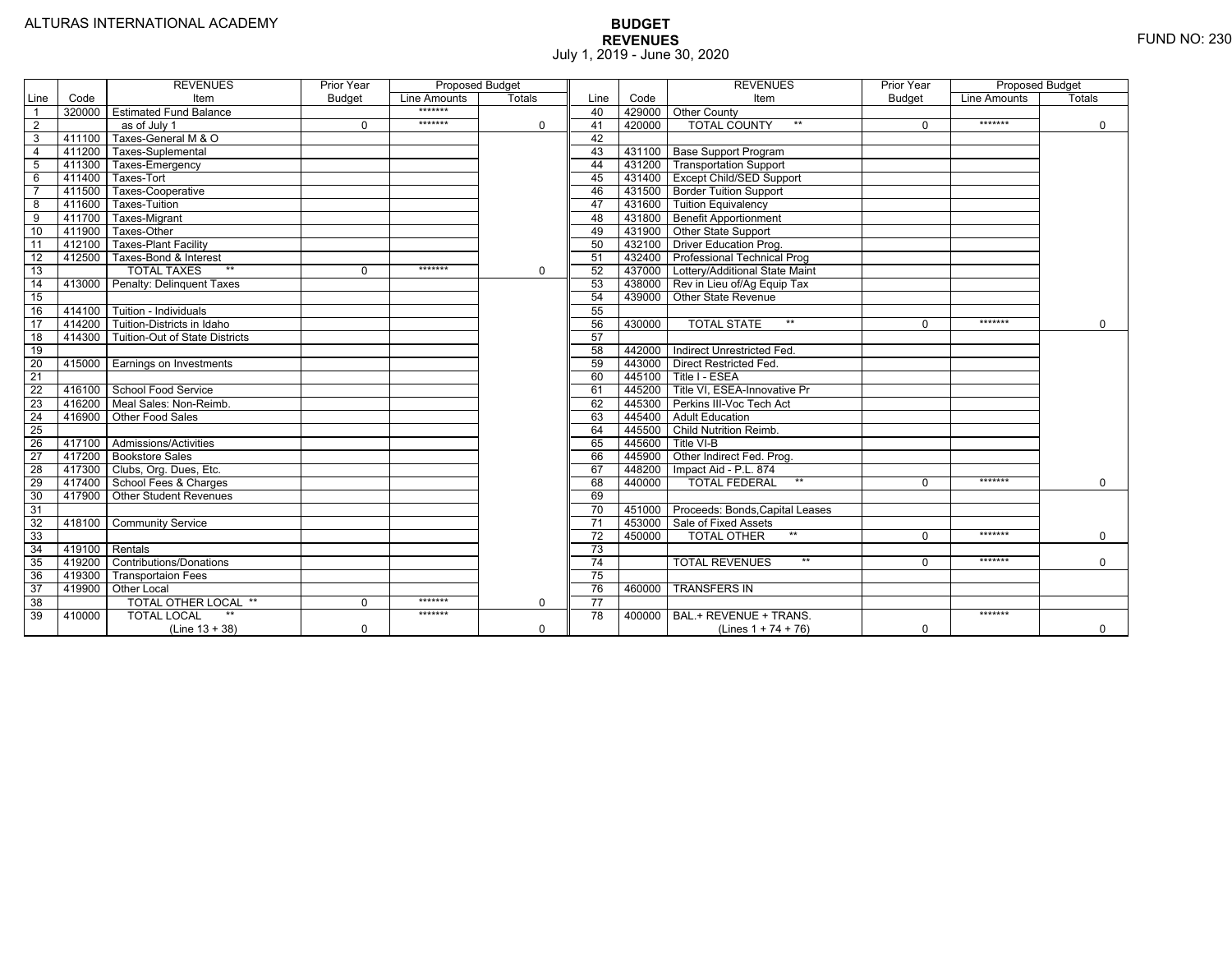|                 |      | <b>EXPENDITURES</b>             | Prior Year | Proposed      | 100      | 200             | 300<br>Purchased | 400<br>Supplies | 500<br>Capital | 600<br>Debt | 700<br>Insurance- | 800         |
|-----------------|------|---------------------------------|------------|---------------|----------|-----------------|------------------|-----------------|----------------|-------------|-------------------|-------------|
| Line            | Code | Functions/Programs              | Budget     | <b>Budget</b> | Salaries | <b>Benefits</b> | Services         | Materials       | Objects        | Retirement  | Judgment          | Transfers   |
| $\overline{1}$  | 512  | <b>Elemetary School Prog.</b>   |            |               |          |                 |                  |                 |                |             |                   |             |
| $\overline{2}$  | 515  | Secondary School Prog.          |            |               |          |                 |                  |                 |                |             |                   |             |
| 3               | 517  | Alternative School Prog.        |            |               |          |                 |                  |                 |                |             |                   |             |
| $\overline{4}$  | 519  | Vocational-Technical Prog.      |            |               |          |                 |                  |                 |                |             |                   |             |
| $5\phantom{.0}$ | 521  | <b>Exceptional Child Prog.</b>  |            |               |          |                 |                  |                 |                |             |                   |             |
| 6               | 522  | Preschool Exceptional Prog.     |            |               |          |                 |                  |                 |                |             |                   |             |
| $\overline{7}$  | 524  | Gifted & Talented Prog.         |            |               |          |                 |                  |                 |                |             |                   |             |
| 8               | 531  | Interscholastic Prog.           |            |               |          |                 |                  |                 |                |             |                   |             |
| 9               | 532  | School Activity Prog.           |            |               |          |                 |                  |                 |                |             |                   |             |
| 10              | 541  | Summer School Prog.             |            |               |          |                 |                  |                 |                |             |                   |             |
| 11              | 542  | Adult School Prog.              |            |               |          |                 |                  |                 |                |             |                   |             |
| 12              | 546  | Detention Center Prog.          |            |               |          |                 |                  |                 |                |             |                   |             |
| 13              |      |                                 |            |               |          |                 |                  |                 |                |             |                   |             |
| 14              | 500  | <b>TOTAL INSTRUCTION **</b>     | 0          | $\Omega$      | $\Omega$ | 0               | $\mathbf 0$      | 0               | $\mathbf 0$    | $\Omega$    | 0                 | $\mathbf 0$ |
| 15              |      |                                 |            |               |          |                 |                  |                 |                |             |                   |             |
| 16              | 611  | Attend-Guidance-Health Prog     |            |               |          |                 |                  |                 |                |             |                   |             |
| 17              | 616  | Special Services Prog.          |            |               |          |                 |                  |                 |                |             |                   |             |
| $\overline{18}$ |      |                                 |            |               |          |                 |                  |                 |                |             |                   |             |
| 19              | 621  | Instruction Improvement Prog    |            |               |          |                 |                  |                 |                |             |                   |             |
| $\overline{20}$ | 622  | <b>Educational Media Prog.</b>  |            |               |          |                 |                  |                 |                |             |                   |             |
| 21              | 623  | Instruction-Related Tech Prog   |            |               |          |                 |                  |                 |                |             |                   |             |
| 22              | 631  | Board of Education Prog.        |            |               |          |                 |                  |                 |                |             |                   |             |
| 23              | 632  | District Admin Prog.            |            |               |          |                 |                  |                 |                |             |                   |             |
| 24              |      |                                 |            |               |          |                 |                  |                 |                |             |                   |             |
| $\overline{25}$ | 641  | School Administration Prog.     |            |               |          |                 |                  |                 |                |             |                   |             |
| $\overline{26}$ |      |                                 |            |               |          |                 |                  |                 |                |             |                   |             |
| 27              | 651  | <b>Business Operation Prog.</b> |            |               |          |                 |                  |                 |                |             |                   |             |
| $\overline{28}$ | 655  | Central Service Prog.           |            |               |          |                 |                  |                 |                |             |                   |             |
| 29              | 656  | Admin Tech Services Prog.       |            |               |          |                 |                  |                 |                |             |                   |             |
| 30              | 661  | Bldg-Care Prog. (Custodial)     |            |               |          |                 |                  |                 |                |             |                   |             |
| 31              | 663  | Maint-Non Student Occupied      |            |               |          |                 |                  |                 |                |             |                   |             |
| 32              | 664  | Maint-Student Occupied Bldgs    |            |               |          |                 |                  |                 |                |             |                   |             |
| 33              | 665  | Maintenance - Grounds           |            |               |          |                 |                  |                 |                |             |                   |             |
| 34              | 667  | Security Program                |            |               |          |                 |                  |                 |                |             |                   |             |
| 35              |      |                                 |            |               |          |                 |                  |                 |                |             |                   |             |
| 36              | 681  | Pupil-To School Trans. Prog.    |            |               |          |                 |                  |                 |                |             |                   |             |
| 37              | 682  | Pupil-Activity Trans. Prog.     |            |               |          |                 |                  |                 |                |             |                   |             |
| 38              | 683  | General Transportation Prog.    |            |               |          |                 |                  |                 |                |             |                   |             |
|                 |      |                                 |            |               |          |                 |                  |                 |                |             |                   |             |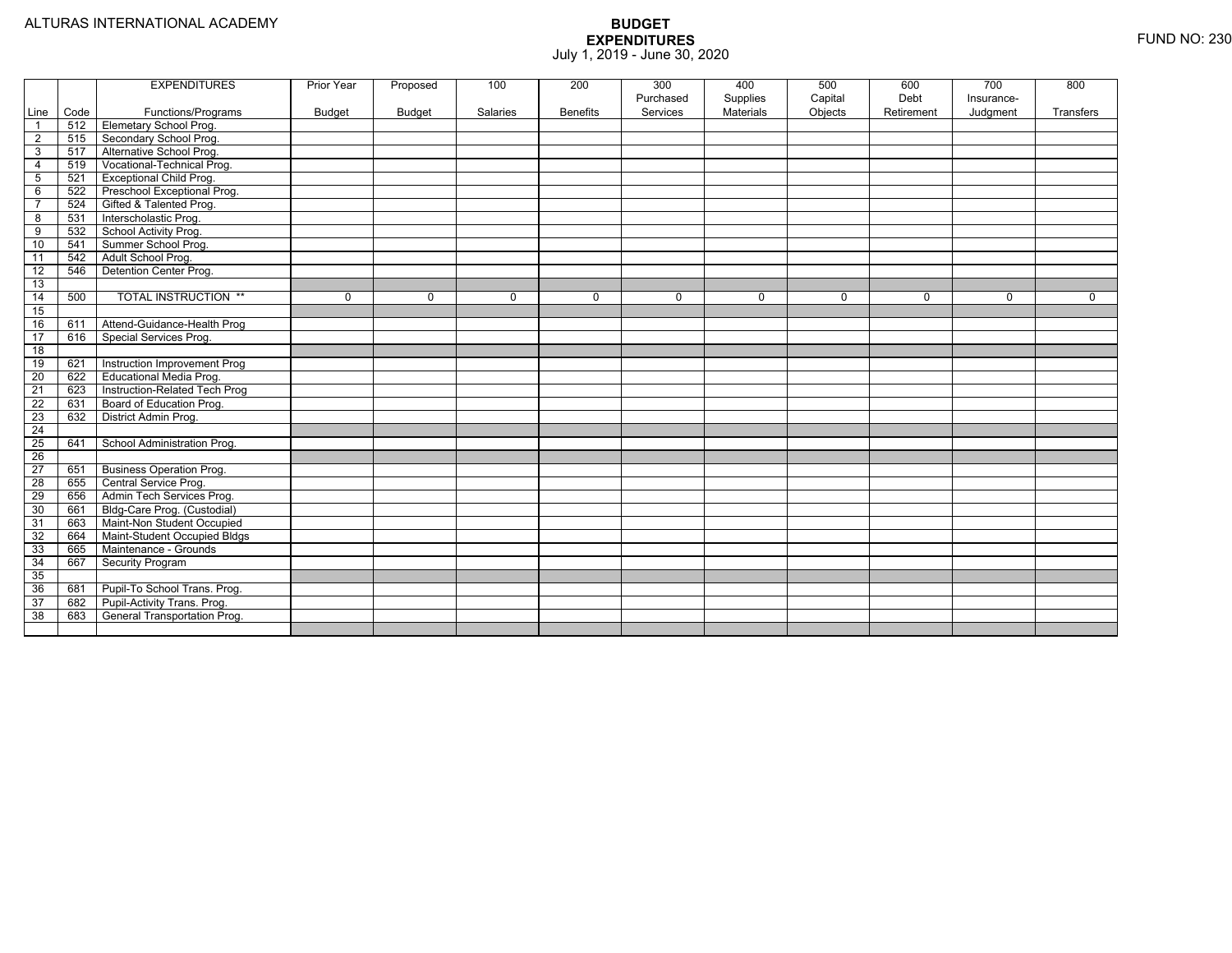|          |      | <b>EXPENDITURES</b>                | Prior Year    | Proposed      | 100                   | 200             | 300<br>Purchased                                     | 400<br>Supplies | 500<br>Capital | 600<br>Debt | 700<br>Insurance- | 800         |  |  |  |
|----------|------|------------------------------------|---------------|---------------|-----------------------|-----------------|------------------------------------------------------|-----------------|----------------|-------------|-------------------|-------------|--|--|--|
| Line     | Code | Functions/Programs                 | <b>Budget</b> | <b>Budget</b> | Salaries              | <b>Benefits</b> | Services                                             | Materials       | Objects        | Retirement  | Judgment          | Transfers   |  |  |  |
| 39       | 691  | Other Support Services Prog.       |               |               |                       |                 |                                                      |                 |                |             |                   |             |  |  |  |
| 40       |      |                                    |               |               |                       |                 |                                                      |                 |                |             |                   |             |  |  |  |
| 41       | 600  | <b>TOTAL SUPPORT SERV.**</b>       | $\mathbf 0$   | $\mathbf 0$   | $\Omega$              | $\Omega$        | $\mathbf 0$                                          | $\mathbf 0$     | $\mathbf 0$    | $\Omega$    | $\Omega$          | $\Omega$    |  |  |  |
| 42       |      |                                    |               |               |                       |                 |                                                      |                 |                |             |                   |             |  |  |  |
| 43       | 710  | <b>Child Nutrition Program</b>     |               |               |                       |                 |                                                      |                 |                |             |                   |             |  |  |  |
| 44       | 720  | <b>Community Services Program</b>  |               |               |                       |                 |                                                      |                 |                |             |                   |             |  |  |  |
| 45       | 730  | <b>Enterprise Operations</b>       |               |               |                       |                 |                                                      |                 |                |             |                   |             |  |  |  |
| 46       | 700  | TOTAL NON-INSTRUCTION**            | $\Omega$      | $\Omega$      | $\Omega$              | $\Omega$        | $\mathbf 0$                                          | $\Omega$        | $\Omega$       | $\Omega$    | $\Omega$          | $\Omega$    |  |  |  |
| 47       |      |                                    |               |               |                       |                 |                                                      |                 |                |             |                   |             |  |  |  |
| 48       | 810  | Capital Assets-Student Occ         |               |               |                       |                 |                                                      |                 |                |             |                   |             |  |  |  |
| 49       | 811  | Capital Assets-Non Student Occ     |               |               |                       |                 |                                                      |                 |                |             |                   |             |  |  |  |
| 50       | 800  | <b>TOTAL CAPITAL ASSETS PROG**</b> | $\mathbf 0$   | $\mathbf 0$   | 0                     | 0               | $\mathbf 0$                                          | $\mathbf 0$     | $\mathbf 0$    | 0           | $\mathbf 0$       | $\mathbf 0$ |  |  |  |
| 51       |      |                                    |               |               |                       |                 |                                                      |                 |                |             |                   |             |  |  |  |
| 52       | 911  | Debt Services Prog.-Princ.         |               |               |                       |                 |                                                      |                 |                |             |                   |             |  |  |  |
| 53       | 912  | Debt Services Prog.-Int.           |               |               |                       |                 |                                                      |                 |                |             |                   |             |  |  |  |
| 54       | 913  | Debt Serv Prog-Refnded Debt        |               |               |                       |                 |                                                      |                 |                |             |                   |             |  |  |  |
| 55       | 920  | <b>Transfers Out</b>               |               |               |                       |                 |                                                      |                 |                |             |                   |             |  |  |  |
| 56       |      |                                    |               |               |                       |                 |                                                      |                 |                |             |                   |             |  |  |  |
| 57       | 900  | <b>TOTAL OTHER SERVICES **</b>     | $\mathbf 0$   | $\Omega$      | $\Omega$              | $\Omega$        | $\mathbf 0$                                          | $\mathbf 0$     | $\mathbf 0$    | $\Omega$    | $\mathbf 0$       | $\mathbf 0$ |  |  |  |
| 58       |      |                                    |               |               |                       |                 |                                                      |                 |                |             |                   |             |  |  |  |
| 59       |      |                                    |               |               |                       |                 |                                                      |                 |                |             |                   |             |  |  |  |
| 60       |      | <b>TOTAL EXPENDITURES</b><br>$**$  |               |               |                       |                 |                                                      |                 |                |             |                   |             |  |  |  |
|          |      | (Lines 14+41+47+49+57)**           | $\mathbf 0$   | $\mathbf 0$   | $\Omega$              | $\mathbf 0$     | 0                                                    | 0               | $\mathbf 0$    | 0           | $\mathbf 0$       | $\mathbf 0$ |  |  |  |
| 61       |      |                                    |               |               |                       |                 |                                                      |                 |                |             |                   |             |  |  |  |
| 62       | 950  | <b>Contingency Reserve</b>         |               |               |                       |                 |                                                      |                 |                |             |                   |             |  |  |  |
|          |      | (5% of Line 60)                    |               |               |                       |                 |                                                      |                 |                |             |                   |             |  |  |  |
| 63<br>64 |      | <b>TOTAL APPROPRIATION</b>         |               |               |                       |                 |                                                      |                 |                |             |                   |             |  |  |  |
|          |      | (Line 60 + Line 62)                | $\mathbf 0$   | $\mathsf{O}$  |                       |                 |                                                      |                 |                |             |                   |             |  |  |  |
| 65       |      |                                    |               |               |                       |                 |                                                      |                 |                |             |                   |             |  |  |  |
|          |      |                                    |               |               |                       |                 |                                                      |                 |                |             |                   |             |  |  |  |
| 66       |      | <b>BUDGET SUMMARY</b>              |               |               | <b>BUDGET SUMMARY</b> |                 |                                                      |                 |                |             |                   |             |  |  |  |
| 67       |      |                                    |               |               |                       |                 |                                                      |                 |                |             |                   |             |  |  |  |
| 68       |      | <b>Beginning Fund Balance</b>      |               |               |                       |                 | The total on line 70 must equal the total on line 74 |                 |                |             |                   |             |  |  |  |
| 69       |      | Revenues + Transfers In            |               |               |                       |                 |                                                      |                 |                |             |                   |             |  |  |  |
| 70       |      | TOTAL REVENUE (68 + 69)            | $\mathbf 0$   | $\mathbf 0$   |                       |                 |                                                      |                 |                |             |                   |             |  |  |  |
| 71       |      |                                    |               |               |                       |                 |                                                      |                 |                |             |                   |             |  |  |  |
| 72       |      | <b>Total Appropriation</b>         |               |               |                       |                 |                                                      |                 |                |             |                   |             |  |  |  |
|          |      |                                    |               |               |                       |                 |                                                      |                 |                |             |                   |             |  |  |  |
| 73       |      | <b>Unappropriated Balance</b>      |               |               | $\mathbf 0$           |                 |                                                      |                 |                |             |                   |             |  |  |  |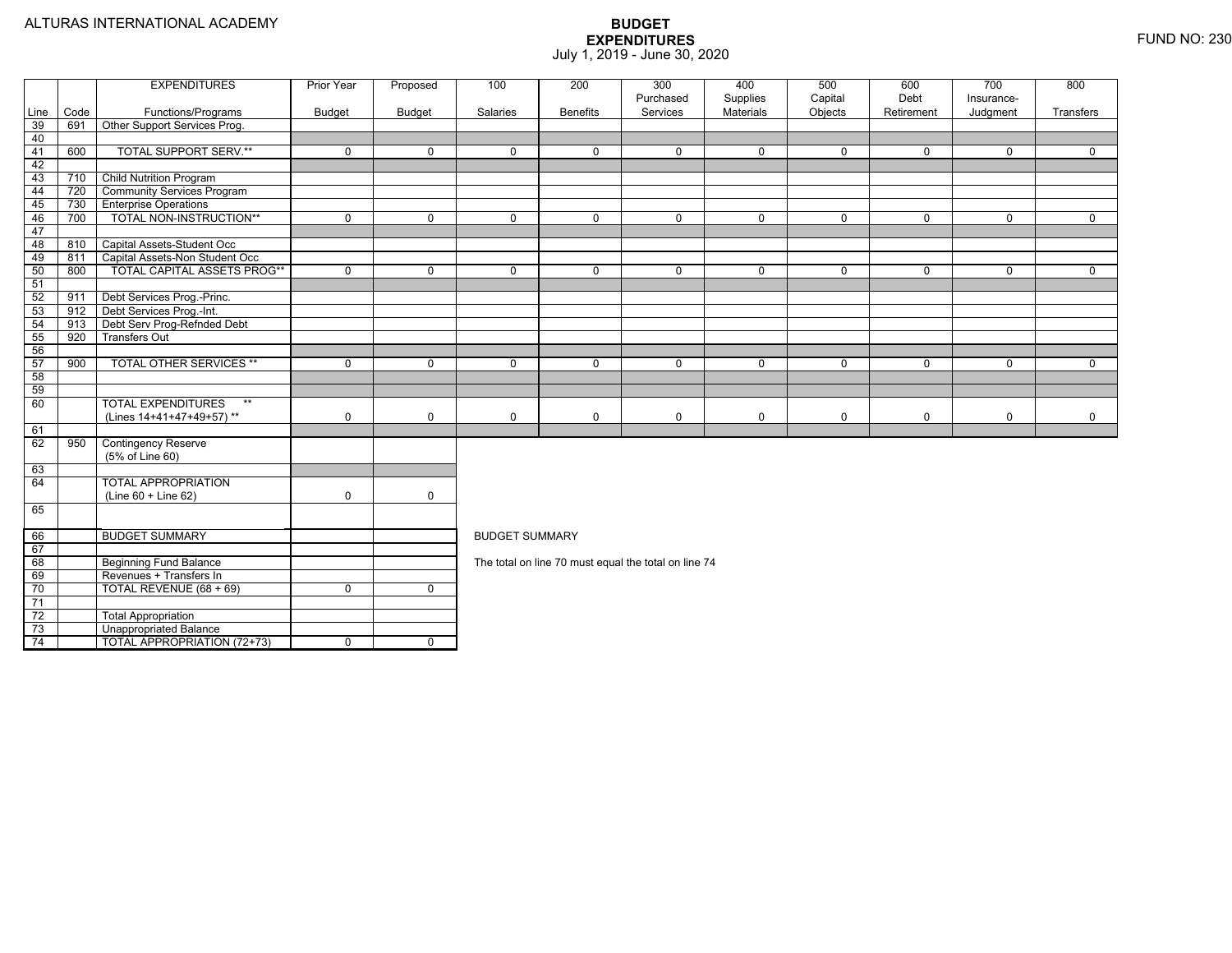|                 |                | <b>REVENUES</b>                         | Prior Year    | <b>Proposed Budget</b> |             |                 |        | <b>REVENUES</b>                        | Prior Year | <b>Proposed Budget</b> |             |
|-----------------|----------------|-----------------------------------------|---------------|------------------------|-------------|-----------------|--------|----------------------------------------|------------|------------------------|-------------|
| Line            | Code           | Item                                    | <b>Budget</b> | Line Amounts           | Totals      | Line            | Code   | Item                                   | Budget     | Line Amounts           | Totals      |
|                 |                | 320000 Estimated Fund Balance           |               | *******                |             | 40              |        | 429000 Other County                    |            |                        |             |
| $\overline{2}$  |                | as of July 1                            | $\Omega$      | *******                | 0           | 41              | 420000 | <b>TOTAL COUNTY</b><br>$***$           | $\Omega$   | *******                | $\mathbf 0$ |
| 3               | 411100         | Taxes-General M & O                     |               |                        |             | 42              |        |                                        |            |                        |             |
| $\overline{4}$  | 411200         | Taxes-Suplemental                       |               |                        |             | 43              |        | 431100 Base Support Program            |            |                        |             |
| 5               |                | 411300 Taxes-Emergency                  |               |                        |             | 44              |        | 431200 Transportation Support          |            |                        |             |
| 6               | 411400         | Taxes-Tort                              |               |                        |             | 45              |        | 431400 Except Child/SED Support        |            |                        |             |
|                 | 411500         | Taxes-Cooperative                       |               |                        |             | 46              |        | 431500 Border Tuition Support          |            |                        |             |
| 8               | 411600         | Taxes-Tuition                           |               |                        |             | 47              |        | 431600 Tuition Equivalency             |            |                        |             |
| 9               | 411700         | Taxes-Migrant                           |               |                        |             | 48              |        | 431800 Benefit Apportionment           |            |                        |             |
| 10              | 411900         | Taxes-Other                             |               |                        |             | 49              |        | 431900 Other State Support             | 97.609CR   | 104.390CR              |             |
| 11              | 412100         | <b>Taxes-Plant Facility</b>             |               |                        |             | 50              |        | 432100 Driver Education Prog.          |            |                        |             |
| 12              | 412500         | Taxes-Bond & Interest                   |               |                        |             | 51              |        | 432400   Professional Technical Prog   |            |                        |             |
| 13              |                | $**$<br><b>TOTAL TAXES</b>              | $\Omega$      | *******                | 0           | 52              |        | 437000 Lottery/Additional State Maint  |            |                        |             |
| 14              |                | 413000 Penalty: Delinguent Taxes        |               |                        |             | 53              |        | 438000 Rev in Lieu of/Ag Equip Tax     |            |                        |             |
| 15              |                |                                         |               |                        |             | 54              |        | 439000 Other State Revenue             |            |                        |             |
| 16              |                | 414100 Tuition - Individuals            |               |                        |             | 55              |        |                                        |            |                        |             |
| 17              |                | 414200 Tuition-Districts in Idaho       |               |                        |             | 56              | 430000 | $**$<br><b>TOTAL STATE</b>             | 97.609CR   | *******                | 104,390CR   |
| $\overline{18}$ |                | 414300   Tuition-Out of State Districts |               |                        |             | 57              |        |                                        |            |                        |             |
| 19              |                |                                         |               |                        |             | 58              |        | 442000   Indirect Unrestricted Fed.    |            |                        |             |
| 20              |                | 415000 Earnings on Investments          |               |                        |             | 59              |        | 443000 Direct Restricted Fed.          |            |                        |             |
| 21              |                |                                         |               |                        |             | 60              |        | 445100 Title I - ESEA                  |            |                        |             |
| 22              |                | 416100 School Food Service              |               |                        |             | 61              | 445200 | Title VI. ESEA-Innovative Pr           |            |                        |             |
| 23              |                | 416200   Meal Sales: Non-Reimb.         |               |                        |             | 62              |        | 445300 Perkins III-Voc Tech Act        |            |                        |             |
| 24              |                | 416900 Other Food Sales                 |               |                        |             | 63              | 445400 | <b>Adult Education</b>                 |            |                        |             |
| $\overline{25}$ |                |                                         |               |                        |             | 64              | 445500 | Child Nutrition Reimb.                 |            |                        |             |
| 26              |                | 417100 Admissions/Activities            |               |                        |             | 65              | 445600 | Title VI-B                             |            |                        |             |
| $\overline{27}$ |                | 417200 Bookstore Sales                  |               |                        |             | 66              | 445900 | Other Indirect Fed. Prog.              |            |                        |             |
| $\overline{28}$ |                | 417300 Clubs, Org. Dues, Etc.           |               |                        |             | 67              | 448200 | Impact Aid - P.L. 874                  |            |                        |             |
| $\overline{29}$ |                | 417400 School Fees & Charges            |               |                        |             | 68              | 440000 | $***$<br><b>TOTAL FEDERAL</b>          | $\Omega$   | *******                | $\mathbf 0$ |
| 30              |                | 417900 Other Student Revenues           |               |                        |             | 69              |        |                                        |            |                        |             |
| 31              |                |                                         |               |                        |             | 70              |        | 451000 Proceeds: Bonds, Capital Leases |            |                        |             |
| $\overline{32}$ | 418100         | <b>Community Service</b>                |               |                        |             | $\overline{71}$ |        | 453000 Sale of Fixed Assets            |            |                        |             |
| 33              |                |                                         |               |                        |             | 72              | 450000 | $**$<br><b>TOTAL OTHER</b>             | $\Omega$   | *******                | $\mathbf 0$ |
| 34              | 419100 Rentals |                                         |               |                        |             | 73              |        |                                        |            |                        |             |
| 35              |                | 419200 Contributions/Donations          |               |                        |             | $\overline{74}$ |        | $**$<br><b>TOTAL REVENUES</b>          | 97.609CR   | *******                | 104,390CR   |
| 36              | 419300         | <b>Transportaion Fees</b>               |               |                        |             | 75              |        |                                        |            |                        |             |
| 37              |                | 419900 Other Local                      |               |                        |             | 76              | 460000 | <b>TRANSFERS IN</b>                    |            |                        |             |
| 38              |                | TOTAL OTHER LOCAL **                    | $\mathbf 0$   | *******                | $\mathbf 0$ | 77              |        |                                        |            |                        |             |
| 39              | 410000         | <b>TOTAL LOCAL</b>                      |               | *******                |             | 78              | 400000 | BAL.+ REVENUE + TRANS.                 |            | *******                |             |
|                 |                | $(Line 13 + 38)$                        | $\Omega$      |                        | $\Omega$    |                 |        | (Lines $1 + 74 + 76$ )                 | 97.609CR   |                        | 104,390CR   |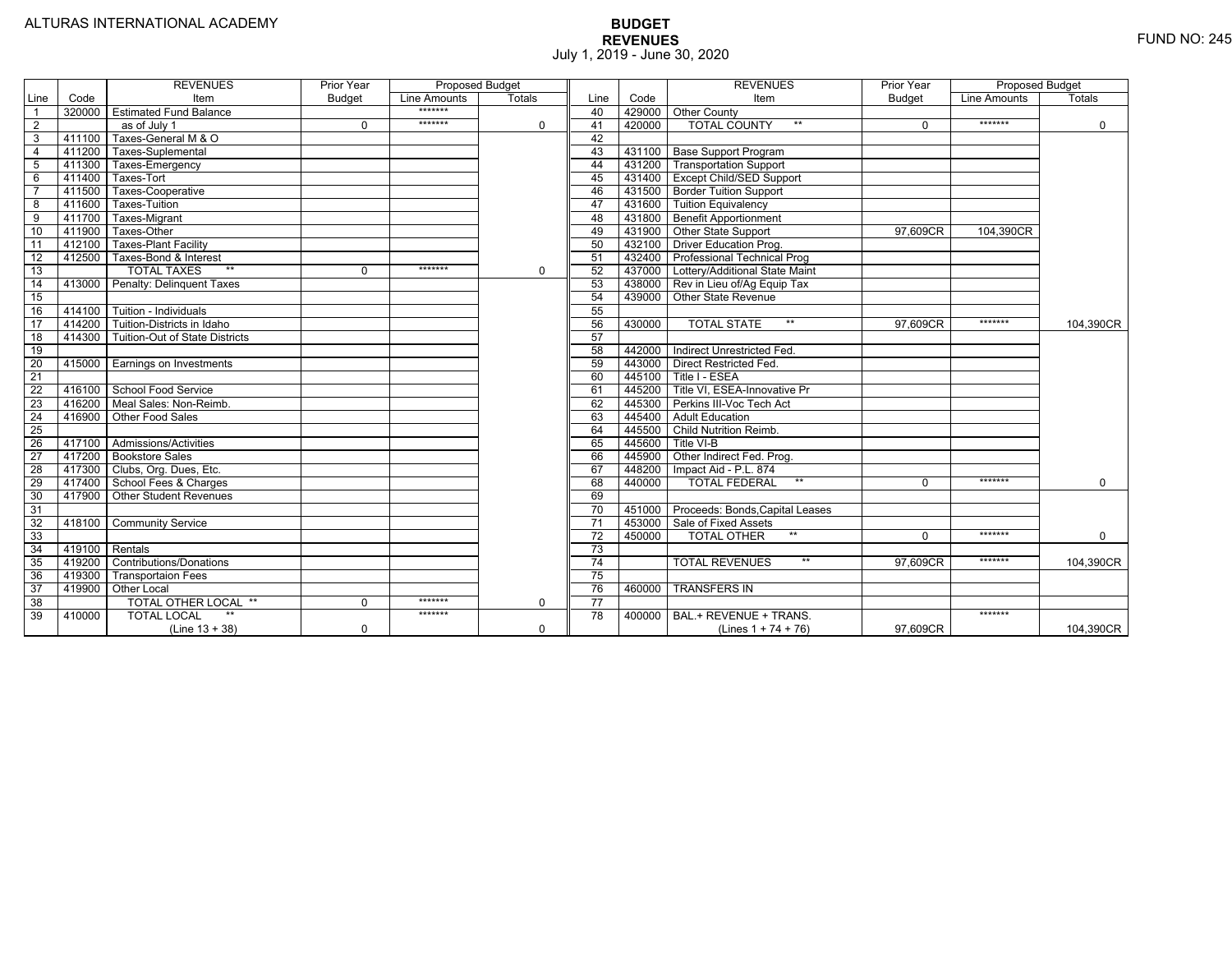|                         |             | <b>EXPENDITURES</b>             | Prior Year              | Proposed                 | 100      | 200             | 300                | 400         | 500               | 600        | 700        | 800       |
|-------------------------|-------------|---------------------------------|-------------------------|--------------------------|----------|-----------------|--------------------|-------------|-------------------|------------|------------|-----------|
|                         |             |                                 |                         |                          |          |                 | Purchased          | Supplies    | Capital           | Debt       | Insurance- |           |
| Line                    | Code<br>512 | Functions/Programs              | <b>Budget</b><br>97.609 | <b>Budget</b><br>104.390 | Salaries | <b>Benefits</b> | Services<br>15.000 | Materials   | Objects<br>89.390 | Retirement | Judgment   | Transfers |
| $\overline{1}$          |             | Elemetary School Prog.          |                         |                          |          |                 |                    |             |                   |            |            |           |
| $\overline{2}$          | 515         | Secondary School Prog.          |                         |                          |          |                 |                    |             |                   |            |            |           |
| 3                       | 517         | Alternative School Prog.        |                         |                          |          |                 |                    |             |                   |            |            |           |
| $\overline{4}$          | 519         | Vocational-Technical Prog.      |                         |                          |          |                 |                    |             |                   |            |            |           |
| $5\phantom{.0}$         | 521         | <b>Exceptional Child Prog.</b>  |                         |                          |          |                 |                    |             |                   |            |            |           |
| 6                       | 522         | Preschool Exceptional Prog.     |                         |                          |          |                 |                    |             |                   |            |            |           |
| $\overline{7}$          | 524         | Gifted & Talented Prog.         |                         |                          |          |                 |                    |             |                   |            |            |           |
| $\overline{\mathbf{8}}$ | 531         | Interscholastic Prog.           |                         |                          |          |                 |                    |             |                   |            |            |           |
| 9                       | 532         | School Activity Prog.           |                         |                          |          |                 |                    |             |                   |            |            |           |
| 10                      | 541         | Summer School Prog.             |                         |                          |          |                 |                    |             |                   |            |            |           |
| 11                      | 542         | Adult School Prog.              |                         |                          |          |                 |                    |             |                   |            |            |           |
| 12                      | 546         | Detention Center Prog.          |                         |                          |          |                 |                    |             |                   |            |            |           |
| 13                      |             |                                 |                         |                          |          |                 |                    |             |                   |            |            |           |
| 14                      | 500         | <b>TOTAL INSTRUCTION **</b>     | 97.609                  | 104,390                  | $\Omega$ | $\Omega$        | 15,000             | $\mathbf 0$ | 89.390            | $\Omega$   | $\Omega$   | $\Omega$  |
| 15                      |             |                                 |                         |                          |          |                 |                    |             |                   |            |            |           |
| 16                      | 611         | Attend-Guidance-Health Prog     |                         |                          |          |                 |                    |             |                   |            |            |           |
| 17                      | 616         | Special Services Prog.          |                         |                          |          |                 |                    |             |                   |            |            |           |
| $\overline{18}$         |             |                                 |                         |                          |          |                 |                    |             |                   |            |            |           |
| 19                      | 621         | Instruction Improvement Prog    |                         |                          |          |                 |                    |             |                   |            |            |           |
| $\overline{20}$         | 622         | <b>Educational Media Prog.</b>  |                         |                          |          |                 |                    |             |                   |            |            |           |
| 21                      | 623         | Instruction-Related Tech Prog   |                         |                          |          |                 |                    |             |                   |            |            |           |
| $\overline{22}$         | 631         | Board of Education Prog.        |                         |                          |          |                 |                    |             |                   |            |            |           |
| 23                      | 632         | District Admin Prog.            |                         |                          |          |                 |                    |             |                   |            |            |           |
| $\overline{24}$         |             |                                 |                         |                          |          |                 |                    |             |                   |            |            |           |
| 25                      | 641         | School Administration Prog.     |                         |                          |          |                 |                    |             |                   |            |            |           |
| 26                      |             |                                 |                         |                          |          |                 |                    |             |                   |            |            |           |
| $\overline{27}$         | 651         | <b>Business Operation Prog.</b> |                         |                          |          |                 |                    |             |                   |            |            |           |
| 28                      | 655         | Central Service Prog.           |                         |                          |          |                 |                    |             |                   |            |            |           |
| 29                      | 656         | Admin Tech Services Prog.       |                         |                          |          |                 |                    |             |                   |            |            |           |
| 30                      | 661         | Bldg-Care Prog. (Custodial)     |                         |                          |          |                 |                    |             |                   |            |            |           |
| 31                      | 663         | Maint-Non Student Occupied      |                         |                          |          |                 |                    |             |                   |            |            |           |
| 32                      | 664         | Maint-Student Occupied Bldgs    |                         |                          |          |                 |                    |             |                   |            |            |           |
| 33                      | 665         | Maintenance - Grounds           |                         |                          |          |                 |                    |             |                   |            |            |           |
| 34                      | 667         | <b>Security Program</b>         |                         |                          |          |                 |                    |             |                   |            |            |           |
| 35                      |             |                                 |                         |                          |          |                 |                    |             |                   |            |            |           |
| 36                      | 681         | Pupil-To School Trans. Prog.    |                         |                          |          |                 |                    |             |                   |            |            |           |
| 37                      | 682         | Pupil-Activity Trans. Prog.     |                         |                          |          |                 |                    |             |                   |            |            |           |
| 38                      | 683         | General Transportation Prog.    |                         |                          |          |                 |                    |             |                   |            |            |           |
|                         |             |                                 |                         |                          |          |                 |                    |             |                   |            |            |           |
|                         |             |                                 |                         |                          |          |                 |                    |             |                   |            |            |           |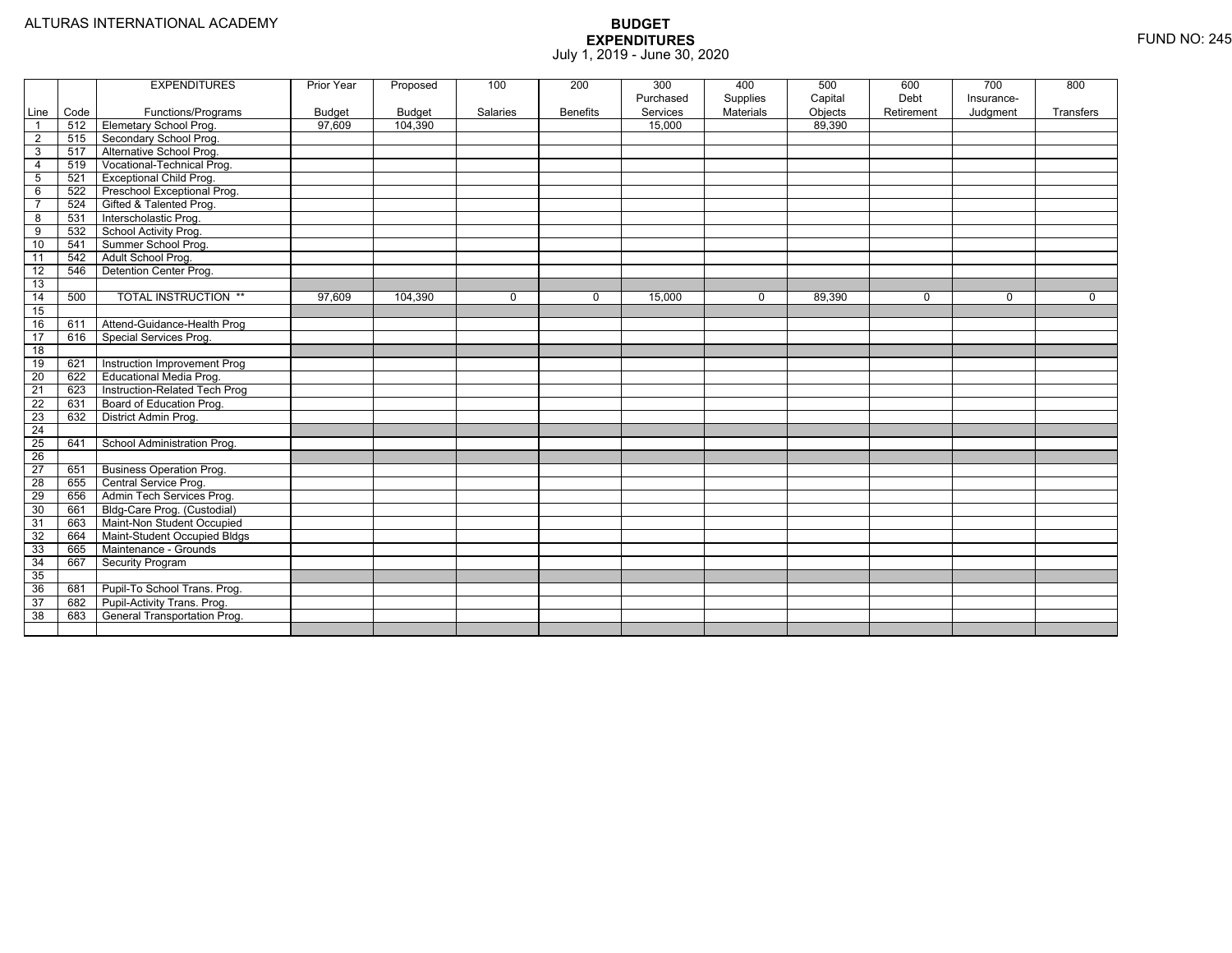74

TOTAL APPROPRIATION (72+73) 97,609 104,390

|      |      | <b>EXPENDITURES</b>                | Prior Year    | Proposed    | 100                   | 200             | 300                                                  | 400                          | 500                | 600                | 700                    | 800         |
|------|------|------------------------------------|---------------|-------------|-----------------------|-----------------|------------------------------------------------------|------------------------------|--------------------|--------------------|------------------------|-------------|
| Line | Code | Functions/Programs                 | <b>Budget</b> | Budget      | Salaries              | <b>Benefits</b> | Purchased<br>Services                                | Supplies<br><b>Materials</b> | Capital<br>Objects | Debt<br>Retirement | Insurance-<br>Judgment | Transfers   |
| 39   | 691  | Other Support Services Prog.       |               |             |                       |                 |                                                      |                              |                    |                    |                        |             |
| 40   |      |                                    |               |             |                       |                 |                                                      |                              |                    |                    |                        |             |
| 41   | 600  | <b>TOTAL SUPPORT SERV.**</b>       | $\mathbf 0$   | $\Omega$    | $\Omega$              | $\Omega$        | $\mathbf{0}$                                         | $\mathbf 0$                  | $\Omega$           | $\Omega$           | 0                      | $\Omega$    |
| 42   |      |                                    |               |             |                       |                 |                                                      |                              |                    |                    |                        |             |
| 43   | 710  | <b>Child Nutrition Program</b>     |               |             |                       |                 |                                                      |                              |                    |                    |                        |             |
| 44   | 720  | <b>Community Services Program</b>  |               |             |                       |                 |                                                      |                              |                    |                    |                        |             |
| 45   | 730  | <b>Enterprise Operations</b>       |               |             |                       |                 |                                                      |                              |                    |                    |                        |             |
| 46   | 700  | TOTAL NON-INSTRUCTION**            | 0             | $\Omega$    | $\Omega$              | $\Omega$        | 0                                                    | $\mathbf 0$                  | $\Omega$           | $\Omega$           | 0                      | 0           |
| 47   |      |                                    |               |             |                       |                 |                                                      |                              |                    |                    |                        |             |
| 48   | 810  | Capital Assets-Student Occ         |               |             |                       |                 |                                                      |                              |                    |                    |                        |             |
| 49   | 811  | Capital Assets-Non Student Occ     |               |             |                       |                 |                                                      |                              |                    |                    |                        |             |
| 50   | 800  | <b>TOTAL CAPITAL ASSETS PROG**</b> | 0             | $\Omega$    | $\Omega$              | $\Omega$        | 0                                                    | $\mathbf 0$                  | 0                  | $\mathbf 0$        | 0                      | $\mathbf 0$ |
| 51   |      |                                    |               |             |                       |                 |                                                      |                              |                    |                    |                        |             |
| 52   | 911  | Debt Services Prog.-Princ.         |               |             |                       |                 |                                                      |                              |                    |                    |                        |             |
| - 53 | 912  | Debt Services Prog.-Int.           |               |             |                       |                 |                                                      |                              |                    |                    |                        |             |
| 54   | 913  | Debt Serv Prog-Refnded Debt        |               |             |                       |                 |                                                      |                              |                    |                    |                        |             |
| 55   | 920  | <b>Transfers Out</b>               |               |             |                       |                 |                                                      |                              |                    |                    |                        |             |
| 56   |      |                                    |               |             |                       |                 |                                                      |                              |                    |                    |                        |             |
| 57   | 900  | <b>TOTAL OTHER SERVICES **</b>     | 0             | $\mathbf 0$ | 0                     | $\Omega$        | $\mathbf 0$                                          | $\mathbf 0$                  | 0                  | $\mathbf 0$        | 0                      | $\mathbf 0$ |
| 58   |      |                                    |               |             |                       |                 |                                                      |                              |                    |                    |                        |             |
| 59   |      |                                    |               |             |                       |                 |                                                      |                              |                    |                    |                        |             |
| 60   |      | <b>TOTAL EXPENDITURES</b><br>$***$ |               |             |                       |                 |                                                      |                              |                    |                    |                        |             |
|      |      | (Lines 14+41+47+49+57)**           | 97,609        | 104,390     | 0                     | $\mathbf 0$     | 15,000                                               | 0                            | 89,390             | $\mathbf 0$        | 0                      | 0           |
| 61   |      |                                    |               |             |                       |                 |                                                      |                              |                    |                    |                        |             |
| 62   | 950  | <b>Contingency Reserve</b>         |               |             |                       |                 |                                                      |                              |                    |                    |                        |             |
|      |      | (5% of Line 60)                    |               |             |                       |                 |                                                      |                              |                    |                    |                        |             |
| 63   |      |                                    |               |             |                       |                 |                                                      |                              |                    |                    |                        |             |
| 64   |      | <b>TOTAL APPROPRIATION</b>         |               |             |                       |                 |                                                      |                              |                    |                    |                        |             |
|      |      | $(Line 60 + Line 62)$              | 97.609        | 104.390     |                       |                 |                                                      |                              |                    |                    |                        |             |
| 65   |      |                                    |               |             |                       |                 |                                                      |                              |                    |                    |                        |             |
| 66   |      | <b>BUDGET SUMMARY</b>              |               |             | <b>BUDGET SUMMARY</b> |                 |                                                      |                              |                    |                    |                        |             |
| 67   |      |                                    |               |             |                       |                 |                                                      |                              |                    |                    |                        |             |
| 68   |      | <b>Beginning Fund Balance</b>      |               |             |                       |                 | The total on line 70 must equal the total on line 74 |                              |                    |                    |                        |             |
| 69   |      | Revenues + Transfers In            | 97,609CR      | 104,390CR   |                       |                 |                                                      |                              |                    |                    |                        |             |
| 70   |      | TOTAL REVENUE (68 + 69)            | 97,609CR      | 104,390CR   |                       |                 |                                                      |                              |                    |                    |                        |             |
| 71   |      |                                    |               |             |                       |                 |                                                      |                              |                    |                    |                        |             |
| 72   |      | <b>Total Appropriation</b>         | 97,609        | 104,390     |                       |                 |                                                      |                              |                    |                    |                        |             |
| 73   |      | Unappropriated Balance             |               |             |                       |                 |                                                      |                              |                    |                    |                        |             |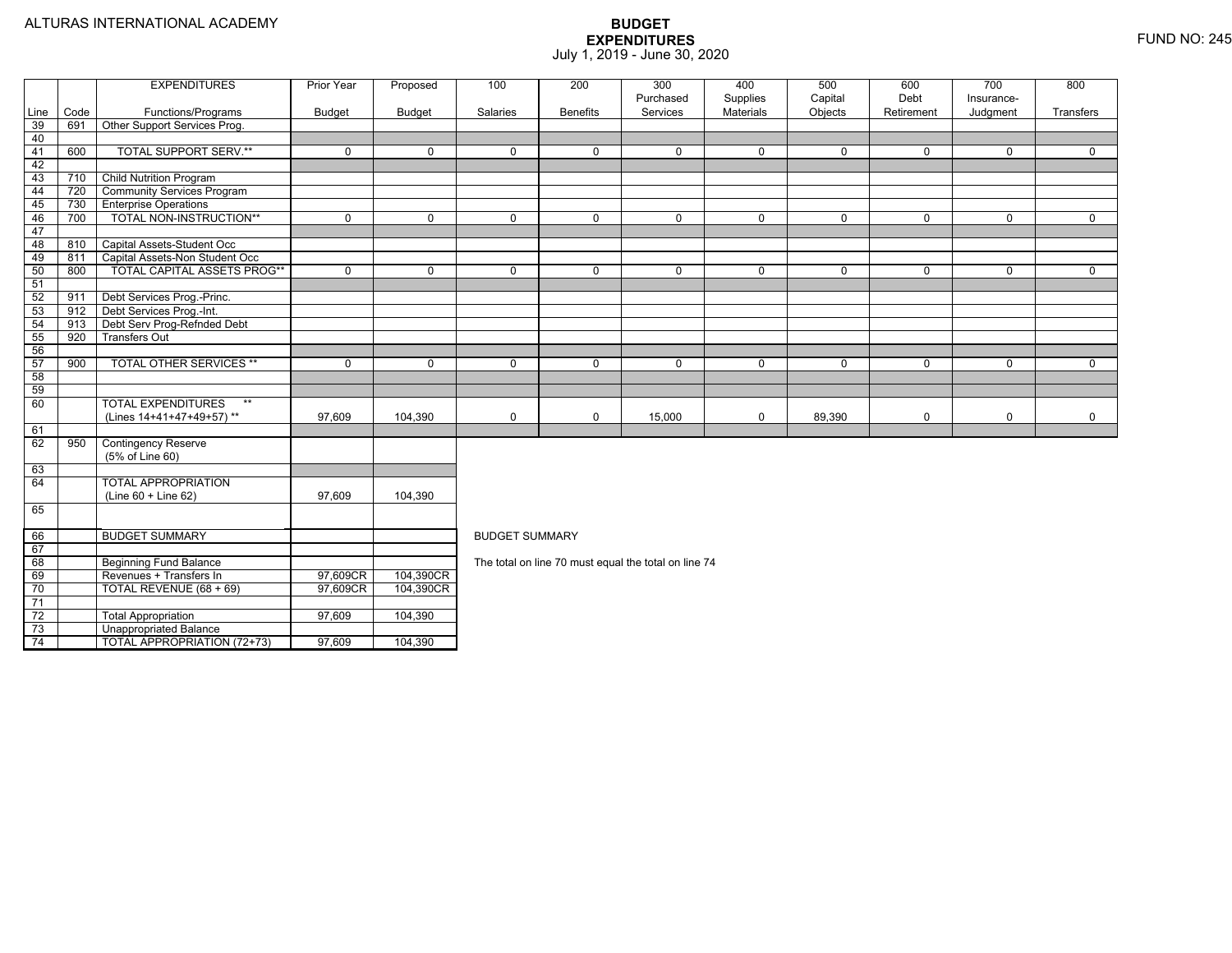|                 |                | <b>REVENUES</b>                 | Prior Year    | <b>Proposed Budget</b> |               |                 |        | <b>REVENUES</b>                        | Prior Year    | Proposed Budget |             |
|-----------------|----------------|---------------------------------|---------------|------------------------|---------------|-----------------|--------|----------------------------------------|---------------|-----------------|-------------|
| Line            | Code           | Item                            | <b>Budget</b> | Line Amounts           | <b>Totals</b> | Line            | Code   | Item                                   | <b>Budget</b> | Line Amounts    | Totals      |
|                 | 320000         | <b>Estimated Fund Balance</b>   |               | $******$               |               | 40              |        | 429000 Other County                    |               |                 |             |
| 2               |                | as of July 1                    | 0             | *******                | $\mathbf 0$   | 41              | 420000 | <b>TOTAL COUNTY</b><br>$***$           | $\Omega$      | *******         | $\mathbf 0$ |
| 3               | 411100         | Taxes-General M & O             |               |                        |               | 42              |        |                                        |               |                 |             |
| $\overline{4}$  | 411200         | Taxes-Suplemental               |               |                        |               | 43              |        | 431100   Base Support Program          |               |                 |             |
| $\overline{5}$  | 411300         | Taxes-Emergency                 |               |                        |               | 44              |        | 431200 Transportation Support          |               |                 |             |
| 6               | 411400         | Taxes-Tort                      |               |                        |               | 45              |        | 431400 Except Child/SED Support        |               |                 |             |
|                 | 411500         | Taxes-Cooperative               |               |                        |               | 46              |        | 431500 Border Tuition Support          |               |                 |             |
| 8               | 411600         | Taxes-Tuition                   |               |                        |               | 47              |        | 431600 Tuition Equivalency             |               |                 |             |
| 9               | 411700         | Taxes-Migrant                   |               |                        |               | 48              |        | 431800 Benefit Apportionment           |               |                 |             |
| 10              | 411900         | Taxes-Other                     |               |                        |               | 49              |        | 431900 Other State Support             |               | 8.941CR         |             |
| 11              | 412100         | <b>Taxes-Plant Facility</b>     |               |                        |               | 50              |        | 432100 Driver Education Prog.          |               |                 |             |
| 12              | 412500         | Taxes-Bond & Interest           |               |                        |               | 51              |        | 432400   Professional Technical Prog   |               |                 |             |
| 13              |                | $**$<br><b>TOTAL TAXES</b>      | 0             | *******                | $\mathbf 0$   | 52              |        | 437000 Lottery/Additional State Maint  |               |                 |             |
| 14              | 413000         | Penalty: Delinguent Taxes       |               |                        |               | 53              |        | 438000 Rev in Lieu of/Ag Equip Tax     |               |                 |             |
| 15              |                |                                 |               |                        |               | 54              |        | 439000 Other State Revenue             |               |                 |             |
| 16              | 414100         | Tuition - Individuals           |               |                        |               | 55              |        |                                        |               |                 |             |
| $\overline{17}$ | 414200         | Tuition-Districts in Idaho      |               |                        |               | 56              | 430000 | $**$<br><b>TOTAL STATE</b>             | $\Omega$      | *******         | 8,941CR     |
| $\overline{18}$ | 414300         | Tuition-Out of State Districts  |               |                        |               | 57              |        |                                        |               |                 |             |
| 19              |                |                                 |               |                        |               | 58              |        | 442000   Indirect Unrestricted Fed.    |               |                 |             |
| 20              |                | 415000 Earnings on Investments  |               |                        |               | 59              |        | 443000 Direct Restricted Fed.          |               |                 |             |
| 21              |                |                                 |               |                        |               | 60              |        | 445100 Title I - ESEA                  |               |                 |             |
| 22              | 416100         | School Food Service             |               |                        |               | 61              | 445200 | Title VI. ESEA-Innovative Pr           |               |                 |             |
| 23              |                | 416200   Meal Sales: Non-Reimb. |               |                        |               | 62              |        | 445300 Perkins III-Voc Tech Act        |               |                 |             |
| 24              | 416900         | Other Food Sales                |               |                        |               | 63              | 445400 | <b>Adult Education</b>                 |               |                 |             |
| 25              |                |                                 |               |                        |               | 64              | 445500 | <b>Child Nutrition Reimb.</b>          |               |                 |             |
| 26              | 417100         | Admissions/Activities           |               |                        |               | 65              | 445600 | Title VI-B                             |               |                 |             |
| $\overline{27}$ | 417200         | <b>Bookstore Sales</b>          |               |                        |               | 66              | 445900 | Other Indirect Fed. Prog.              |               |                 |             |
| $\overline{28}$ |                | 417300 Clubs, Org. Dues, Etc.   |               |                        |               | 67              | 448200 | Impact Aid - P.L. 874                  |               |                 |             |
| 29              | 417400         | School Fees & Charges           |               |                        |               | 68              | 440000 | $***$<br><b>TOTAL FEDERAL</b>          | $\Omega$      | *******         | $\mathbf 0$ |
| 30              | 417900         | <b>Other Student Revenues</b>   |               |                        |               | 69              |        |                                        |               |                 |             |
| 31              |                |                                 |               |                        |               | 70              |        | 451000 Proceeds: Bonds, Capital Leases |               |                 |             |
| $\overline{32}$ | 418100         | <b>Community Service</b>        |               |                        |               | $\overline{71}$ |        | 453000 Sale of Fixed Assets            |               |                 |             |
| 33              |                |                                 |               |                        |               | 72              | 450000 | $**$<br><b>TOTAL OTHER</b>             | $\Omega$      | *******         | $\mathbf 0$ |
| 34              | 419100 Rentals |                                 |               |                        |               | 73              |        |                                        |               |                 |             |
| 35              | 419200         | <b>Contributions/Donations</b>  |               |                        |               | $\overline{74}$ |        | $**$<br><b>TOTAL REVENUES</b>          | $\Omega$      | *******         | 8,941CR     |
| 36              | 419300         | <b>Transportaion Fees</b>       |               |                        |               | 75              |        |                                        |               |                 |             |
| 37              | 419900         | <b>Other Local</b>              |               |                        |               | 76              | 460000 | <b>TRANSFERS IN</b>                    |               |                 |             |
| 38              |                | TOTAL OTHER LOCAL **            | 0             | *******                | $\mathbf 0$   | 77              |        |                                        |               |                 |             |
| 39              | 410000         | <b>TOTAL LOCAL</b>              |               | *******                |               | 78              | 400000 | BAL.+ REVENUE + TRANS.                 |               | *******         |             |
|                 |                | $(Line 13 + 38)$                | 0             |                        | $\Omega$      |                 |        | (Lines $1 + 74 + 76$ )                 | $\mathbf 0$   |                 | 8.941CR     |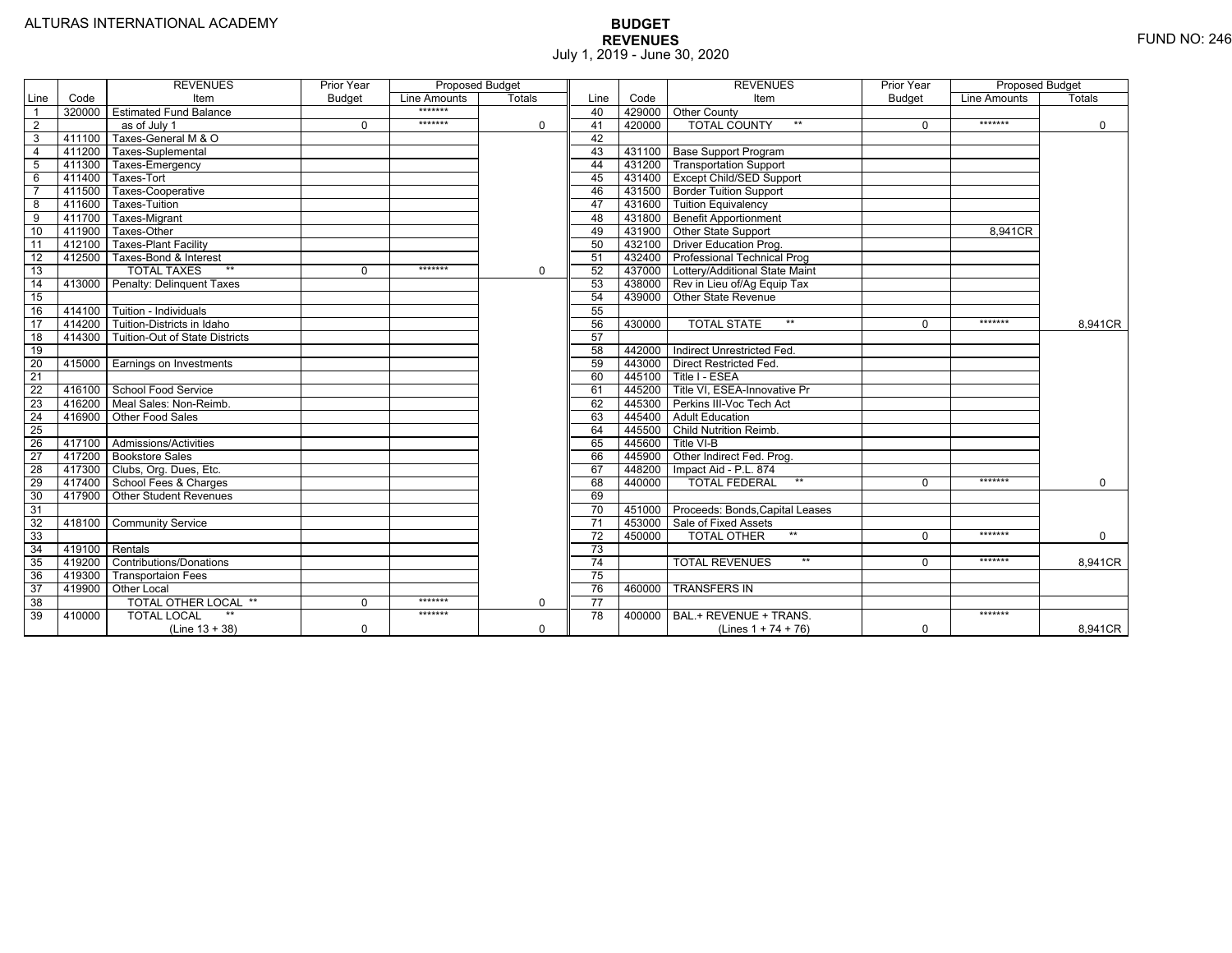|                 |      | <b>EXPENDITURES</b>                 | Prior Year    | Proposed      | 100             | 200             | 300<br>Purchased | 400<br>Supplies | 500<br>Capital | 600<br>Debt | 700<br>Insurance- | 800         |
|-----------------|------|-------------------------------------|---------------|---------------|-----------------|-----------------|------------------|-----------------|----------------|-------------|-------------------|-------------|
| Line            | Code | Functions/Programs                  | <b>Budget</b> | <b>Budget</b> | <b>Salaries</b> | <b>Benefits</b> | Services         | Materials       | Objects        | Retirement  | Judgment          | Transfers   |
| $\overline{1}$  | 512  | <b>Elemetary School Prog.</b>       |               | 8,941         |                 |                 |                  |                 | 8,941          |             |                   |             |
| $\overline{2}$  | 515  | Secondary School Prog.              |               |               |                 |                 |                  |                 |                |             |                   |             |
| 3               | 517  | Alternative School Prog.            |               |               |                 |                 |                  |                 |                |             |                   |             |
| 4               | 519  | Vocational-Technical Prog.          |               |               |                 |                 |                  |                 |                |             |                   |             |
| $\overline{5}$  | 521  | <b>Exceptional Child Prog.</b>      |               |               |                 |                 |                  |                 |                |             |                   |             |
| 6               | 522  | Preschool Exceptional Prog.         |               |               |                 |                 |                  |                 |                |             |                   |             |
| $\overline{7}$  | 524  | Gifted & Talented Prog.             |               |               |                 |                 |                  |                 |                |             |                   |             |
| 8               | 531  | Interscholastic Prog.               |               |               |                 |                 |                  |                 |                |             |                   |             |
| 9               | 532  | School Activity Prog.               |               |               |                 |                 |                  |                 |                |             |                   |             |
| 10              | 541  | Summer School Prog.                 |               |               |                 |                 |                  |                 |                |             |                   |             |
| $\overline{11}$ | 542  | Adult School Prog.                  |               |               |                 |                 |                  |                 |                |             |                   |             |
| $\overline{12}$ | 546  | Detention Center Prog.              |               |               |                 |                 |                  |                 |                |             |                   |             |
| 13              |      |                                     |               |               |                 |                 |                  |                 |                |             |                   |             |
| 14              | 500  | <b>TOTAL INSTRUCTION **</b>         | $\Omega$      | 8,941         | $\Omega$        | 0               | $\Omega$         | 0               | 8,941          | $\Omega$    | 0                 | $\mathbf 0$ |
| 15              |      |                                     |               |               |                 |                 |                  |                 |                |             |                   |             |
| 16              | 611  | Attend-Guidance-Health Prog         |               |               |                 |                 |                  |                 |                |             |                   |             |
| $\overline{17}$ | 616  | Special Services Prog.              |               |               |                 |                 |                  |                 |                |             |                   |             |
| $\overline{18}$ |      |                                     |               |               |                 |                 |                  |                 |                |             |                   |             |
| 19              | 621  | Instruction Improvement Prog        |               |               |                 |                 |                  |                 |                |             |                   |             |
| 20              | 622  | <b>Educational Media Prog.</b>      |               |               |                 |                 |                  |                 |                |             |                   |             |
| $\overline{21}$ | 623  | Instruction-Related Tech Prog       |               |               |                 |                 |                  |                 |                |             |                   |             |
| 22              | 631  | Board of Education Prog.            |               |               |                 |                 |                  |                 |                |             |                   |             |
| 23              | 632  | District Admin Prog.                |               |               |                 |                 |                  |                 |                |             |                   |             |
| 24              |      |                                     |               |               |                 |                 |                  |                 |                |             |                   |             |
| 25              | 641  | School Administration Prog.         |               |               |                 |                 |                  |                 |                |             |                   |             |
| 26              |      |                                     |               |               |                 |                 |                  |                 |                |             |                   |             |
| 27              | 651  | <b>Business Operation Prog.</b>     |               |               |                 |                 |                  |                 |                |             |                   |             |
| 28              | 655  | Central Service Prog.               |               |               |                 |                 |                  |                 |                |             |                   |             |
| 29              | 656  | Admin Tech Services Prog.           |               |               |                 |                 |                  |                 |                |             |                   |             |
| 30              | 661  | Bldg-Care Prog. (Custodial)         |               |               |                 |                 |                  |                 |                |             |                   |             |
| 31              | 663  | Maint-Non Student Occupied          |               |               |                 |                 |                  |                 |                |             |                   |             |
| 32              | 664  | Maint-Student Occupied Bldgs        |               |               |                 |                 |                  |                 |                |             |                   |             |
| 33              | 665  | Maintenance - Grounds               |               |               |                 |                 |                  |                 |                |             |                   |             |
| 34              | 667  | <b>Security Program</b>             |               |               |                 |                 |                  |                 |                |             |                   |             |
| 35              |      |                                     |               |               |                 |                 |                  |                 |                |             |                   |             |
| 36              | 681  | Pupil-To School Trans. Prog.        |               |               |                 |                 |                  |                 |                |             |                   |             |
| 37              | 682  | Pupil-Activity Trans. Prog.         |               |               |                 |                 |                  |                 |                |             |                   |             |
| 38              | 683  | <b>General Transportation Prog.</b> |               |               |                 |                 |                  |                 |                |             |                   |             |
|                 |      |                                     |               |               |                 |                 |                  |                 |                |             |                   |             |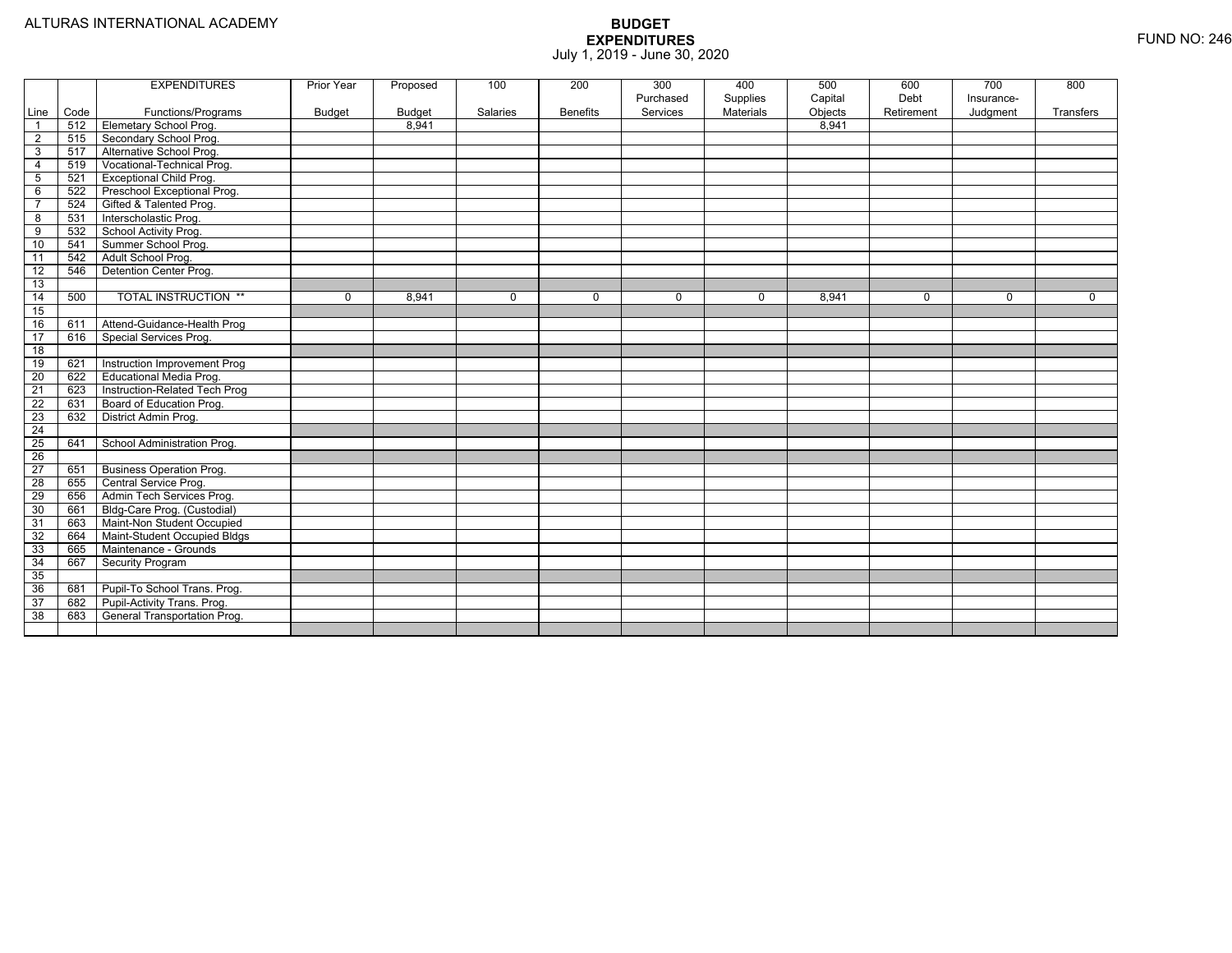73

74

Unappropriated Balance

TOTAL APPROPRIATION (72+73) 0 8,941

|      |      | <b>EXPENDITURES</b>               | <b>Prior Year</b> | Proposed    | 100                   | 200             | 300                                                  | 400         | 500          | 600         | 700          | 800          |  |  |  |
|------|------|-----------------------------------|-------------------|-------------|-----------------------|-----------------|------------------------------------------------------|-------------|--------------|-------------|--------------|--------------|--|--|--|
|      |      |                                   |                   |             |                       |                 | Purchased                                            | Supplies    | Capital      | Debt        | Insurance-   |              |  |  |  |
| Line | Code | Functions/Programs                | <b>Budget</b>     | Budget      | Salaries              | <b>Benefits</b> | Services                                             | Materials   | Objects      | Retirement  | Judgment     | Transfers    |  |  |  |
| 39   | 691  | Other Support Services Prog.      |                   |             |                       |                 |                                                      |             |              |             |              |              |  |  |  |
| 40   |      |                                   |                   |             |                       |                 |                                                      |             |              |             |              |              |  |  |  |
| 41   | 600  | <b>TOTAL SUPPORT SERV.**</b>      | $\mathbf 0$       | $\mathbf 0$ | $\mathbf{0}$          | $\Omega$        | $\mathbf 0$                                          | $\mathbf 0$ | $\mathbf{0}$ | $\mathbf 0$ | 0            | $\Omega$     |  |  |  |
| 42   |      |                                   |                   |             |                       |                 |                                                      |             |              |             |              |              |  |  |  |
| 43   | 710  | <b>Child Nutrition Program</b>    |                   |             |                       |                 |                                                      |             |              |             |              |              |  |  |  |
| 44   | 720  | <b>Community Services Program</b> |                   |             |                       |                 |                                                      |             |              |             |              |              |  |  |  |
| 45   | 730  | <b>Enterprise Operations</b>      |                   |             |                       |                 |                                                      |             |              |             |              |              |  |  |  |
| 46   | 700  | TOTAL NON-INSTRUCTION**           | $\mathbf{0}$      | $\mathbf 0$ | $\mathbf{0}$          | 0               | $\mathbf 0$                                          | 0           | $\mathbf{0}$ | 0           | $\mathbf{0}$ | $\mathbf{0}$ |  |  |  |
| 47   |      |                                   |                   |             |                       |                 |                                                      |             |              |             |              |              |  |  |  |
| 48   | 810  | Capital Assets-Student Occ        |                   |             |                       |                 |                                                      |             |              |             |              |              |  |  |  |
| 49   | 811  | Capital Assets-Non Student Occ    |                   |             |                       |                 |                                                      |             |              |             |              |              |  |  |  |
| 50   | 800  | TOTAL CAPITAL ASSETS PROG**       | $\mathbf 0$       | $\mathbf 0$ | $\Omega$              | $\Omega$        | $\mathbf 0$                                          | $\mathbf 0$ | $\mathbf 0$  | 0           | $\mathbf 0$  | $\mathbf 0$  |  |  |  |
| 51   |      |                                   |                   |             |                       |                 |                                                      |             |              |             |              |              |  |  |  |
| 52   | 911  | Debt Services Prog.-Princ.        |                   |             |                       |                 |                                                      |             |              |             |              |              |  |  |  |
| 53   | 912  | Debt Services Prog.-Int.          |                   |             |                       |                 |                                                      |             |              |             |              |              |  |  |  |
| 54   | 913  | Debt Serv Prog-Refnded Debt       |                   |             |                       |                 |                                                      |             |              |             |              |              |  |  |  |
| 55   | 920  | <b>Transfers Out</b>              |                   |             |                       |                 |                                                      |             |              |             |              |              |  |  |  |
| 56   |      |                                   |                   |             |                       |                 |                                                      |             |              |             |              |              |  |  |  |
| 57   | 900  | <b>TOTAL OTHER SERVICES **</b>    | $\mathbf 0$       | $\mathbf 0$ | $\Omega$              | $\Omega$        | $\Omega$                                             | $\mathbf 0$ | $\Omega$     | $\Omega$    | $\mathbf 0$  | $\Omega$     |  |  |  |
| 58   |      |                                   |                   |             |                       |                 |                                                      |             |              |             |              |              |  |  |  |
| 59   |      |                                   |                   |             |                       |                 |                                                      |             |              |             |              |              |  |  |  |
| 60   |      | <b>TOTAL EXPENDITURES</b><br>$**$ |                   |             |                       |                 |                                                      |             |              |             |              |              |  |  |  |
|      |      | (Lines 14+41+47+49+57)**          | $\mathbf 0$       | 8,941       | $\mathbf 0$           | 0               | $\mathbf 0$                                          | 0           | 8,941        | 0           | 0            | 0            |  |  |  |
| 61   |      |                                   |                   |             |                       |                 |                                                      |             |              |             |              |              |  |  |  |
| 62   | 950  | <b>Contingency Reserve</b>        |                   |             |                       |                 |                                                      |             |              |             |              |              |  |  |  |
|      |      | (5% of Line 60)                   |                   |             |                       |                 |                                                      |             |              |             |              |              |  |  |  |
| 63   |      |                                   |                   |             |                       |                 |                                                      |             |              |             |              |              |  |  |  |
| 64   |      | <b>TOTAL APPROPRIATION</b>        |                   |             |                       |                 |                                                      |             |              |             |              |              |  |  |  |
|      |      | (Line 60 + Line 62)               | $\mathbf 0$       | 8,941       |                       |                 |                                                      |             |              |             |              |              |  |  |  |
| 65   |      |                                   |                   |             |                       |                 |                                                      |             |              |             |              |              |  |  |  |
|      |      |                                   |                   |             |                       |                 |                                                      |             |              |             |              |              |  |  |  |
| 66   |      | <b>BUDGET SUMMARY</b>             |                   |             | <b>BUDGET SUMMARY</b> |                 |                                                      |             |              |             |              |              |  |  |  |
| 67   |      |                                   |                   |             |                       |                 |                                                      |             |              |             |              |              |  |  |  |
| 68   |      | <b>Beginning Fund Balance</b>     |                   |             |                       |                 | The total on line 70 must equal the total on line 74 |             |              |             |              |              |  |  |  |
| 69   |      | Revenues + Transfers In           |                   | 8,941CR     |                       |                 |                                                      |             |              |             |              |              |  |  |  |
| 70   |      | TOTAL REVENUE (68 + 69)           | $\mathbf 0$       | 8,941CR     |                       |                 |                                                      |             |              |             |              |              |  |  |  |
| 71   |      |                                   |                   |             |                       |                 |                                                      |             |              |             |              |              |  |  |  |
| 72   |      | <b>Total Appropriation</b>        |                   | 8,941       |                       |                 |                                                      |             |              |             |              |              |  |  |  |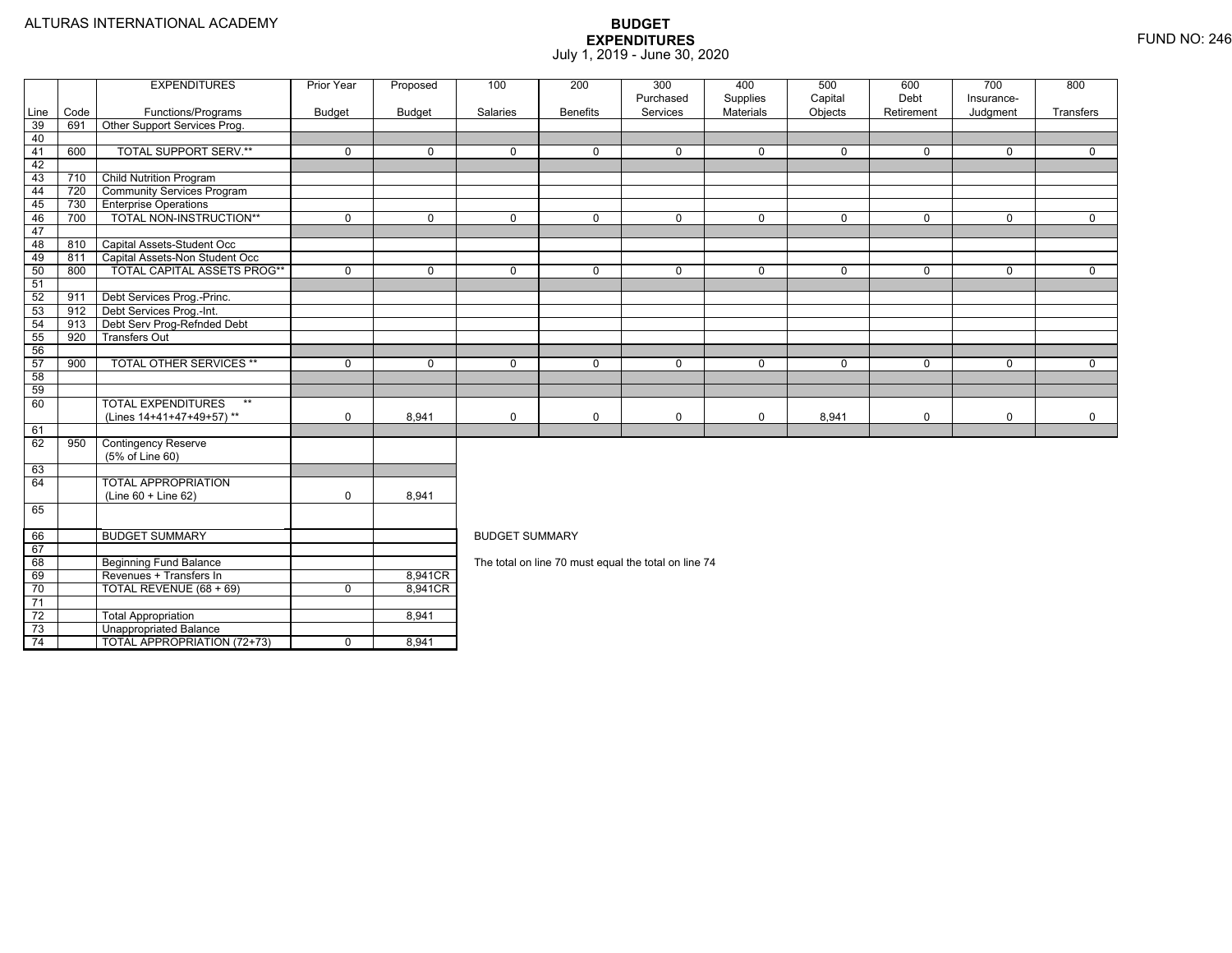|                 |        | <b>REVENUES</b>                  | Prior Year    | Proposed Budget |               |                 |        | <b>REVENUES</b>                       | Prior Year    | <b>Proposed Budget</b> |               |
|-----------------|--------|----------------------------------|---------------|-----------------|---------------|-----------------|--------|---------------------------------------|---------------|------------------------|---------------|
| Line            | Code   | Item                             | <b>Budget</b> | Line Amounts    | <b>Totals</b> | Line            | Code   | Item                                  | <b>Budget</b> | Line Amounts           | <b>Totals</b> |
|                 |        | 320000 Estimated Fund Balance    |               | 8.332CR         |               | 40              |        | 429000 Other County                   |               |                        |               |
| $\overline{2}$  |        | as of July 1                     | $\Omega$      | *******         | 8.332CR       | 41              | 420000 | <b>TOTAL COUNTY</b><br>$***$          | $\Omega$      | *******                | $\mathbf 0$   |
| 3               | 411100 | Taxes-General M & O              |               |                 |               | 42              |        |                                       |               |                        |               |
| 4               | 411200 | Taxes-Suplemental                |               |                 |               | 43              |        | 431100   Base Support Program         |               |                        |               |
| 5               | 411300 | Taxes-Emergency                  |               |                 |               | 44              |        | 431200   Transportation Support       |               |                        |               |
| 6               | 411400 | Taxes-Tort                       |               |                 |               | 45              |        | 431400 Except Child/SED Support       |               |                        |               |
|                 | 411500 | Taxes-Cooperative                |               |                 |               | 46              |        | 431500 Border Tuition Support         |               |                        |               |
| 8               | 411600 | <b>Taxes-Tuition</b>             |               |                 |               | 47              |        | 431600 Tuition Equivalency            |               |                        |               |
| 9               | 411700 | Taxes-Migrant                    |               |                 |               | 48              |        | 431800 Benefit Apportionment          |               |                        |               |
| 10              | 411900 | Taxes-Other                      |               |                 |               | 49              |        | 431900 Other State Support            |               |                        |               |
| 11              | 412100 | <b>Taxes-Plant Facility</b>      |               |                 |               | 50              |        | 432100 Driver Education Prog.         |               |                        |               |
| 12              | 412500 | Taxes-Bond & Interest            |               |                 |               | 51              |        | 432400 Professional Technical Prog    |               |                        |               |
| 13              |        | $**$<br><b>TOTAL TAXES</b>       | 0             | *******         | $\mathbf 0$   | 52              |        | 437000 Lottery/Additional State Maint |               |                        |               |
| 14              |        | 413000 Penalty: Delinguent Taxes |               |                 |               | 53              |        | 438000 Rev in Lieu of/Ag Equip Tax    |               |                        |               |
| 15              |        |                                  |               |                 |               | 54              | 439000 | Other State Revenue                   |               |                        |               |
| 16              | 414100 | Tuition - Individuals            |               |                 |               | 55              |        |                                       |               |                        |               |
| 17              | 414200 | Tuition-Districts in Idaho       |               |                 |               | 56              | 430000 | $**$<br><b>TOTAL STATE</b>            | $\Omega$      | *******                | $\mathbf 0$   |
| 18              | 414300 | Tuition-Out of State Districts   |               |                 |               | 57              |        |                                       |               |                        |               |
| 19              |        |                                  |               |                 |               | 58              |        | 442000   Indirect Unrestricted Fed.   |               |                        |               |
| $\overline{20}$ |        | 415000 Earnings on Investments   |               |                 |               | 59              | 443000 | <b>Direct Restricted Fed.</b>         |               |                        |               |
| $\overline{21}$ |        |                                  |               |                 |               | 60              | 445100 | Title I - ESEA                        | 31.088CR      | 38,955CR               |               |
| 22              |        | 416100 School Food Service       |               |                 |               | 61              |        | 445200   Title VI, ESEA-Innovative Pr |               |                        |               |
| 23              |        | 416200   Meal Sales: Non-Reimb.  |               |                 |               | 62              |        | 445300 Perkins III-Voc Tech Act       |               |                        |               |
| 24              |        | 416900 Other Food Sales          |               |                 |               | 63              |        | 445400 Adult Education                |               |                        |               |
| $\overline{25}$ |        |                                  |               |                 |               | 64              |        | 445500 Child Nutrition Reimb.         |               |                        |               |
| 26              |        | 417100 Admissions/Activities     |               |                 |               | 65              | 445600 | Title VI-B                            |               |                        |               |
| 27              |        | 417200 Bookstore Sales           |               |                 |               | 66              | 445900 | Other Indirect Fed. Prog.             |               |                        |               |
| 28              |        | 417300   Clubs, Org. Dues, Etc.  |               |                 |               | 67              | 448200 | Impact Aid - P.L. 874                 |               |                        |               |
| $\overline{29}$ |        | 417400 School Fees & Charges     |               |                 |               | 68              | 440000 | $***$<br><b>TOTAL FEDERAL</b>         | 31.088CR      | *******                | 38,955CR      |
| 30              |        | 417900 Other Student Revenues    |               |                 |               | 69              |        |                                       |               |                        |               |
| 31              |        |                                  |               |                 |               | $\overline{70}$ | 451000 | Proceeds: Bonds, Capital Leases       |               |                        |               |
| 32              |        | 418100 Community Service         |               |                 |               | 71              | 453000 | Sale of Fixed Assets                  |               |                        |               |
| 33              |        |                                  |               |                 |               | $\overline{72}$ | 450000 | <b>TOTAL OTHER</b><br>$***$           | $\Omega$      | *******                | $\Omega$      |
| $\overline{34}$ |        | 419100 Rentals                   |               |                 |               | 73              |        |                                       |               |                        |               |
| 35              | 419200 | Contributions/Donations          |               |                 |               | 74              |        | <b>TOTAL REVENUES</b><br>$***$        | 31.088CR      | *******                | 38.955CR      |
| 36              | 419300 | <b>Transportaion Fees</b>        |               |                 |               | 75              |        |                                       |               |                        |               |
| $\overline{37}$ | 419900 | <b>Other Local</b>               |               |                 |               | 76              | 460000 | <b>TRANSFERS IN</b>                   |               |                        |               |
| $\overline{38}$ |        | TOTAL OTHER LOCAL **             | $\Omega$      | *******         | $\Omega$      | 77              |        |                                       |               |                        |               |
| 39              | 410000 | <b>TOTAL LOCAL</b>               |               | *******         |               | 78              | 400000 | BAL.+ REVENUE + TRANS.                |               | *******                |               |
|                 |        | $(Line 13 + 38)$                 | 0             |                 | $\mathbf 0$   |                 |        | (Lines $1 + 74 + 76$ )                | 31,088CR      |                        | 47,287CR      |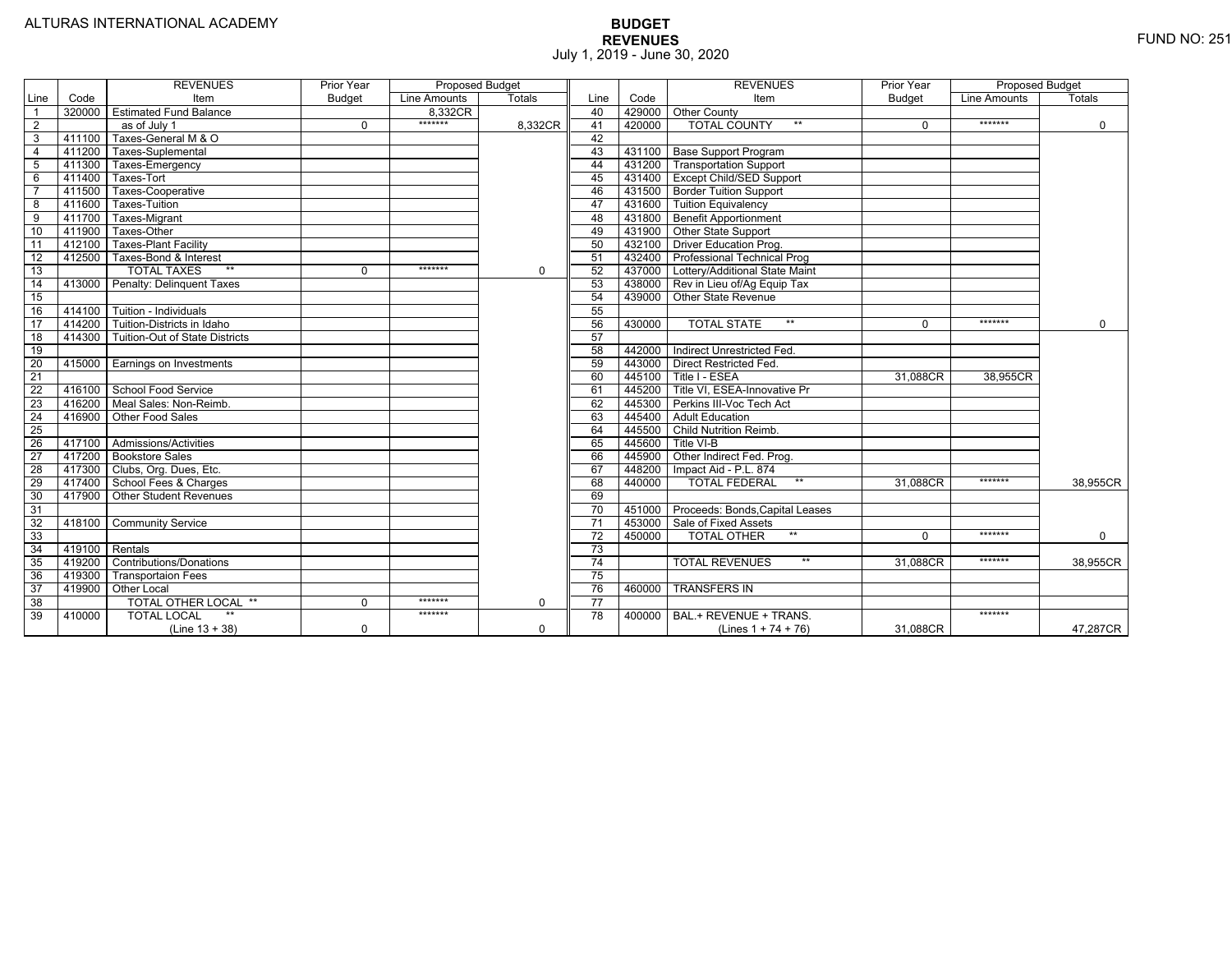|                 |      | <b>EXPENDITURES</b>             | Prior Year    | Proposed | 100      | 200             | 300       | 400       | 500         | 600        | 700         | 800       |
|-----------------|------|---------------------------------|---------------|----------|----------|-----------------|-----------|-----------|-------------|------------|-------------|-----------|
|                 |      |                                 |               |          |          |                 | Purchased | Supplies  | Capital     | Debt       | Insurance-  |           |
| Line            | Code | Functions/Programs              | <b>Budget</b> | Budget   | Salaries | <b>Benefits</b> | Services  | Materials | Objects     | Retirement | Judgment    | Transfers |
| $\overline{1}$  | 512  | <b>Elemetary School Prog.</b>   | 39,420        | 47,287   | 44.550   | 2.737           |           |           |             |            |             |           |
| $\overline{2}$  | 515  | Secondary School Prog.          |               |          |          |                 |           |           |             |            |             |           |
| 3               | 517  | Alternative School Prog.        |               |          |          |                 |           |           |             |            |             |           |
| $\overline{4}$  | 519  | Vocational-Technical Prog.      |               |          |          |                 |           |           |             |            |             |           |
| $5\phantom{.0}$ | 521  | <b>Exceptional Child Prog.</b>  |               |          |          |                 |           |           |             |            |             |           |
| 6               | 522  | Preschool Exceptional Prog.     |               |          |          |                 |           |           |             |            |             |           |
| $\overline{7}$  | 524  | Gifted & Talented Prog.         |               |          |          |                 |           |           |             |            |             |           |
| 8               | 531  | Interscholastic Prog.           |               |          |          |                 |           |           |             |            |             |           |
| $\overline{9}$  | 532  | School Activity Prog.           |               |          |          |                 |           |           |             |            |             |           |
| 10              | 541  | Summer School Prog.             |               |          |          |                 |           |           |             |            |             |           |
| 11              | 542  | Adult School Prog.              |               |          |          |                 |           |           |             |            |             |           |
| 12              | 546  | Detention Center Prog.          |               |          |          |                 |           |           |             |            |             |           |
| 13              |      |                                 |               |          |          |                 |           |           |             |            |             |           |
| 14              | 500  | <b>TOTAL INSTRUCTION **</b>     | 39,420        | 47,287   | 44,550   | 2,737           | $\Omega$  | 0         | $\mathbf 0$ | $\Omega$   | $\mathbf 0$ | $\Omega$  |
| 15              |      |                                 |               |          |          |                 |           |           |             |            |             |           |
| 16              | 611  | Attend-Guidance-Health Prog     |               |          |          |                 |           |           |             |            |             |           |
| $\overline{17}$ | 616  | Special Services Prog.          |               |          |          |                 |           |           |             |            |             |           |
| $\overline{18}$ |      |                                 |               |          |          |                 |           |           |             |            |             |           |
| 19              | 621  | Instruction Improvement Prog    |               |          |          |                 |           |           |             |            |             |           |
| $\overline{20}$ | 622  | Educational Media Prog.         |               |          |          |                 |           |           |             |            |             |           |
| 21              | 623  | Instruction-Related Tech Prog   |               |          |          |                 |           |           |             |            |             |           |
| $\overline{22}$ | 631  | Board of Education Prog.        |               |          |          |                 |           |           |             |            |             |           |
| $\overline{23}$ | 632  | District Admin Prog.            |               |          |          |                 |           |           |             |            |             |           |
| $\overline{24}$ |      |                                 |               |          |          |                 |           |           |             |            |             |           |
| $\overline{25}$ | 641  | School Administration Prog.     |               |          |          |                 |           |           |             |            |             |           |
| $\overline{26}$ |      |                                 |               |          |          |                 |           |           |             |            |             |           |
| $\overline{27}$ | 651  | <b>Business Operation Prog.</b> |               |          |          |                 |           |           |             |            |             |           |
| $\overline{28}$ | 655  | Central Service Prog.           |               |          |          |                 |           |           |             |            |             |           |
| 29              | 656  | Admin Tech Services Prog.       |               |          |          |                 |           |           |             |            |             |           |
| 30              | 661  | Bldg-Care Prog. (Custodial)     |               |          |          |                 |           |           |             |            |             |           |
| 31              | 663  | Maint-Non Student Occupied      |               |          |          |                 |           |           |             |            |             |           |
| 32              | 664  | Maint-Student Occupied Bldgs    |               |          |          |                 |           |           |             |            |             |           |
| 33              | 665  | Maintenance - Grounds           |               |          |          |                 |           |           |             |            |             |           |
| 34              | 667  | Security Program                |               |          |          |                 |           |           |             |            |             |           |
| 35              |      |                                 |               |          |          |                 |           |           |             |            |             |           |
| 36              | 681  | Pupil-To School Trans. Prog.    |               |          |          |                 |           |           |             |            |             |           |
| 37              | 682  | Pupil-Activity Trans. Prog.     |               |          |          |                 |           |           |             |            |             |           |
| 38              | 683  | General Transportation Prog.    |               |          |          |                 |           |           |             |            |             |           |
|                 |      |                                 |               |          |          |                 |           |           |             |            |             |           |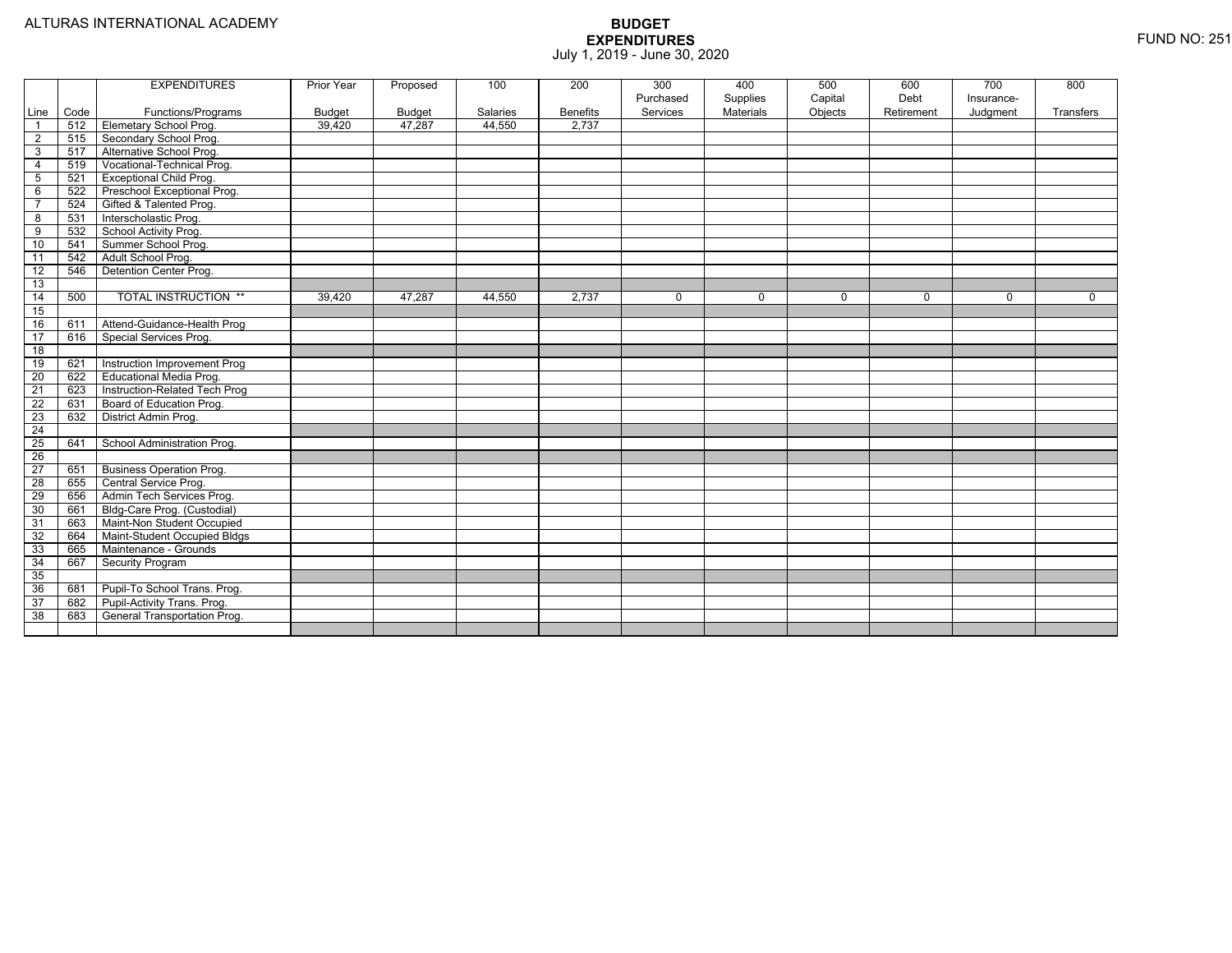|          |      | <b>EXPENDITURES</b>                               | <b>Prior Year</b> | Proposed      | 100                                                                                                   | 200             | 300                                                  | 400                   | 500                | 600                | 700                    | 800            |  |  |
|----------|------|---------------------------------------------------|-------------------|---------------|-------------------------------------------------------------------------------------------------------|-----------------|------------------------------------------------------|-----------------------|--------------------|--------------------|------------------------|----------------|--|--|
| Line     | Code | Functions/Programs                                | <b>Budget</b>     | <b>Budget</b> | Salaries                                                                                              | <b>Benefits</b> | Purchased<br>Services                                | Supplies<br>Materials | Capital<br>Objects | Debt<br>Retirement | Insurance-<br>Judgment | Transfers      |  |  |
| 39       | 691  | Other Support Services Prog.                      |                   |               |                                                                                                       |                 |                                                      |                       |                    |                    |                        |                |  |  |
| 40       |      |                                                   |                   |               |                                                                                                       |                 |                                                      |                       |                    |                    |                        |                |  |  |
| $-41$    | 600  | <b>TOTAL SUPPORT SERV.**</b>                      | $\mathbf 0$       | $\mathbf 0$   | $\Omega$                                                                                              | $\Omega$        | $\mathbf 0$                                          | $\mathbf 0$           | $\mathbf 0$        | 0                  | $\Omega$               | $\mathbf{0}$   |  |  |
| 42       |      |                                                   |                   |               |                                                                                                       |                 |                                                      |                       |                    |                    |                        |                |  |  |
| 43       | 710  | <b>Child Nutrition Program</b>                    |                   |               |                                                                                                       |                 |                                                      |                       |                    |                    |                        |                |  |  |
| 44       | 720  | <b>Community Services Program</b>                 |                   |               |                                                                                                       |                 |                                                      |                       |                    |                    |                        |                |  |  |
| 45       | 730  | <b>Enterprise Operations</b>                      |                   |               |                                                                                                       |                 |                                                      |                       |                    |                    |                        |                |  |  |
| 46       | 700  | <b>TOTAL NON-INSTRUCTION**</b>                    | $\overline{0}$    | $\mathbf 0$   | $\overline{0}$                                                                                        | $\overline{0}$  | $\overline{0}$                                       | $\overline{0}$        | $\overline{0}$     | $\overline{0}$     | $\overline{0}$         | $\overline{0}$ |  |  |
| 47       |      |                                                   |                   |               |                                                                                                       |                 |                                                      |                       |                    |                    |                        |                |  |  |
| 48       | 810  | Capital Assets-Student Occ                        |                   |               |                                                                                                       |                 |                                                      |                       |                    |                    |                        |                |  |  |
| 49       | 811  | Capital Assets-Non Student Occ                    |                   |               |                                                                                                       |                 |                                                      |                       |                    |                    |                        |                |  |  |
| 50       | 800  | TOTAL CAPITAL ASSETS PROG**                       | $\mathbf 0$       | $\mathbf 0$   | 0                                                                                                     | $\mathbf 0$     | $\mathbf 0$                                          | $\mathbf 0$           | $\mathbf 0$        | 0                  | $\mathbf 0$            | $\mathbf{0}$   |  |  |
| 51       |      |                                                   |                   |               |                                                                                                       |                 |                                                      |                       |                    |                    |                        |                |  |  |
| 52       | 911  | Debt Services Prog.-Princ.                        |                   |               |                                                                                                       |                 |                                                      |                       |                    |                    |                        |                |  |  |
| 53       | 912  | Debt Services Prog.-Int.                          |                   |               |                                                                                                       |                 |                                                      |                       |                    |                    |                        |                |  |  |
| 54       | 913  | Debt Serv Prog-Refnded Debt                       |                   |               |                                                                                                       |                 |                                                      |                       |                    |                    |                        |                |  |  |
| 55       | 920  | <b>Transfers Out</b>                              |                   |               |                                                                                                       |                 |                                                      |                       |                    |                    |                        |                |  |  |
| 56       |      |                                                   |                   |               |                                                                                                       |                 |                                                      |                       |                    |                    |                        |                |  |  |
| 57       | 900  | <b>TOTAL OTHER SERVICES **</b>                    | $\mathbf 0$       | $\mathbf 0$   | $\mathbf 0$<br>$\mathbf 0$<br>$\mathbf 0$<br>$\mathbf 0$<br>0<br>$\Omega$<br>$\mathbf{0}$<br>$\Omega$ |                 |                                                      |                       |                    |                    |                        |                |  |  |
| 58       |      |                                                   |                   |               |                                                                                                       |                 |                                                      |                       |                    |                    |                        |                |  |  |
| 59       |      |                                                   |                   |               |                                                                                                       |                 |                                                      |                       |                    |                    |                        |                |  |  |
| 60       |      | <b>TOTAL EXPENDITURES</b><br>$***$                |                   |               |                                                                                                       |                 |                                                      |                       |                    |                    |                        |                |  |  |
|          |      | (Lines 14+41+47+49+57)**                          | 39,420            | 47,287        | 44,550                                                                                                | 2,737           | 0                                                    | 0                     | $\mathbf 0$        | 0                  | $\mathbf 0$            | $\mathbf 0$    |  |  |
| 61       |      |                                                   |                   |               |                                                                                                       |                 |                                                      |                       |                    |                    |                        |                |  |  |
| 62       | 950  | <b>Contingency Reserve</b>                        |                   |               |                                                                                                       |                 |                                                      |                       |                    |                    |                        |                |  |  |
|          |      | (5% of Line 60)                                   |                   |               |                                                                                                       |                 |                                                      |                       |                    |                    |                        |                |  |  |
| 63<br>64 |      |                                                   |                   |               |                                                                                                       |                 |                                                      |                       |                    |                    |                        |                |  |  |
|          |      | <b>TOTAL APPROPRIATION</b><br>(Line 60 + Line 62) | 39,420            | 47.287        |                                                                                                       |                 |                                                      |                       |                    |                    |                        |                |  |  |
| 65       |      |                                                   |                   |               |                                                                                                       |                 |                                                      |                       |                    |                    |                        |                |  |  |
|          |      |                                                   |                   |               |                                                                                                       |                 |                                                      |                       |                    |                    |                        |                |  |  |
| 66       |      | <b>BUDGET SUMMARY</b>                             |                   |               | <b>BUDGET SUMMARY</b>                                                                                 |                 |                                                      |                       |                    |                    |                        |                |  |  |
| 67       |      |                                                   |                   |               |                                                                                                       |                 |                                                      |                       |                    |                    |                        |                |  |  |
| 68       |      | <b>Beginning Fund Balance</b>                     |                   | 8,332CR       |                                                                                                       |                 | The total on line 70 must equal the total on line 74 |                       |                    |                    |                        |                |  |  |
| 69       |      | Revenues + Transfers In                           | 31,088CR          | 38,955CR      |                                                                                                       |                 |                                                      |                       |                    |                    |                        |                |  |  |
| 70       |      | TOTAL REVENUE (68 + 69)                           | 31,088CR          | 47,287CR      |                                                                                                       |                 |                                                      |                       |                    |                    |                        |                |  |  |
| 71       |      |                                                   |                   |               |                                                                                                       |                 |                                                      |                       |                    |                    |                        |                |  |  |
| 72       |      | <b>Total Appropriation</b>                        | 39,420            | 47,287        |                                                                                                       |                 |                                                      |                       |                    |                    |                        |                |  |  |
| 73       |      | <b>Unappropriated Balance</b>                     | 8,332CR           |               |                                                                                                       |                 |                                                      |                       |                    |                    |                        |                |  |  |
| 74       |      | <b>TOTAL APPROPRIATION (72+73)</b>                | 31,088            | 47,287        |                                                                                                       |                 |                                                      |                       |                    |                    |                        |                |  |  |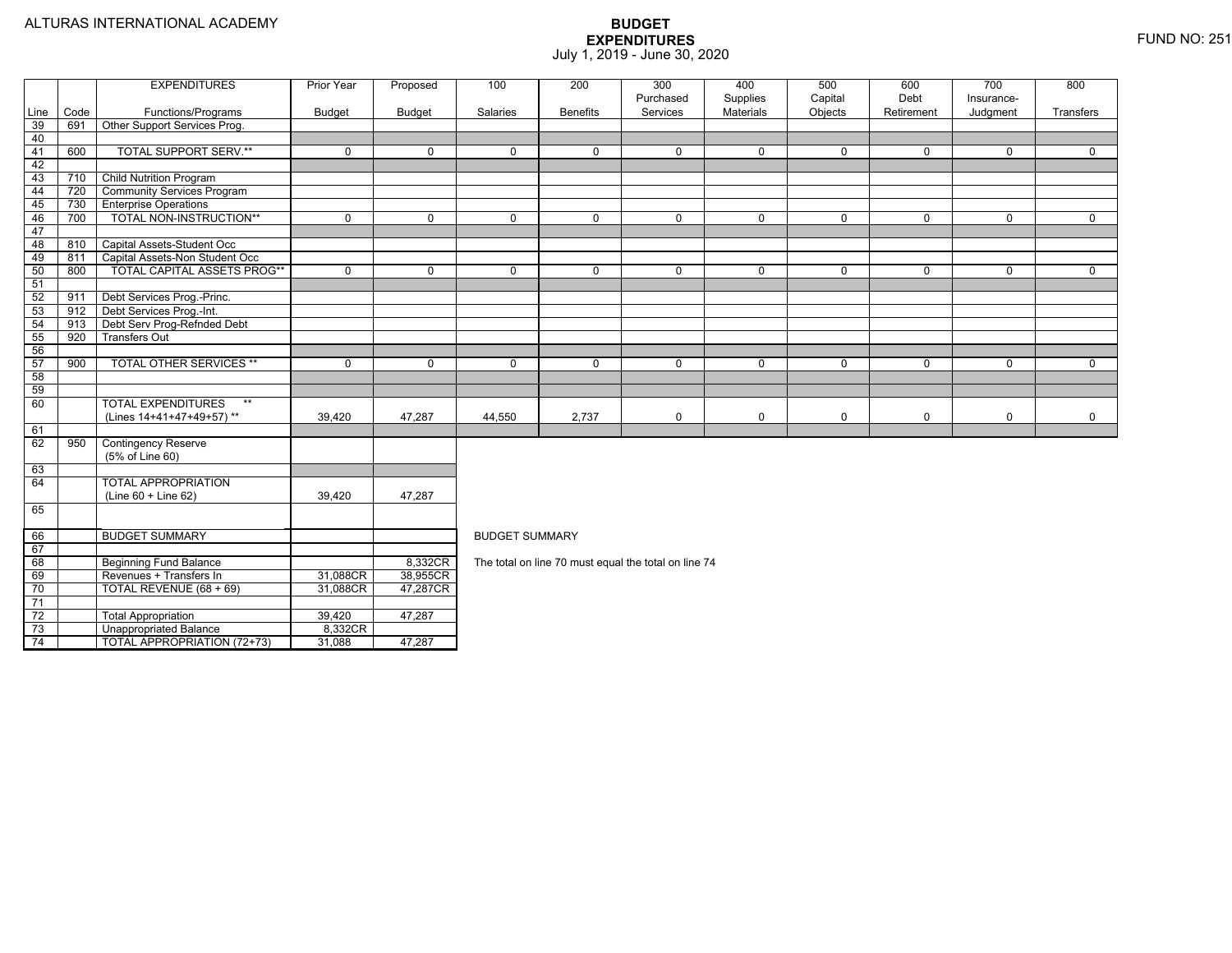|                 |                | <b>REVENUES</b>                       | Prior Year    | <b>Proposed Budget</b> |          |                 |        | <b>REVENUES</b>                       | Prior Year    | <b>Proposed Budget</b> |             |
|-----------------|----------------|---------------------------------------|---------------|------------------------|----------|-----------------|--------|---------------------------------------|---------------|------------------------|-------------|
| Line            | Code           | Item                                  | <b>Budget</b> | Line Amounts           | Totals   | Line            | Code   | Item                                  | <b>Budget</b> | Line Amounts           | Totals      |
|                 |                | 320000 Estimated Fund Balance         |               | *******                |          | 40              |        | 429000 Other County                   |               |                        |             |
| $\overline{2}$  |                | as of July 1                          | $\Omega$      | *******                | 0        | 41              | 420000 | <b>TOTAL COUNTY</b><br>$***$          | $\Omega$      | *******                | $\mathbf 0$ |
| 3               | 411100         | Taxes-General M & O                   |               |                        |          | 42              |        |                                       |               |                        |             |
| $\overline{4}$  | 411200         | Taxes-Suplemental                     |               |                        |          | 43              |        | 431100 Base Support Program           |               |                        |             |
| 5               | 411300         | Taxes-Emergency                       |               |                        |          | 44              |        | 431200 Transportation Support         |               |                        |             |
| 6               | 411400         | Taxes-Tort                            |               |                        |          | 45              |        | 431400 Except Child/SED Support       |               |                        |             |
|                 | 411500         | Taxes-Cooperative                     |               |                        |          | 46              |        | 431500   Border Tuition Support       |               |                        |             |
| 8               | 411600         | Taxes-Tuition                         |               |                        |          | 47              |        | 431600 Tuition Equivalency            |               |                        |             |
| $\overline{9}$  | 411700         | Taxes-Migrant                         |               |                        |          | 48              |        | 431800 Benefit Apportionment          |               |                        |             |
| 10              | 411900         | Taxes-Other                           |               |                        |          | 49              |        | 431900 Other State Support            |               |                        |             |
| 11              | 412100         | <b>Taxes-Plant Facility</b>           |               |                        |          | 50              |        | 432100 Driver Education Prog.         |               |                        |             |
| 12              | 412500         | Taxes-Bond & Interest                 |               |                        |          | 51              |        | 432400   Professional Technical Prog  |               |                        |             |
| 13              |                | $**$<br><b>TOTAL TAXES</b>            | $\Omega$      | *******                | 0        | 52              |        | 437000 Lottery/Additional State Maint |               |                        |             |
| 14              |                | 413000 Penalty: Delinguent Taxes      |               |                        |          | 53              |        | 438000 Rev in Lieu of/Ag Equip Tax    |               |                        |             |
| 15              |                |                                       |               |                        |          | 54              |        | 439000 Other State Revenue            |               |                        |             |
| 16              |                | 414100 Tuition - Individuals          |               |                        |          | 55              |        |                                       |               |                        |             |
| 17              |                | 414200 Tuition-Districts in Idaho     |               |                        |          | 56              | 430000 | $***$<br><b>TOTAL STATE</b>           | $\Omega$      | $*******$              | $\mathbf 0$ |
| 18              |                | 414300 Tuition-Out of State Districts |               |                        |          | 57              |        |                                       |               |                        |             |
| 19              |                |                                       |               |                        |          | 58              |        | 442000   Indirect Unrestricted Fed.   |               |                        |             |
| $\overline{20}$ |                | 415000 Earnings on Investments        |               |                        |          | 59              | 443000 | <b>Direct Restricted Fed.</b>         |               |                        |             |
| $\overline{21}$ |                |                                       |               |                        |          | 60              |        | 445100 Title I - ESEA                 |               |                        |             |
| 22              |                | 416100 School Food Service            |               |                        |          | 61              |        | 445200   Title VI, ESEA-Innovative Pr |               |                        |             |
| 23              |                | 416200   Meal Sales: Non-Reimb.       |               |                        |          | 62              |        | 445300 Perkins III-Voc Tech Act       |               |                        |             |
| 24              |                | 416900 Other Food Sales               |               |                        |          | 63              |        | 445400 Adult Education                |               |                        |             |
| 25              |                |                                       |               |                        |          | 64              |        | 445500 Child Nutrition Reimb.         |               |                        |             |
| 26              |                | 417100 Admissions/Activities          |               |                        |          | 65              | 445600 | Title VI-B                            | 58.150CR      | 72.856CR               |             |
| $\overline{27}$ |                | 417200 Bookstore Sales                |               |                        |          | 66              | 445900 | Other Indirect Fed. Prog.             |               |                        |             |
| $\overline{28}$ |                | 417300 Clubs, Org. Dues, Etc.         |               |                        |          | 67              | 448200 | Impact Aid - P.L. 874                 |               |                        |             |
| 29              |                | 417400 School Fees & Charges          |               |                        |          | 68              | 440000 | <b>TOTAL FEDERAL</b><br>$***$         | 58,150CR      | *******                | 72,856CR    |
| 30              |                | 417900   Other Student Revenues       |               |                        |          | 69              |        |                                       |               |                        |             |
| 31              |                |                                       |               |                        |          | $\overline{70}$ | 451000 | Proceeds: Bonds, Capital Leases       |               |                        |             |
| 32              |                | 418100 Community Service              |               |                        |          | $\overline{71}$ | 453000 | Sale of Fixed Assets                  |               |                        |             |
| 33              |                |                                       |               |                        |          | 72              | 450000 | $***$<br><b>TOTAL OTHER</b>           | $\Omega$      | *******                | $\mathbf 0$ |
| 34              | 419100 Rentals |                                       |               |                        |          | 73              |        |                                       |               |                        |             |
| 35              |                | 419200 Contributions/Donations        |               |                        |          | $\overline{74}$ |        | $***$<br><b>TOTAL REVENUES</b>        | 58.150CR      | *******                | 72,856CR    |
| 36              | 419300         | <b>Transportaion Fees</b>             |               |                        |          | 75              |        |                                       |               |                        |             |
| 37              | 419900         | Other Local                           |               |                        |          | 76              | 460000 | <b>TRANSFERS IN</b>                   |               |                        |             |
| 38              |                | TOTAL OTHER LOCAL **                  | $\Omega$      | *******                | $\Omega$ | 77              |        |                                       |               |                        |             |
| 39              | 410000         | <b>TOTAL LOCAL</b>                    |               | *******                |          | $\overline{78}$ | 400000 | BAL.+ REVENUE + TRANS.                |               | *******                |             |
|                 |                | $(Line 13 + 38)$                      | $\mathbf 0$   |                        | 0        |                 |        | (Lines $1 + 74 + 76$ )                | 58,150CR      |                        | 72,856CR    |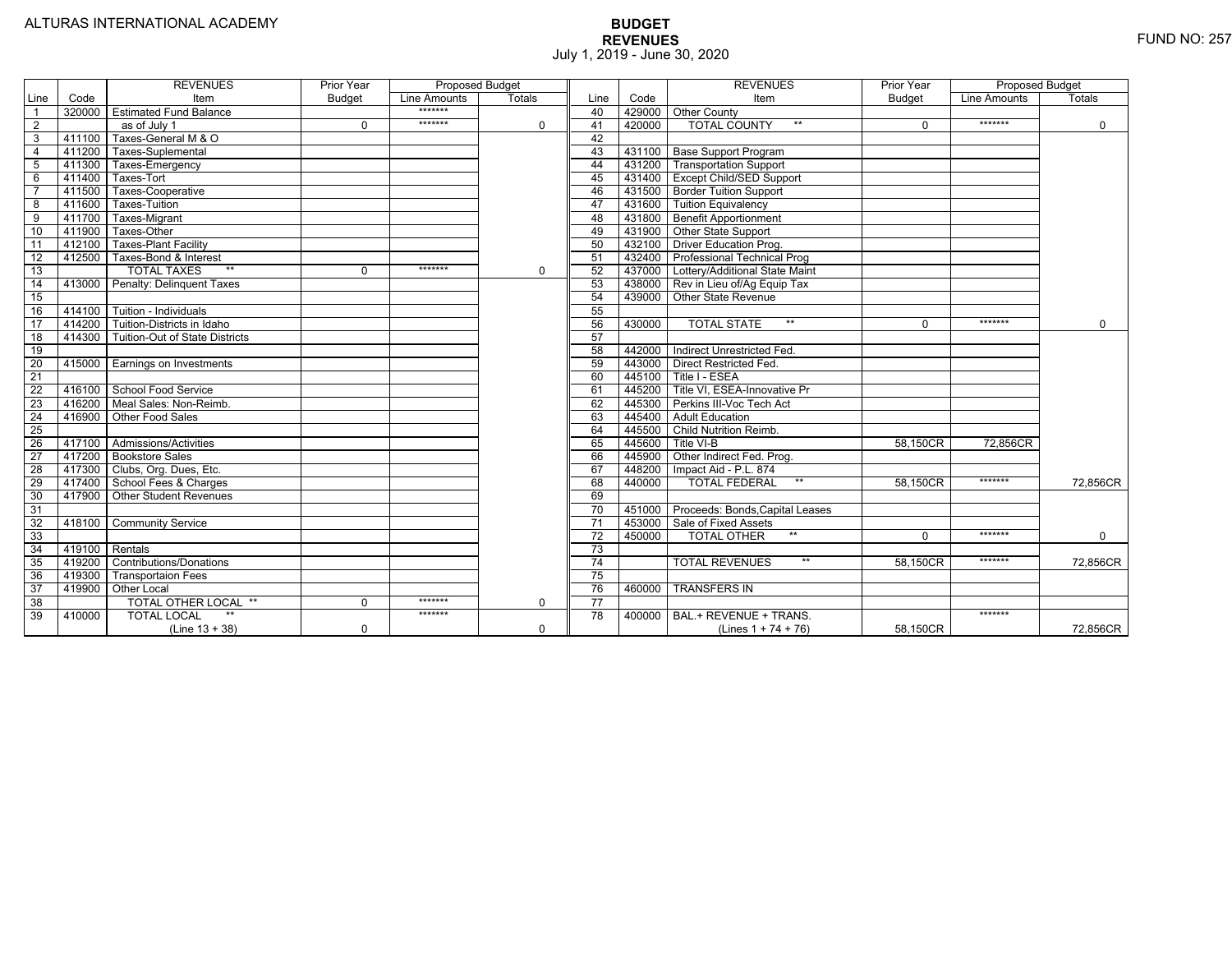|                 |      | <b>EXPENDITURES</b>             | Prior Year | Proposed | 100      | 200             | 300<br>Purchased | 400<br>Supplies | 500<br>Capital | 600<br>Debt | 700<br>Insurance- | 800         |
|-----------------|------|---------------------------------|------------|----------|----------|-----------------|------------------|-----------------|----------------|-------------|-------------------|-------------|
| Line            | Code | Functions/Programs              | Budget     | Budget   | Salaries | <b>Benefits</b> | Services         | Materials       | Objects        | Retirement  | Judgment          | Transfers   |
| $\overline{1}$  | 512  | <b>Elemetary School Prog.</b>   |            |          |          |                 |                  |                 |                |             |                   |             |
| $\overline{2}$  | 515  | Secondary School Prog.          |            |          |          |                 |                  |                 |                |             |                   |             |
| $\mathbf{3}$    | 517  | Alternative School Prog.        |            |          |          |                 |                  |                 |                |             |                   |             |
| $\overline{4}$  | 519  | Vocational-Technical Prog.      |            |          |          |                 |                  |                 |                |             |                   |             |
| $\sqrt{5}$      | 521  | <b>Exceptional Child Prog.</b>  | 58,150     | 72,856   | 67,482   | 5,374           |                  |                 |                |             |                   |             |
| 6               | 522  | Preschool Exceptional Prog.     |            |          |          |                 |                  |                 |                |             |                   |             |
| $\overline{7}$  | 524  | Gifted & Talented Prog.         |            |          |          |                 |                  |                 |                |             |                   |             |
| $\overline{8}$  | 531  | Interscholastic Prog.           |            |          |          |                 |                  |                 |                |             |                   |             |
| 9               | 532  | School Activity Prog.           |            |          |          |                 |                  |                 |                |             |                   |             |
| 10              | 541  | Summer School Prog.             |            |          |          |                 |                  |                 |                |             |                   |             |
| 11              | 542  | Adult School Prog.              |            |          |          |                 |                  |                 |                |             |                   |             |
| $\overline{12}$ | 546  | <b>Detention Center Prog.</b>   |            |          |          |                 |                  |                 |                |             |                   |             |
| 13              |      |                                 |            |          |          |                 |                  |                 |                |             |                   |             |
| $\overline{14}$ | 500  | <b>TOTAL INSTRUCTION **</b>     | 58,150     | 72,856   | 67,482   | 5,374           | $\mathbf 0$      | 0               | $\mathbf 0$    | $\Omega$    | $\mathbf{0}$      | $\mathbf 0$ |
| 15              |      |                                 |            |          |          |                 |                  |                 |                |             |                   |             |
| 16              | 611  | Attend-Guidance-Health Prog     |            |          |          |                 |                  |                 |                |             |                   |             |
| 17              | 616  | Special Services Prog.          |            |          |          |                 |                  |                 |                |             |                   |             |
| $\overline{18}$ |      |                                 |            |          |          |                 |                  |                 |                |             |                   |             |
| 19              | 621  | Instruction Improvement Prog    |            |          |          |                 |                  |                 |                |             |                   |             |
| $\overline{20}$ | 622  | Educational Media Prog.         |            |          |          |                 |                  |                 |                |             |                   |             |
| 21              | 623  | Instruction-Related Tech Prog   |            |          |          |                 |                  |                 |                |             |                   |             |
| 22              | 631  | Board of Education Prog.        |            |          |          |                 |                  |                 |                |             |                   |             |
| 23              | 632  | District Admin Prog.            |            |          |          |                 |                  |                 |                |             |                   |             |
| 24              |      |                                 |            |          |          |                 |                  |                 |                |             |                   |             |
| 25              | 641  | School Administration Prog.     |            |          |          |                 |                  |                 |                |             |                   |             |
| 26              |      |                                 |            |          |          |                 |                  |                 |                |             |                   |             |
| $\overline{27}$ | 651  | <b>Business Operation Prog.</b> |            |          |          |                 |                  |                 |                |             |                   |             |
| $\overline{28}$ | 655  | Central Service Prog.           |            |          |          |                 |                  |                 |                |             |                   |             |
| 29              | 656  | Admin Tech Services Prog.       |            |          |          |                 |                  |                 |                |             |                   |             |
| 30              | 661  | Bldg-Care Prog. (Custodial)     |            |          |          |                 |                  |                 |                |             |                   |             |
| 31              | 663  | Maint-Non Student Occupied      |            |          |          |                 |                  |                 |                |             |                   |             |
| 32              | 664  | Maint-Student Occupied Bldgs    |            |          |          |                 |                  |                 |                |             |                   |             |
| 33              | 665  | Maintenance - Grounds           |            |          |          |                 |                  |                 |                |             |                   |             |
| 34              | 667  | <b>Security Program</b>         |            |          |          |                 |                  |                 |                |             |                   |             |
| 35              |      |                                 |            |          |          |                 |                  |                 |                |             |                   |             |
| 36              | 681  | Pupil-To School Trans. Prog.    |            |          |          |                 |                  |                 |                |             |                   |             |
| 37              | 682  | Pupil-Activity Trans. Prog.     |            |          |          |                 |                  |                 |                |             |                   |             |
| 38              | 683  | General Transportation Prog.    |            |          |          |                 |                  |                 |                |             |                   |             |
|                 |      |                                 |            |          |          |                 |                  |                 |                |             |                   |             |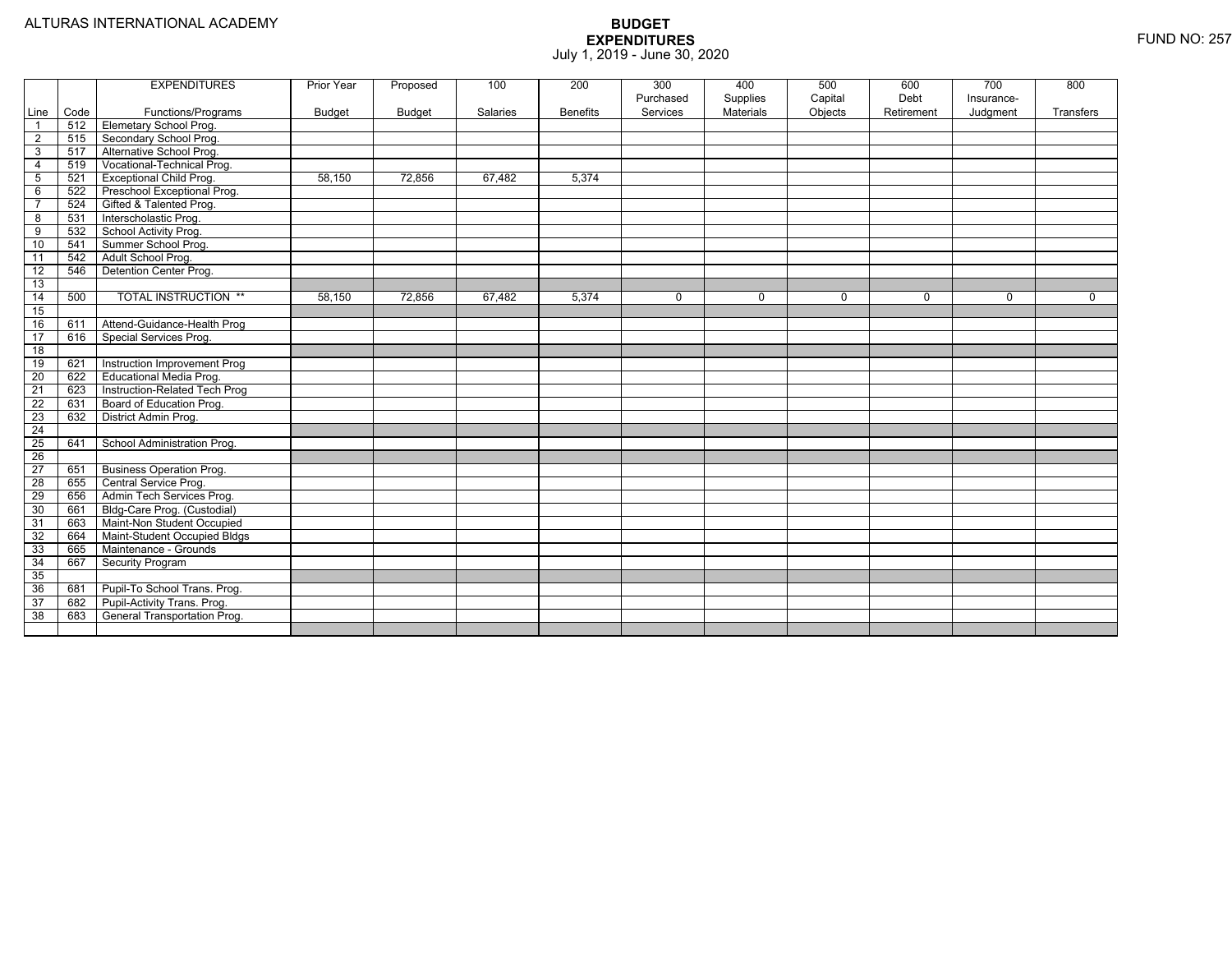74

TOTAL APPROPRIATION (72+73) 58,150 72,856

|                 |      | <b>EXPENDITURES</b>                | <b>Prior Year</b> | Proposed      | 100                   | 200             | 300                                                  | 400                          | 500                | 600                | 700                    | 800          |
|-----------------|------|------------------------------------|-------------------|---------------|-----------------------|-----------------|------------------------------------------------------|------------------------------|--------------------|--------------------|------------------------|--------------|
| Line            | Code | Functions/Programs                 | <b>Budget</b>     | <b>Budget</b> | Salaries              | <b>Benefits</b> | Purchased<br>Services                                | Supplies<br><b>Materials</b> | Capital<br>Objects | Debt<br>Retirement | Insurance-<br>Judgment | Transfers    |
| 39              | 691  | Other Support Services Prog.       |                   |               |                       |                 |                                                      |                              |                    |                    |                        |              |
| 40              |      |                                    |                   |               |                       |                 |                                                      |                              |                    |                    |                        |              |
| 41              | 600  | <b>TOTAL SUPPORT SERV.**</b>       | $\mathbf 0$       | $\Omega$      | $\Omega$              | $\Omega$        | 0                                                    | $\mathbf 0$                  | $\Omega$           | $\Omega$           | $\mathbf 0$            | $\Omega$     |
| 42              |      |                                    |                   |               |                       |                 |                                                      |                              |                    |                    |                        |              |
| 43              | 710  | <b>Child Nutrition Program</b>     |                   |               |                       |                 |                                                      |                              |                    |                    |                        |              |
| 44              | 720  | <b>Community Services Program</b>  |                   |               |                       |                 |                                                      |                              |                    |                    |                        |              |
| 45              | 730  | <b>Enterprise Operations</b>       |                   |               |                       |                 |                                                      |                              |                    |                    |                        |              |
| 46              | 700  | TOTAL NON-INSTRUCTION**            | $\Omega$          | $\mathbf{0}$  | $\Omega$              | $\Omega$        | $\Omega$                                             | $\overline{0}$               | $\Omega$           | $\Omega$           | $\Omega$               | $\Omega$     |
| 47              |      |                                    |                   |               |                       |                 |                                                      |                              |                    |                    |                        |              |
| 48              | 810  | Capital Assets-Student Occ         |                   |               |                       |                 |                                                      |                              |                    |                    |                        |              |
| 49              | 811  | Capital Assets-Non Student Occ     |                   |               |                       |                 |                                                      |                              |                    |                    |                        |              |
| 50              | 800  | <b>TOTAL CAPITAL ASSETS PROG**</b> | $\mathbf 0$       | $\Omega$      | $\Omega$              | $\Omega$        | 0                                                    | $\mathbf 0$                  | $\mathbf 0$        | $\mathbf 0$        | 0                      | $\mathbf 0$  |
| 51              |      |                                    |                   |               |                       |                 |                                                      |                              |                    |                    |                        |              |
| 52              | 911  | Debt Services Prog.-Princ.         |                   |               |                       |                 |                                                      |                              |                    |                    |                        |              |
| 53              | 912  | Debt Services Prog.-Int.           |                   |               |                       |                 |                                                      |                              |                    |                    |                        |              |
| 54              | 913  | Debt Serv Prog-Refnded Debt        |                   |               |                       |                 |                                                      |                              |                    |                    |                        |              |
| 55              | 920  | <b>Transfers Out</b>               |                   |               |                       |                 |                                                      |                              |                    |                    |                        |              |
| 56              |      |                                    |                   |               |                       |                 |                                                      |                              |                    |                    |                        |              |
| 57              | 900  | <b>TOTAL OTHER SERVICES **</b>     | $\mathbf 0$       | $\mathbf 0$   | $\mathbf 0$           | $\mathbf 0$     | 0                                                    | $\mathbf 0$                  | $\mathbf 0$        | $\mathbf 0$        | 0                      | $\mathbf 0$  |
| 58              |      |                                    |                   |               |                       |                 |                                                      |                              |                    |                    |                        |              |
| 59              |      |                                    |                   |               |                       |                 |                                                      |                              |                    |                    |                        |              |
| 60              |      | <b>TOTAL EXPENDITURES</b><br>$***$ |                   |               |                       |                 |                                                      |                              |                    |                    |                        |              |
|                 |      | (Lines 14+41+47+49+57)**           | 58,150            | 72,856        | 67,482                | 5,374           | 0                                                    | $\mathsf 0$                  | $\mathbf 0$        | $\mathbf 0$        | 0                      | $\mathsf{O}$ |
| 61              |      |                                    |                   |               |                       |                 |                                                      |                              |                    |                    |                        |              |
| 62              | 950  | <b>Contingency Reserve</b>         |                   |               |                       |                 |                                                      |                              |                    |                    |                        |              |
|                 |      | (5% of Line 60)                    |                   |               |                       |                 |                                                      |                              |                    |                    |                        |              |
| 63              |      |                                    |                   |               |                       |                 |                                                      |                              |                    |                    |                        |              |
| 64              |      | <b>TOTAL APPROPRIATION</b>         |                   |               |                       |                 |                                                      |                              |                    |                    |                        |              |
|                 |      | $(Line 60 + Line 62)$              | 58.150            | 72.856        |                       |                 |                                                      |                              |                    |                    |                        |              |
| 65              |      |                                    |                   |               |                       |                 |                                                      |                              |                    |                    |                        |              |
| 66              |      | <b>BUDGET SUMMARY</b>              |                   |               | <b>BUDGET SUMMARY</b> |                 |                                                      |                              |                    |                    |                        |              |
| 67              |      |                                    |                   |               |                       |                 |                                                      |                              |                    |                    |                        |              |
| 68              |      | <b>Beginning Fund Balance</b>      |                   |               |                       |                 | The total on line 70 must equal the total on line 74 |                              |                    |                    |                        |              |
| 69              |      | Revenues + Transfers In            | 58,150CR          | 72,856CR      |                       |                 |                                                      |                              |                    |                    |                        |              |
| 70              |      | TOTAL REVENUE (68 + 69)            | 58,150CR          | 72,856CR      |                       |                 |                                                      |                              |                    |                    |                        |              |
| 71              |      |                                    |                   |               |                       |                 |                                                      |                              |                    |                    |                        |              |
| $\overline{72}$ |      | <b>Total Appropriation</b>         | 58,150            | 72,856        |                       |                 |                                                      |                              |                    |                    |                        |              |
| 73              |      | <b>Unappropriated Balance</b>      |                   |               |                       |                 |                                                      |                              |                    |                    |                        |              |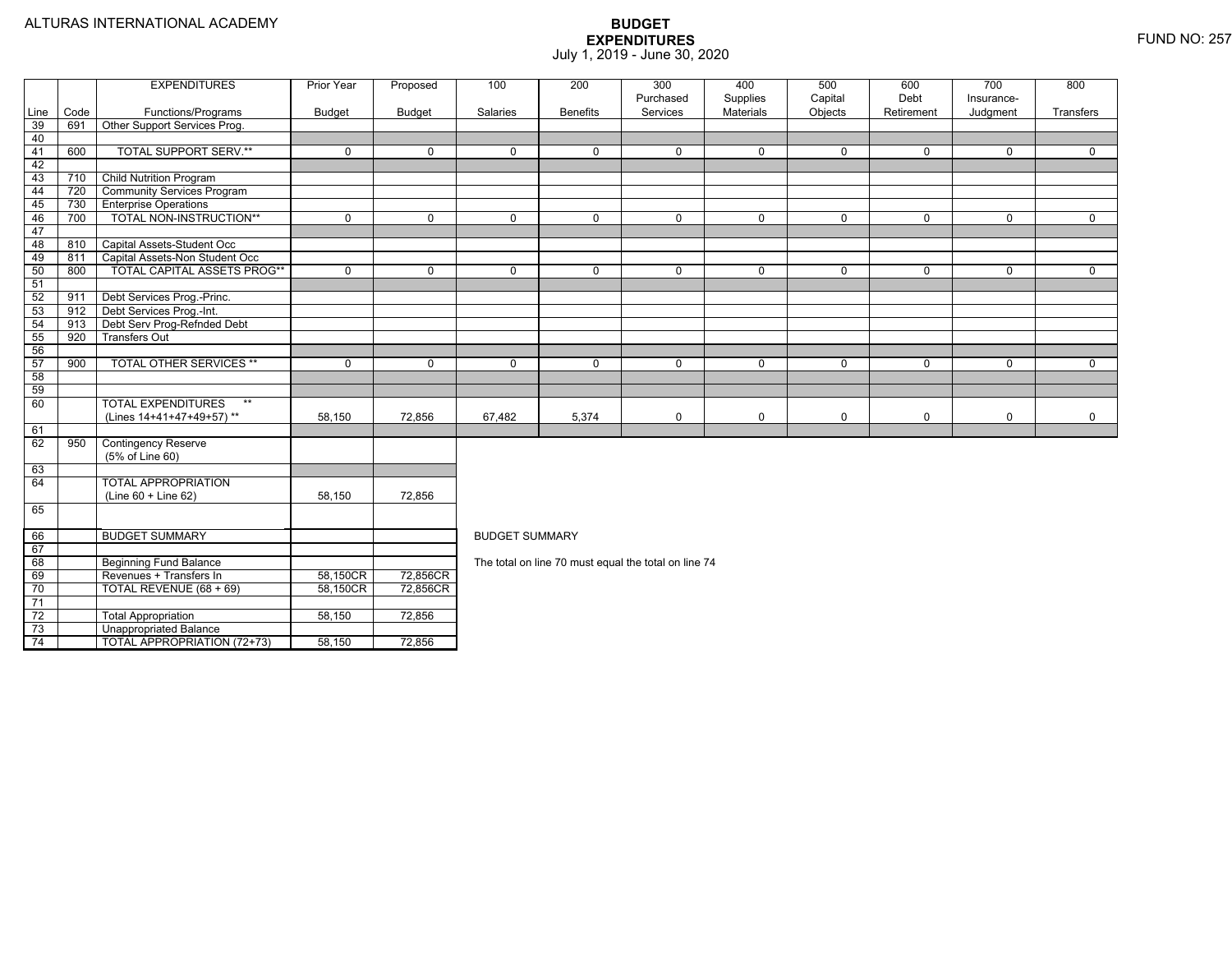|                 |                | <b>REVENUES</b>                   | Prior Year    | <b>Proposed Budget</b> |               |                 |        | <b>REVENUES</b>                        | Prior Year    | <b>Proposed Budget</b> |               |
|-----------------|----------------|-----------------------------------|---------------|------------------------|---------------|-----------------|--------|----------------------------------------|---------------|------------------------|---------------|
| Line            | Code           | Item                              | <b>Budget</b> | Line Amounts           | <b>Totals</b> | Line            | Code   | Item                                   | <b>Budget</b> | Line Amounts           | <b>Totals</b> |
|                 | 320000         | <b>Estimated Fund Balance</b>     |               | *******                |               | 40              |        | 429000 Other County                    |               |                        |               |
| 2               |                | as of July 1                      | $\Omega$      | *******                | $\mathbf 0$   | 41              | 420000 | <b>TOTAL COUNTY</b>                    | $\Omega$      | *******                | $\mathbf 0$   |
| 3               | 411100         | Taxes-General M & O               |               |                        |               | 42              |        |                                        |               |                        |               |
| $\overline{4}$  | 411200         | Taxes-Suplemental                 |               |                        |               | 43              |        | 431100   Base Support Program          |               |                        |               |
| $\overline{5}$  | 411300         | Taxes-Emergency                   |               |                        |               | 44              |        | 431200 Transportation Support          |               |                        |               |
| 6               | 411400         | Taxes-Tort                        |               |                        |               | 45              |        | 431400 Except Child/SED Support        |               |                        |               |
|                 | 411500         | Taxes-Cooperative                 |               |                        |               | 46              |        | 431500   Border Tuition Support        |               |                        |               |
| 8               | 411600         | Taxes-Tuition                     |               |                        |               | 47              |        | 431600 Tuition Equivalency             |               |                        |               |
| 9               | 411700         | Taxes-Migrant                     |               |                        |               | 48              |        | 431800 Benefit Apportionment           |               |                        |               |
| 10              | 411900         | Taxes-Other                       |               |                        |               | 49              |        | 431900 Other State Support             |               |                        |               |
| 11              | 412100         | <b>Taxes-Plant Facility</b>       |               |                        |               | 50              | 432100 | Driver Education Prog.                 |               |                        |               |
| 12              | 412500         | Taxes-Bond & Interest             |               |                        |               | 51              |        | 432400   Professional Technical Prog   |               |                        |               |
| 13              |                | $**$<br><b>TOTAL TAXES</b>        | $\Omega$      | *******                | $\mathbf 0$   | 52              |        | 437000 Lottery/Additional State Maint  |               |                        |               |
| 14              | 413000         | Penalty: Delinguent Taxes         |               |                        |               | 53              |        | 438000 Rev in Lieu of/Ag Equip Tax     |               |                        |               |
| 15              |                |                                   |               |                        |               | 54              | 439000 | Other State Revenue                    |               |                        |               |
| 16              | 414100         | Tuition - Individuals             |               |                        |               | 55              |        |                                        |               |                        |               |
| $\overline{17}$ |                | 414200 Tuition-Districts in Idaho |               |                        |               | 56              | 430000 | $**$<br><b>TOTAL STATE</b>             | 0             | *******                | $\Omega$      |
| $\overline{18}$ | 414300         | Tuition-Out of State Districts    |               |                        |               | 57              |        |                                        |               |                        |               |
| 19              |                |                                   |               |                        |               | 58              |        | 442000   Indirect Unrestricted Fed.    |               |                        |               |
| 20              |                | 415000 Earnings on Investments    |               |                        |               | 59              |        | 443000 Direct Restricted Fed.          |               |                        |               |
| 21              |                |                                   |               |                        |               | 60              |        | 445100 Title I - ESEA                  |               |                        |               |
| 22              | 416100         | School Food Service               |               |                        |               | 61              |        | 445200 Title VI. ESEA-Innovative Pr    |               |                        |               |
| 23              |                | 416200   Meal Sales: Non-Reimb.   |               |                        |               | 62              |        | 445300 Perkins III-Voc Tech Act        |               |                        |               |
| 24              | 416900         | Other Food Sales                  |               |                        |               | 63              |        | 445400 Adult Education                 |               |                        |               |
| 25              |                |                                   |               |                        |               | 64              |        | 445500 Child Nutrition Reimb.          |               |                        |               |
| 26              |                | 417100 Admissions/Activities      |               |                        |               | 65              | 445600 | Title VI-B                             |               |                        |               |
| $\overline{27}$ | 417200         | <b>Bookstore Sales</b>            |               |                        |               | 66              | 445900 | Other Indirect Fed. Prog.              |               |                        |               |
| $\overline{28}$ |                | 417300 Clubs, Org. Dues, Etc.     |               |                        |               | 67              | 448200 | Impact Aid - P.L. 874                  |               |                        |               |
| 29              | 417400         | School Fees & Charges             |               |                        |               | 68              | 440000 | $**$<br><b>TOTAL FEDERAL</b>           | $\Omega$      | *******                | $\mathbf 0$   |
| 30              | 417900         | <b>Other Student Revenues</b>     |               |                        |               | 69              |        |                                        |               |                        |               |
| 31              |                |                                   |               |                        |               | $\overline{70}$ |        | 451000 Proceeds: Bonds, Capital Leases |               |                        |               |
| $\overline{32}$ | 418100         | <b>Community Service</b>          |               |                        |               | $\overline{71}$ |        | 453000 Sale of Fixed Assets            |               |                        |               |
| 33              |                |                                   |               |                        |               | 72              | 450000 | <b>TOTAL OTHER</b><br>$**$             | $\Omega$      | *******                | $\mathbf 0$   |
| 34              | 419100 Rentals |                                   |               |                        |               | 73              |        |                                        |               |                        |               |
| 35              | 419200         | <b>Contributions/Donations</b>    |               |                        |               | $\overline{74}$ |        | $**$<br><b>TOTAL REVENUES</b>          | $\Omega$      | *******                | $\Omega$      |
| 36              | 419300         | <b>Transportaion Fees</b>         |               |                        |               | 75              |        |                                        |               |                        |               |
| 37              | 419900         | <b>Other Local</b>                |               |                        |               | 76              | 460000 | <b>TRANSFERS IN</b>                    |               |                        |               |
| 38              |                | TOTAL OTHER LOCAL **              | $\Omega$      | *******                | 0             | 77              |        |                                        |               |                        |               |
| 39              | 410000         | <b>TOTAL LOCAL</b>                |               | *******                |               | $\overline{78}$ | 400000 | BAL.+ REVENUE + TRANS.                 |               | *******                |               |
|                 |                | $(Line 13 + 38)$                  | $\Omega$      |                        | $\Omega$      |                 |        | (Lines $1 + 74 + 76$ )                 | $\Omega$      |                        | $\mathbf 0$   |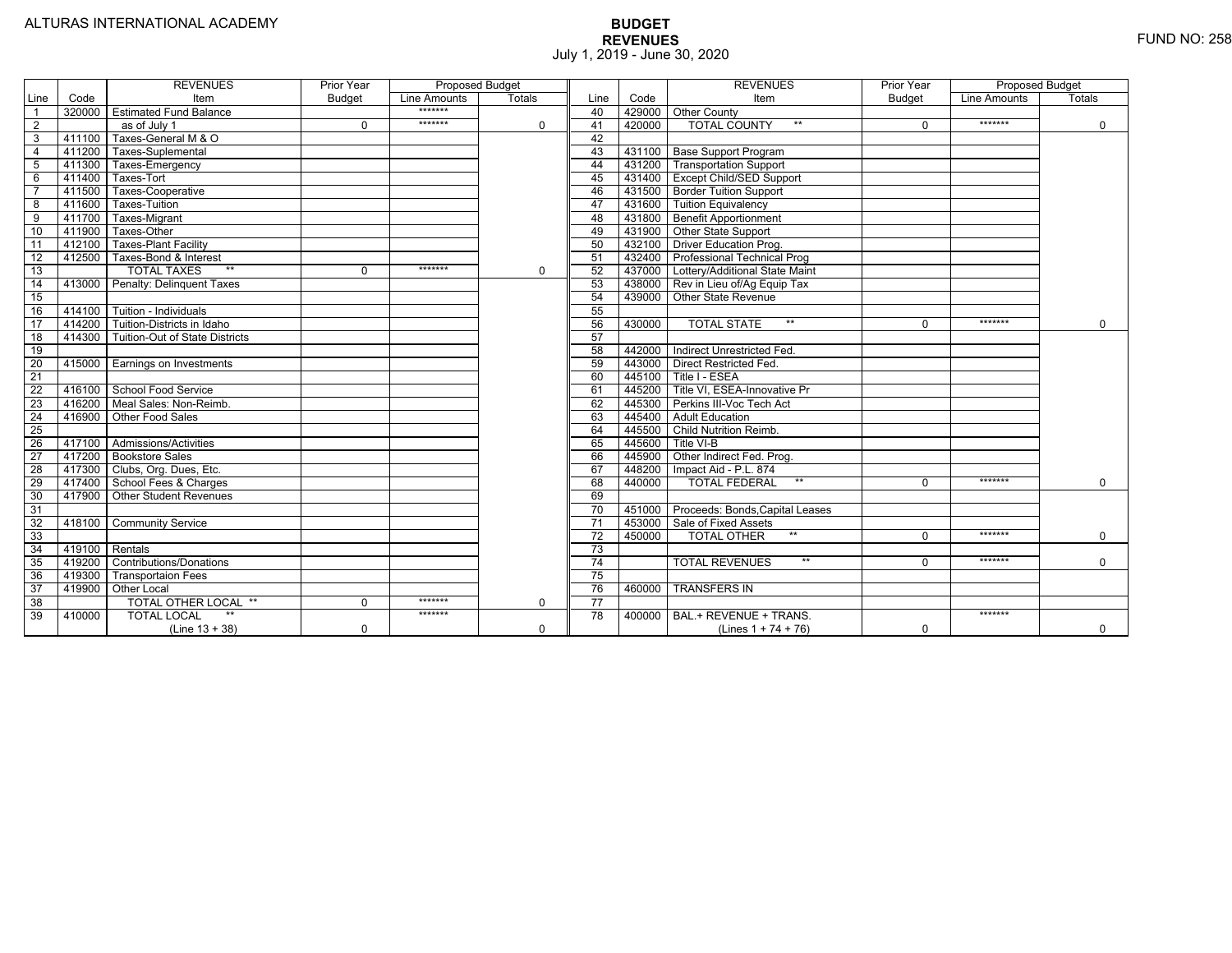|                         |      | <b>EXPENDITURES</b>             | Prior Year    | Proposed      | 100         | 200             | 300<br>Purchased | 400<br>Supplies | 500<br>Capital | 600<br>Debt | 700<br>Insurance- | 800         |
|-------------------------|------|---------------------------------|---------------|---------------|-------------|-----------------|------------------|-----------------|----------------|-------------|-------------------|-------------|
| Line                    | Code | Functions/Programs              | <b>Budget</b> | <b>Budget</b> | Salaries    | <b>Benefits</b> | Services         | Materials       | Objects        | Retirement  | Judgment          | Transfers   |
| $\overline{1}$          | 512  | Elemetary School Prog.          |               |               |             |                 |                  |                 |                |             |                   |             |
| $\overline{2}$          | 515  | Secondary School Prog.          |               |               |             |                 |                  |                 |                |             |                   |             |
| 3                       | 517  | Alternative School Prog.        |               |               |             |                 |                  |                 |                |             |                   |             |
| $\overline{4}$          | 519  | Vocational-Technical Prog.      |               |               |             |                 |                  |                 |                |             |                   |             |
| 5                       | 521  | <b>Exceptional Child Prog.</b>  |               |               |             |                 |                  |                 |                |             |                   |             |
| $\,6\,$                 | 522  | Preschool Exceptional Prog.     |               |               |             |                 |                  |                 |                |             |                   |             |
| $\overline{7}$          | 524  | Gifted & Talented Prog.         |               |               |             |                 |                  |                 |                |             |                   |             |
| $\overline{\mathbf{8}}$ | 531  | Interscholastic Prog.           |               |               |             |                 |                  |                 |                |             |                   |             |
| 9                       | 532  | School Activity Prog.           |               |               |             |                 |                  |                 |                |             |                   |             |
| 10                      | 541  | Summer School Prog.             |               |               |             |                 |                  |                 |                |             |                   |             |
| 11                      | 542  | Adult School Prog.              |               |               |             |                 |                  |                 |                |             |                   |             |
| $\overline{12}$         | 546  | Detention Center Prog.          |               |               |             |                 |                  |                 |                |             |                   |             |
| 13                      |      |                                 |               |               |             |                 |                  |                 |                |             |                   |             |
| 14                      | 500  | <b>TOTAL INSTRUCTION **</b>     | $\mathbf 0$   | $\Omega$      | $\mathbf 0$ | $\mathbf 0$     | $\Omega$         | $\mathbf 0$     | $\mathbf 0$    | 0           | $\mathbf 0$       | $\mathbf 0$ |
| 15                      |      |                                 |               |               |             |                 |                  |                 |                |             |                   |             |
| 16                      | 611  | Attend-Guidance-Health Prog     |               |               |             |                 |                  |                 |                |             |                   |             |
| $\overline{17}$         | 616  | Special Services Prog.          |               |               |             |                 |                  |                 |                |             |                   |             |
| 18                      |      |                                 |               |               |             |                 |                  |                 |                |             |                   |             |
| 19                      | 621  | Instruction Improvement Prog    |               |               |             |                 |                  |                 |                |             |                   |             |
| $\overline{20}$         | 622  | Educational Media Prog.         |               |               |             |                 |                  |                 |                |             |                   |             |
| 21                      | 623  | Instruction-Related Tech Prog   |               |               |             |                 |                  |                 |                |             |                   |             |
| 22                      | 631  | Board of Education Prog.        |               |               |             |                 |                  |                 |                |             |                   |             |
| 23                      | 632  | District Admin Prog.            |               |               |             |                 |                  |                 |                |             |                   |             |
| $\overline{24}$         |      |                                 |               |               |             |                 |                  |                 |                |             |                   |             |
| $\overline{25}$         | 641  | School Administration Prog.     |               |               |             |                 |                  |                 |                |             |                   |             |
| $\overline{26}$         |      |                                 |               |               |             |                 |                  |                 |                |             |                   |             |
| $\overline{27}$         | 651  | <b>Business Operation Prog.</b> |               |               |             |                 |                  |                 |                |             |                   |             |
| 28                      | 655  | Central Service Prog.           |               |               |             |                 |                  |                 |                |             |                   |             |
| 29                      | 656  | Admin Tech Services Prog.       |               |               |             |                 |                  |                 |                |             |                   |             |
| 30                      | 661  | Bldg-Care Prog. (Custodial)     |               |               |             |                 |                  |                 |                |             |                   |             |
| 31                      | 663  | Maint-Non Student Occupied      |               |               |             |                 |                  |                 |                |             |                   |             |
| 32                      | 664  | Maint-Student Occupied Bldgs    |               |               |             |                 |                  |                 |                |             |                   |             |
| 33                      | 665  | Maintenance - Grounds           |               |               |             |                 |                  |                 |                |             |                   |             |
| 34                      | 667  | <b>Security Program</b>         |               |               |             |                 |                  |                 |                |             |                   |             |
| 35                      |      |                                 |               |               |             |                 |                  |                 |                |             |                   |             |
| 36                      | 681  | Pupil-To School Trans. Prog.    |               |               |             |                 |                  |                 |                |             |                   |             |
| 37                      | 682  | Pupil-Activity Trans. Prog.     |               |               |             |                 |                  |                 |                |             |                   |             |
| 38                      | 683  | General Transportation Prog.    |               |               |             |                 |                  |                 |                |             |                   |             |
|                         |      |                                 |               |               |             |                 |                  |                 |                |             |                   |             |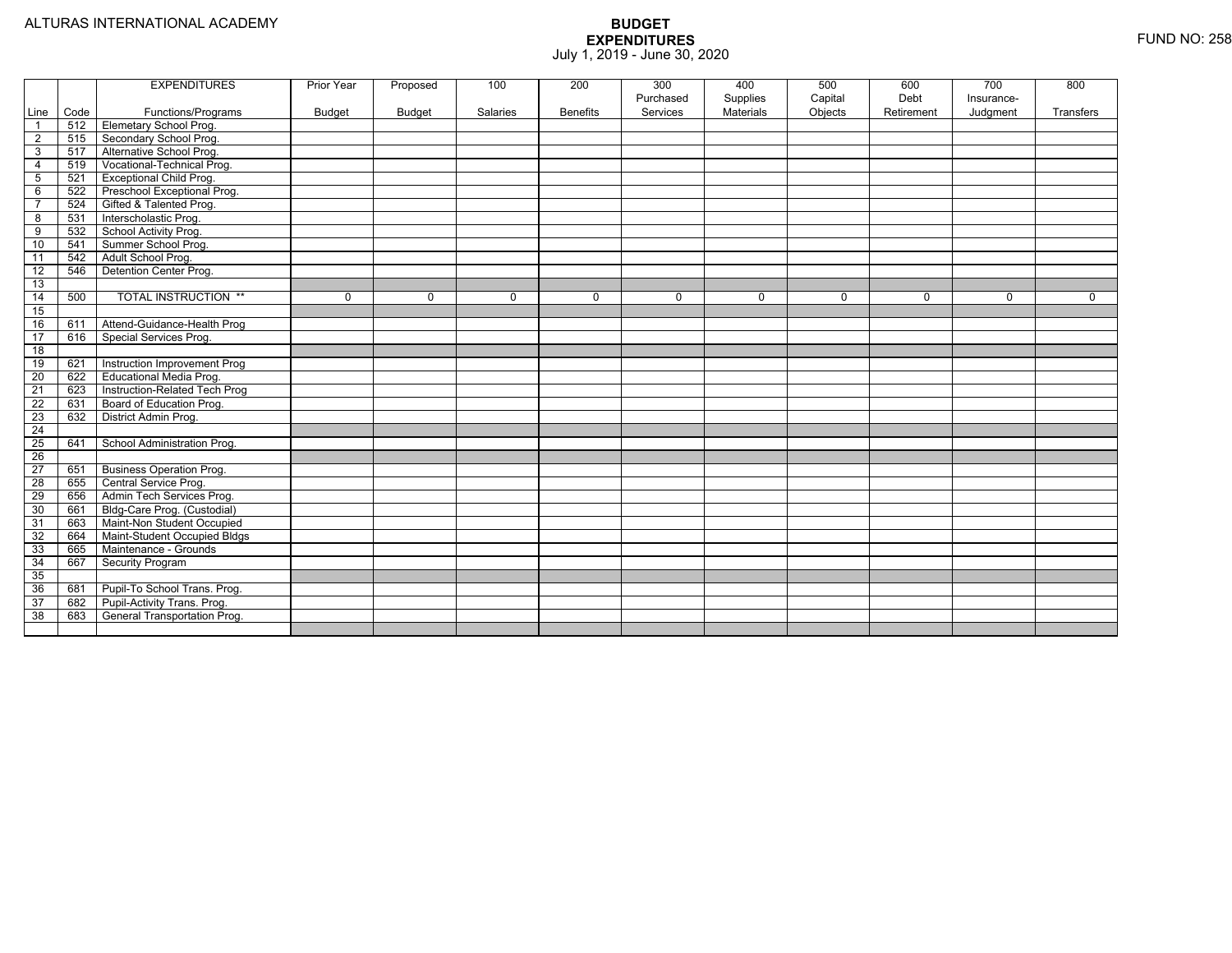|          |      | <b>EXPENDITURES</b>                | Prior Year    | Proposed      | 100                   | 200             | 300<br>Purchased                                     | 400<br>Supplies | 500<br>Capital | 600<br>Debt | 700<br>Insurance- | 800         |  |  |
|----------|------|------------------------------------|---------------|---------------|-----------------------|-----------------|------------------------------------------------------|-----------------|----------------|-------------|-------------------|-------------|--|--|
| Line     | Code | Functions/Programs                 | <b>Budget</b> | <b>Budget</b> | Salaries              | <b>Benefits</b> | Services                                             | Materials       | Objects        | Retirement  | Judgment          | Transfers   |  |  |
| 39       | 691  | Other Support Services Prog.       |               |               |                       |                 |                                                      |                 |                |             |                   |             |  |  |
| 40       |      |                                    |               |               |                       |                 |                                                      |                 |                |             |                   |             |  |  |
| 41       | 600  | <b>TOTAL SUPPORT SERV.**</b>       | $\mathbf 0$   | $\mathbf 0$   | $\Omega$              | $\Omega$        | $\mathbf 0$                                          | $\mathbf 0$     | $\mathbf 0$    | $\Omega$    | $\Omega$          | $\Omega$    |  |  |
| 42       |      |                                    |               |               |                       |                 |                                                      |                 |                |             |                   |             |  |  |
| 43       | 710  | <b>Child Nutrition Program</b>     |               |               |                       |                 |                                                      |                 |                |             |                   |             |  |  |
| 44       | 720  | <b>Community Services Program</b>  |               |               |                       |                 |                                                      |                 |                |             |                   |             |  |  |
| 45       | 730  | <b>Enterprise Operations</b>       |               |               |                       |                 |                                                      |                 |                |             |                   |             |  |  |
| 46       | 700  | TOTAL NON-INSTRUCTION**            | $\Omega$      | $\Omega$      | $\Omega$              | $\Omega$        | $\mathbf 0$                                          | $\Omega$        | $\Omega$       | $\Omega$    | $\Omega$          | $\Omega$    |  |  |
| 47       |      |                                    |               |               |                       |                 |                                                      |                 |                |             |                   |             |  |  |
| 48       | 810  | Capital Assets-Student Occ         |               |               |                       |                 |                                                      |                 |                |             |                   |             |  |  |
| 49       | 811  | Capital Assets-Non Student Occ     |               |               |                       |                 |                                                      |                 |                |             |                   |             |  |  |
| 50       | 800  | <b>TOTAL CAPITAL ASSETS PROG**</b> | $\mathbf 0$   | $\mathbf 0$   | 0                     | 0               | $\mathbf 0$                                          | $\mathbf 0$     | $\mathbf 0$    | 0           | $\mathbf 0$       | $\mathbf 0$ |  |  |
| 51       |      |                                    |               |               |                       |                 |                                                      |                 |                |             |                   |             |  |  |
| 52       | 911  | Debt Services Prog.-Princ.         |               |               |                       |                 |                                                      |                 |                |             |                   |             |  |  |
| 53       | 912  | Debt Services Prog.-Int.           |               |               |                       |                 |                                                      |                 |                |             |                   |             |  |  |
| 54       | 913  | Debt Serv Prog-Refnded Debt        |               |               |                       |                 |                                                      |                 |                |             |                   |             |  |  |
| 55       | 920  | <b>Transfers Out</b>               |               |               |                       |                 |                                                      |                 |                |             |                   |             |  |  |
| 56       |      |                                    |               |               |                       |                 |                                                      |                 |                |             |                   |             |  |  |
| 57       | 900  | <b>TOTAL OTHER SERVICES **</b>     | $\mathbf 0$   | $\Omega$      | $\Omega$              | $\Omega$        | $\mathbf 0$                                          | $\mathbf 0$     | $\mathbf 0$    | $\Omega$    | $\mathbf 0$       | $\mathbf 0$ |  |  |
| 58       |      |                                    |               |               |                       |                 |                                                      |                 |                |             |                   |             |  |  |
| 59       |      |                                    |               |               |                       |                 |                                                      |                 |                |             |                   |             |  |  |
| 60       |      | <b>TOTAL EXPENDITURES</b><br>$**$  |               |               |                       |                 |                                                      |                 |                |             |                   |             |  |  |
|          |      | (Lines 14+41+47+49+57)**           | $\mathbf 0$   | $\mathbf 0$   | $\Omega$              | $\mathbf 0$     | 0                                                    | 0               | $\mathbf 0$    | 0           | $\mathbf 0$       | $\mathbf 0$ |  |  |
| 61       |      |                                    |               |               |                       |                 |                                                      |                 |                |             |                   |             |  |  |
| 62       | 950  | <b>Contingency Reserve</b>         |               |               |                       |                 |                                                      |                 |                |             |                   |             |  |  |
|          |      | (5% of Line 60)                    |               |               |                       |                 |                                                      |                 |                |             |                   |             |  |  |
| 63<br>64 |      | <b>TOTAL APPROPRIATION</b>         |               |               |                       |                 |                                                      |                 |                |             |                   |             |  |  |
|          |      | (Line 60 + Line 62)                | $\mathbf 0$   | $\mathsf{O}$  |                       |                 |                                                      |                 |                |             |                   |             |  |  |
| 65       |      |                                    |               |               |                       |                 |                                                      |                 |                |             |                   |             |  |  |
|          |      |                                    |               |               |                       |                 |                                                      |                 |                |             |                   |             |  |  |
| 66       |      | <b>BUDGET SUMMARY</b>              |               |               | <b>BUDGET SUMMARY</b> |                 |                                                      |                 |                |             |                   |             |  |  |
| 67       |      |                                    |               |               |                       |                 |                                                      |                 |                |             |                   |             |  |  |
| 68       |      | <b>Beginning Fund Balance</b>      |               |               |                       |                 | The total on line 70 must equal the total on line 74 |                 |                |             |                   |             |  |  |
| 69       |      | Revenues + Transfers In            |               |               |                       |                 |                                                      |                 |                |             |                   |             |  |  |
| 70       |      | TOTAL REVENUE (68 + 69)            | $\mathbf 0$   | $\mathbf 0$   |                       |                 |                                                      |                 |                |             |                   |             |  |  |
| 71       |      |                                    |               |               |                       |                 |                                                      |                 |                |             |                   |             |  |  |
| 72       |      | <b>Total Appropriation</b>         |               |               |                       |                 |                                                      |                 |                |             |                   |             |  |  |
|          |      |                                    |               |               |                       |                 |                                                      |                 |                |             |                   |             |  |  |
| 73       |      | <b>Unappropriated Balance</b>      |               |               |                       |                 |                                                      |                 |                |             |                   |             |  |  |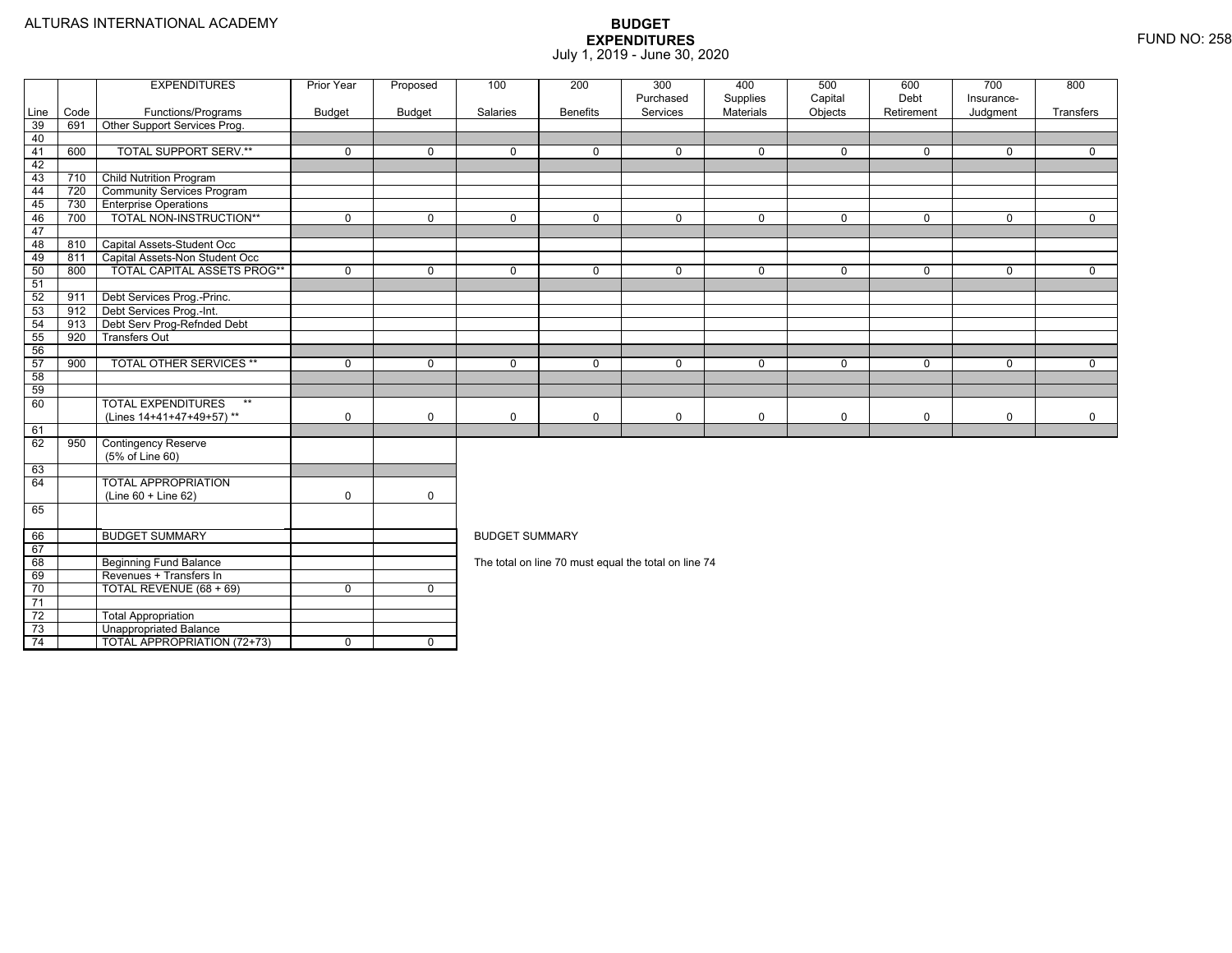|                 |                | <b>REVENUES</b>                   | Prior Year    | Proposed Budget |               |                 |        | <b>REVENUES</b>                        | Prior Year    | Proposed Budget |               |
|-----------------|----------------|-----------------------------------|---------------|-----------------|---------------|-----------------|--------|----------------------------------------|---------------|-----------------|---------------|
| Line            | Code           | Item                              | <b>Budget</b> | Line Amounts    | <b>Totals</b> | Line            | Code   | Item                                   | <b>Budget</b> | Line Amounts    | <b>Totals</b> |
|                 | 320000         | <b>Estimated Fund Balance</b>     |               | *******         |               | 40              |        | 429000 Other County                    |               |                 |               |
| $\overline{2}$  |                | $\overline{as}$ of July 1         | $\Omega$      | *******         | 0             | 41              | 420000 | <b>TOTAL COUNTY</b>                    |               | *******         | $\mathbf 0$   |
| 3               | 411100         | Taxes-General M & O               |               |                 |               | 42              |        |                                        |               |                 |               |
| $\overline{4}$  | 411200         | Taxes-Suplemental                 |               |                 |               | 43              |        | 431100   Base Support Program          |               |                 |               |
| 5               | 411300         | Taxes-Emergency                   |               |                 |               | 44              |        | 431200   Transportation Support        |               |                 |               |
| 6               | 411400         | Taxes-Tort                        |               |                 |               | 45              |        | 431400 Except Child/SED Support        |               |                 |               |
|                 | 411500         | Taxes-Cooperative                 |               |                 |               | 46              |        | 431500 Border Tuition Support          |               |                 |               |
| 8               | 411600         | Taxes-Tuition                     |               |                 |               | 47              |        | 431600 Tuition Equivalency             |               |                 |               |
| 9               | 411700         | Taxes-Migrant                     |               |                 |               | 48              |        | 431800 Benefit Apportionment           |               |                 |               |
| 10              | 411900         | Taxes-Other                       |               |                 |               | 49              |        | 431900 Other State Support             |               |                 |               |
| 11              | 412100         | <b>Taxes-Plant Facility</b>       |               |                 |               | 50              | 432100 | Driver Education Prog.                 |               |                 |               |
| 12              | 412500         | Taxes-Bond & Interest             |               |                 |               | 51              | 432400 | <b>Professional Technical Prog</b>     |               |                 |               |
| 13              |                | $**$<br><b>TOTAL TAXES</b>        | $\Omega$      | *******         | 0             | 52              |        | 437000 Lottery/Additional State Maint  |               |                 |               |
| 14              | 413000         | Penalty: Delinguent Taxes         |               |                 |               | 53              |        | 438000 Rev in Lieu of/Ag Equip Tax     |               |                 |               |
| 15              |                |                                   |               |                 |               | 54              |        | 439000 Other State Revenue             |               |                 |               |
| 16              |                | 414100 Tuition - Individuals      |               |                 |               | 55              |        |                                        |               |                 |               |
| $\overline{17}$ |                | 414200 Tuition-Districts in Idaho |               |                 |               | 56              | 430000 | $**$<br><b>TOTAL STATE</b>             |               | *******         | $\Omega$      |
| $\overline{18}$ | 414300         | Tuition-Out of State Districts    |               |                 |               | 57              |        |                                        |               |                 |               |
| 19              |                |                                   |               |                 |               | 58              |        | 442000   Indirect Unrestricted Fed.    |               |                 |               |
| 20              |                | 415000 Earnings on Investments    |               |                 |               | 59              |        | 443000 Direct Restricted Fed.          |               |                 |               |
| $\overline{21}$ |                |                                   |               |                 |               | 60              |        | 445100 Title I - ESEA                  |               |                 |               |
| 22              | 416100         | School Food Service               |               |                 |               | 61              |        | 445200 Title VI. ESEA-Innovative Pr    |               |                 |               |
| 23              |                | 416200   Meal Sales: Non-Reimb.   |               |                 |               | 62              |        | 445300 Perkins III-Voc Tech Act        |               |                 |               |
| 24              | 416900         | Other Food Sales                  |               |                 |               | 63              |        | 445400 Adult Education                 |               |                 |               |
| $\overline{25}$ |                |                                   |               |                 |               | 64              | 445500 | Child Nutrition Reimb.                 |               |                 |               |
| 26              |                | 417100 Admissions/Activities      |               |                 |               | 65              | 445600 | Title VI-B                             |               |                 |               |
| $\overline{27}$ | 417200         | <b>Bookstore Sales</b>            |               |                 |               | 66              | 445900 | Other Indirect Fed. Prog.              |               |                 |               |
| $\overline{28}$ |                | 417300   Clubs, Org. Dues, Etc.   |               |                 |               | 67              | 448200 | Impact Aid - P.L. 874                  |               |                 |               |
| 29              | 417400         | School Fees & Charges             |               |                 |               | 68              | 440000 | $**$<br><b>TOTAL FEDERAL</b>           | $\Omega$      | *******         | $\Omega$      |
| 30              | 417900         | <b>Other Student Revenues</b>     |               |                 |               | 69              |        |                                        |               |                 |               |
| 31              |                |                                   |               |                 |               | $\overline{70}$ |        | 451000 Proceeds: Bonds, Capital Leases |               |                 |               |
| $\overline{32}$ | 418100         | <b>Community Service</b>          |               |                 |               | $\overline{71}$ |        | 453000 Sale of Fixed Assets            |               |                 |               |
| 33              |                |                                   |               |                 |               | 72              | 450000 | $**$<br><b>TOTAL OTHER</b>             | $\Omega$      | *******         | $\mathbf 0$   |
| 34              | 419100 Rentals |                                   |               |                 |               | 73              |        |                                        |               |                 |               |
| 35              | 419200         | <b>Contributions/Donations</b>    |               |                 |               | 74              |        | $**$<br><b>TOTAL REVENUES</b>          |               | *******         | $\Omega$      |
| 36              | 419300         | Transportaion Fees                |               |                 |               | 75              |        |                                        |               |                 |               |
| 37              | 419900         | <b>Other Local</b>                |               |                 |               | 76              | 460000 | <b>TRANSFERS IN</b>                    |               |                 |               |
| 38              |                | TOTAL OTHER LOCAL **              | $\Omega$      | *******         | 0             | 77              |        |                                        |               |                 |               |
| 39              | 410000         | <b>TOTAL LOCAL</b>                |               | *******         |               | $\overline{78}$ | 400000 | BAL.+ REVENUE + TRANS.                 |               | *******         |               |
|                 |                | $(Line 13 + 38)$                  | $\Omega$      |                 | $\Omega$      |                 |        | (Lines $1 + 74 + 76$ )                 | $\Omega$      |                 | $\mathbf 0$   |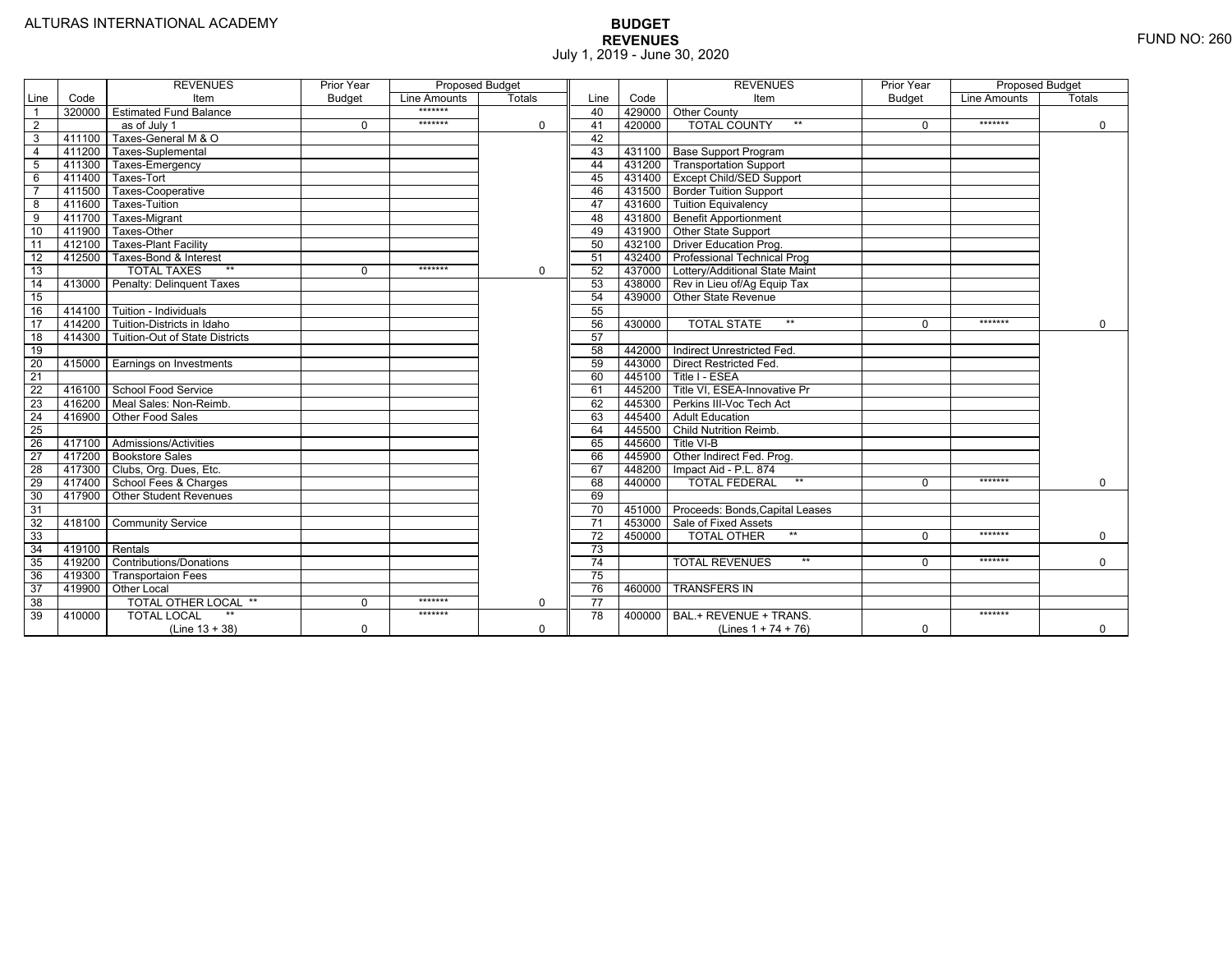|                 |      | <b>EXPENDITURES</b>                 | Prior Year    | Proposed      | 100             | 200             | 300<br>Purchased | 400<br>Supplies | 500<br>Capital | 600<br>Debt | 700<br>Insurance- | 800         |
|-----------------|------|-------------------------------------|---------------|---------------|-----------------|-----------------|------------------|-----------------|----------------|-------------|-------------------|-------------|
| Line            | Code | Functions/Programs                  | <b>Budget</b> | <b>Budget</b> | <b>Salaries</b> | <b>Benefits</b> | Services         | Materials       | Objects        | Retirement  | Judgment          | Transfers   |
| $\overline{1}$  | 512  | <b>Elemetary School Prog.</b>       |               |               |                 |                 |                  |                 |                |             |                   |             |
| $\overline{2}$  | 515  | Secondary School Prog.              |               |               |                 |                 |                  |                 |                |             |                   |             |
| 3               | 517  | Alternative School Prog.            |               |               |                 |                 |                  |                 |                |             |                   |             |
| 4               | 519  | Vocational-Technical Prog.          |               |               |                 |                 |                  |                 |                |             |                   |             |
| $\overline{5}$  | 521  | <b>Exceptional Child Prog.</b>      |               |               |                 |                 |                  |                 |                |             |                   |             |
| 6               | 522  | Preschool Exceptional Prog.         |               |               |                 |                 |                  |                 |                |             |                   |             |
| $\overline{7}$  | 524  | Gifted & Talented Prog.             |               |               |                 |                 |                  |                 |                |             |                   |             |
| 8               | 531  | Interscholastic Prog.               |               |               |                 |                 |                  |                 |                |             |                   |             |
| 9               | 532  | School Activity Prog.               |               |               |                 |                 |                  |                 |                |             |                   |             |
| 10              | 541  | Summer School Prog.                 |               |               |                 |                 |                  |                 |                |             |                   |             |
| $\overline{11}$ | 542  | Adult School Prog.                  |               |               |                 |                 |                  |                 |                |             |                   |             |
| $\overline{12}$ | 546  | Detention Center Prog.              |               |               |                 |                 |                  |                 |                |             |                   |             |
| 13              |      |                                     |               |               |                 |                 |                  |                 |                |             |                   |             |
| 14              | 500  | <b>TOTAL INSTRUCTION **</b>         | $\Omega$      | $\Omega$      | $\Omega$        | 0               | $\Omega$         | 0               | $\mathbf 0$    | $\Omega$    | 0                 | $\mathbf 0$ |
| 15              |      |                                     |               |               |                 |                 |                  |                 |                |             |                   |             |
| 16              | 611  | Attend-Guidance-Health Prog         |               |               |                 |                 |                  |                 |                |             |                   |             |
| $\overline{17}$ | 616  | Special Services Prog.              |               |               |                 |                 |                  |                 |                |             |                   |             |
| $\overline{18}$ |      |                                     |               |               |                 |                 |                  |                 |                |             |                   |             |
| 19              | 621  | Instruction Improvement Prog        |               |               |                 |                 |                  |                 |                |             |                   |             |
| 20              | 622  | <b>Educational Media Prog.</b>      |               |               |                 |                 |                  |                 |                |             |                   |             |
| $\overline{21}$ | 623  | Instruction-Related Tech Prog       |               |               |                 |                 |                  |                 |                |             |                   |             |
| 22              | 631  | Board of Education Prog.            |               |               |                 |                 |                  |                 |                |             |                   |             |
| 23              | 632  | District Admin Prog.                |               |               |                 |                 |                  |                 |                |             |                   |             |
| 24              |      |                                     |               |               |                 |                 |                  |                 |                |             |                   |             |
| 25              | 641  | School Administration Prog.         |               |               |                 |                 |                  |                 |                |             |                   |             |
| 26              |      |                                     |               |               |                 |                 |                  |                 |                |             |                   |             |
| 27              | 651  | <b>Business Operation Prog.</b>     |               |               |                 |                 |                  |                 |                |             |                   |             |
| 28              | 655  | Central Service Prog.               |               |               |                 |                 |                  |                 |                |             |                   |             |
| 29              | 656  | Admin Tech Services Prog.           |               |               |                 |                 |                  |                 |                |             |                   |             |
| 30              | 661  | Bldg-Care Prog. (Custodial)         |               |               |                 |                 |                  |                 |                |             |                   |             |
| 31              | 663  | Maint-Non Student Occupied          |               |               |                 |                 |                  |                 |                |             |                   |             |
| 32              | 664  | Maint-Student Occupied Bldgs        |               |               |                 |                 |                  |                 |                |             |                   |             |
| 33              | 665  | Maintenance - Grounds               |               |               |                 |                 |                  |                 |                |             |                   |             |
| 34              | 667  | <b>Security Program</b>             |               |               |                 |                 |                  |                 |                |             |                   |             |
| 35              |      |                                     |               |               |                 |                 |                  |                 |                |             |                   |             |
| 36              | 681  | Pupil-To School Trans. Prog.        |               |               |                 |                 |                  |                 |                |             |                   |             |
| 37              | 682  | Pupil-Activity Trans. Prog.         |               |               |                 |                 |                  |                 |                |             |                   |             |
| 38              | 683  | <b>General Transportation Prog.</b> |               |               |                 |                 |                  |                 |                |             |                   |             |
|                 |      |                                     |               |               |                 |                 |                  |                 |                |             |                   |             |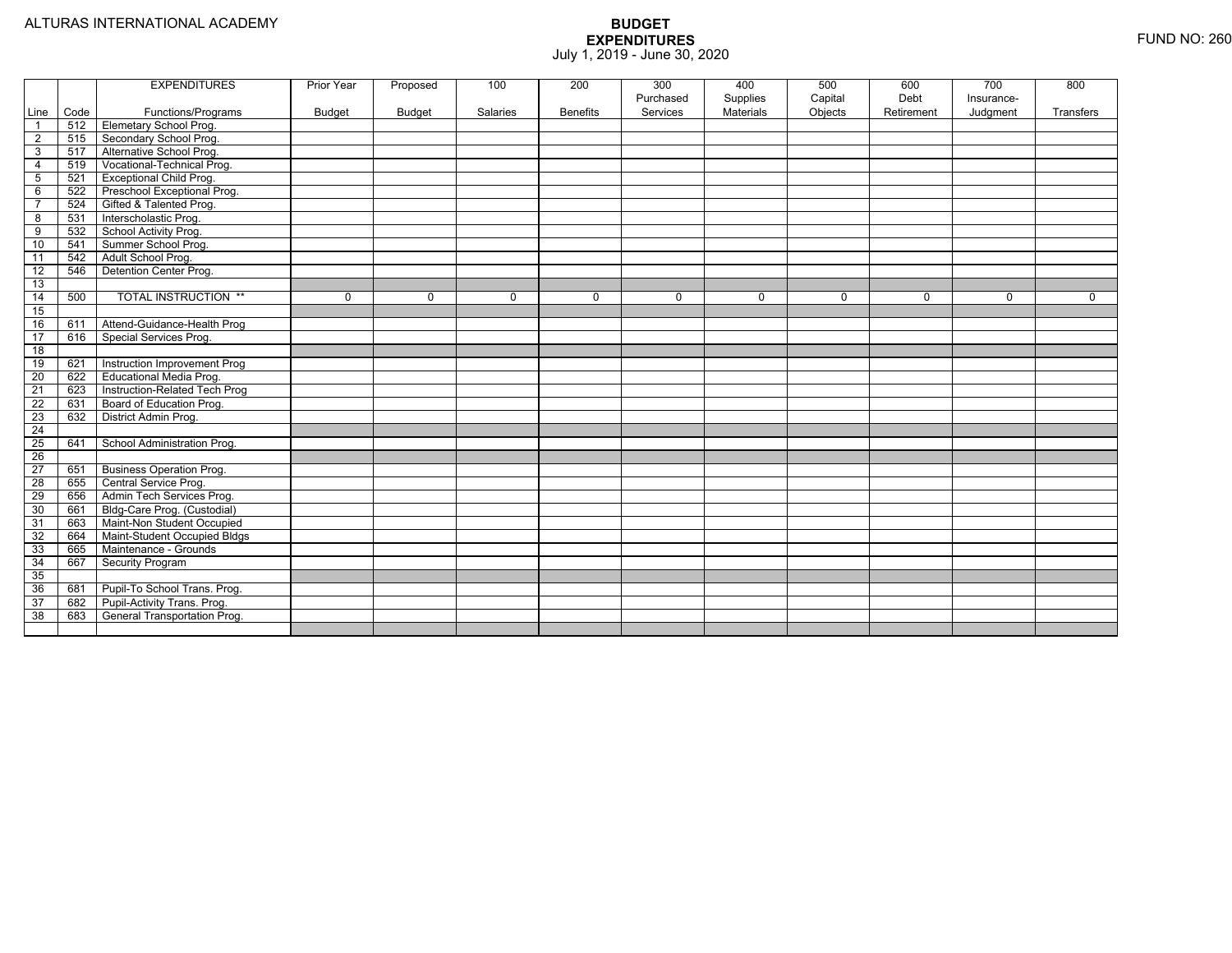|          |      | <b>EXPENDITURES</b>                | Prior Year    | Proposed      | 100                   | 200             | 300<br>Purchased                                     | 400<br>Supplies | 500<br>Capital | 600<br>Debt | 700<br>Insurance- | 800         |  |  |
|----------|------|------------------------------------|---------------|---------------|-----------------------|-----------------|------------------------------------------------------|-----------------|----------------|-------------|-------------------|-------------|--|--|
| Line     | Code | Functions/Programs                 | <b>Budget</b> | <b>Budget</b> | Salaries              | <b>Benefits</b> | Services                                             | Materials       | Objects        | Retirement  | Judgment          | Transfers   |  |  |
| 39       | 691  | Other Support Services Prog.       |               |               |                       |                 |                                                      |                 |                |             |                   |             |  |  |
| 40       |      |                                    |               |               |                       |                 |                                                      |                 |                |             |                   |             |  |  |
| 41       | 600  | <b>TOTAL SUPPORT SERV.**</b>       | $\mathbf 0$   | $\mathbf 0$   | $\Omega$              | $\Omega$        | $\mathbf 0$                                          | $\mathbf 0$     | $\mathbf 0$    | $\Omega$    | $\Omega$          | $\Omega$    |  |  |
| 42       |      |                                    |               |               |                       |                 |                                                      |                 |                |             |                   |             |  |  |
| 43       | 710  | <b>Child Nutrition Program</b>     |               |               |                       |                 |                                                      |                 |                |             |                   |             |  |  |
| 44       | 720  | <b>Community Services Program</b>  |               |               |                       |                 |                                                      |                 |                |             |                   |             |  |  |
| 45       | 730  | <b>Enterprise Operations</b>       |               |               |                       |                 |                                                      |                 |                |             |                   |             |  |  |
| 46       | 700  | TOTAL NON-INSTRUCTION**            | $\Omega$      | $\Omega$      | $\Omega$              | $\Omega$        | $\mathbf 0$                                          | $\Omega$        | $\Omega$       | $\Omega$    | $\Omega$          | $\Omega$    |  |  |
| 47       |      |                                    |               |               |                       |                 |                                                      |                 |                |             |                   |             |  |  |
| 48       | 810  | Capital Assets-Student Occ         |               |               |                       |                 |                                                      |                 |                |             |                   |             |  |  |
| 49       | 811  | Capital Assets-Non Student Occ     |               |               |                       |                 |                                                      |                 |                |             |                   |             |  |  |
| 50       | 800  | <b>TOTAL CAPITAL ASSETS PROG**</b> | $\mathbf 0$   | $\mathbf 0$   | 0                     | 0               | $\mathbf 0$                                          | $\mathbf 0$     | $\mathbf 0$    | 0           | $\mathbf 0$       | $\mathbf 0$ |  |  |
| 51       |      |                                    |               |               |                       |                 |                                                      |                 |                |             |                   |             |  |  |
| 52       | 911  | Debt Services Prog.-Princ.         |               |               |                       |                 |                                                      |                 |                |             |                   |             |  |  |
| 53       | 912  | Debt Services Prog.-Int.           |               |               |                       |                 |                                                      |                 |                |             |                   |             |  |  |
| 54       | 913  | Debt Serv Prog-Refnded Debt        |               |               |                       |                 |                                                      |                 |                |             |                   |             |  |  |
| 55       | 920  | <b>Transfers Out</b>               |               |               |                       |                 |                                                      |                 |                |             |                   |             |  |  |
| 56       |      |                                    |               |               |                       |                 |                                                      |                 |                |             |                   |             |  |  |
| 57       | 900  | <b>TOTAL OTHER SERVICES **</b>     | $\mathbf 0$   | $\Omega$      | $\Omega$              | $\Omega$        | $\mathbf 0$                                          | $\mathbf 0$     | $\mathbf 0$    | $\Omega$    | $\mathbf 0$       | $\mathbf 0$ |  |  |
| 58       |      |                                    |               |               |                       |                 |                                                      |                 |                |             |                   |             |  |  |
| 59       |      |                                    |               |               |                       |                 |                                                      |                 |                |             |                   |             |  |  |
| 60       |      | <b>TOTAL EXPENDITURES</b><br>$**$  |               |               |                       |                 |                                                      |                 |                |             |                   |             |  |  |
|          |      | (Lines 14+41+47+49+57)**           | $\mathbf 0$   | $\mathbf 0$   | $\Omega$              | $\mathbf 0$     | 0                                                    | 0               | $\mathbf 0$    | 0           | $\mathbf 0$       | $\mathbf 0$ |  |  |
| 61       |      |                                    |               |               |                       |                 |                                                      |                 |                |             |                   |             |  |  |
| 62       | 950  | <b>Contingency Reserve</b>         |               |               |                       |                 |                                                      |                 |                |             |                   |             |  |  |
|          |      | (5% of Line 60)                    |               |               |                       |                 |                                                      |                 |                |             |                   |             |  |  |
| 63<br>64 |      | <b>TOTAL APPROPRIATION</b>         |               |               |                       |                 |                                                      |                 |                |             |                   |             |  |  |
|          |      | (Line 60 + Line 62)                | $\mathbf 0$   | $\mathsf{O}$  |                       |                 |                                                      |                 |                |             |                   |             |  |  |
| 65       |      |                                    |               |               |                       |                 |                                                      |                 |                |             |                   |             |  |  |
|          |      |                                    |               |               |                       |                 |                                                      |                 |                |             |                   |             |  |  |
| 66       |      | <b>BUDGET SUMMARY</b>              |               |               | <b>BUDGET SUMMARY</b> |                 |                                                      |                 |                |             |                   |             |  |  |
| 67       |      |                                    |               |               |                       |                 |                                                      |                 |                |             |                   |             |  |  |
| 68       |      | <b>Beginning Fund Balance</b>      |               |               |                       |                 | The total on line 70 must equal the total on line 74 |                 |                |             |                   |             |  |  |
| 69       |      | Revenues + Transfers In            |               |               |                       |                 |                                                      |                 |                |             |                   |             |  |  |
| 70       |      | TOTAL REVENUE (68 + 69)            | $\mathbf 0$   | $\mathbf 0$   |                       |                 |                                                      |                 |                |             |                   |             |  |  |
| 71       |      |                                    |               |               |                       |                 |                                                      |                 |                |             |                   |             |  |  |
| 72       |      | <b>Total Appropriation</b>         |               |               |                       |                 |                                                      |                 |                |             |                   |             |  |  |
|          |      |                                    |               |               |                       |                 |                                                      |                 |                |             |                   |             |  |  |
| 73       |      | <b>Unappropriated Balance</b>      |               |               |                       |                 |                                                      |                 |                |             |                   |             |  |  |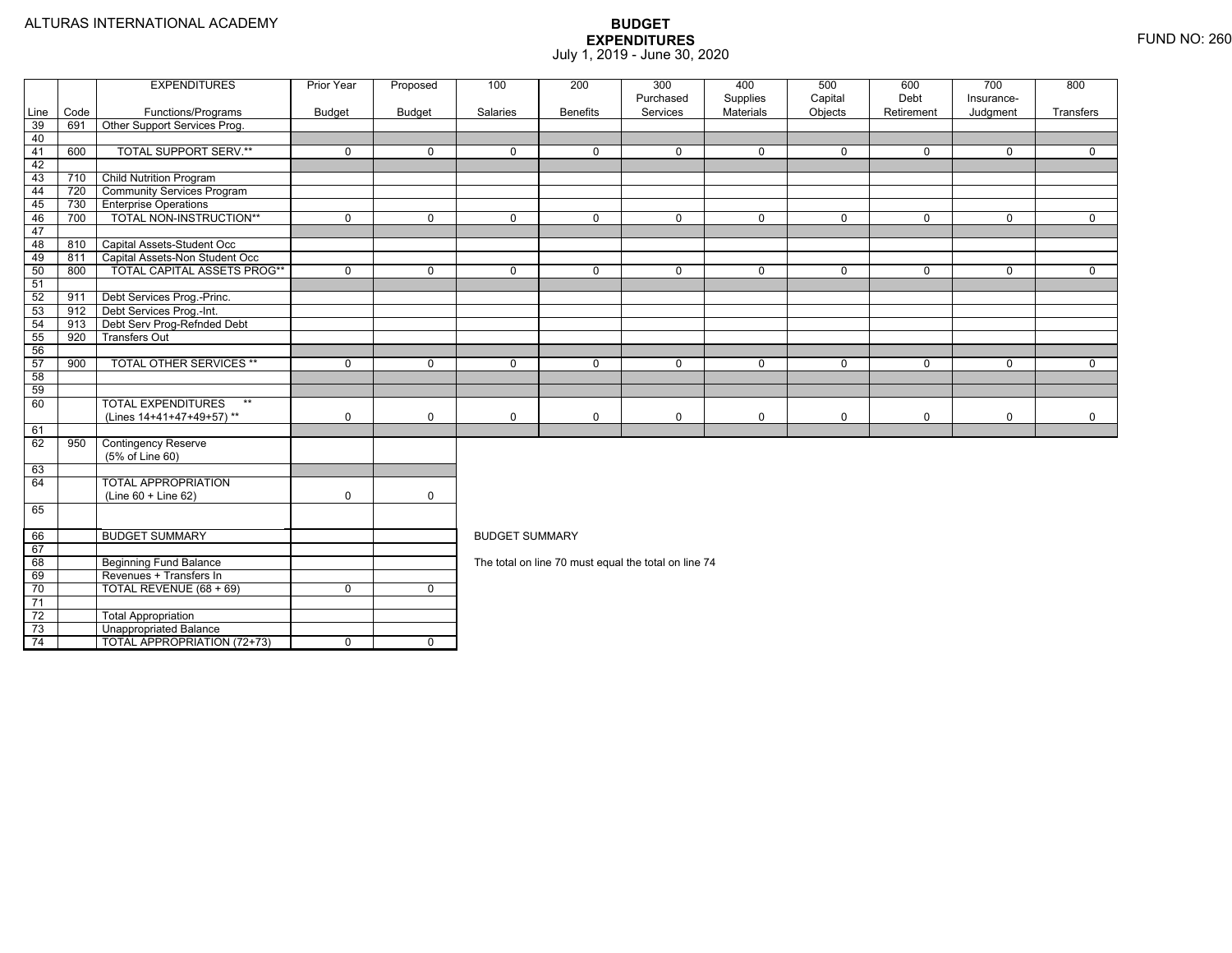|                 |                | <b>REVENUES</b>                       | Prior Year    | <b>Proposed Budget</b> |          |                 |        | <b>REVENUES</b>                       | Prior Year    | <b>Proposed Budget</b> |             |
|-----------------|----------------|---------------------------------------|---------------|------------------------|----------|-----------------|--------|---------------------------------------|---------------|------------------------|-------------|
| Line            | Code           | Item                                  | <b>Budget</b> | Line Amounts           | Totals   | Line            | Code   | Item                                  | <b>Budget</b> | Line Amounts           | Totals      |
|                 |                | 320000 Estimated Fund Balance         |               | *******                |          | 40              |        | 429000 Other County                   |               |                        |             |
| $\overline{2}$  |                | as of July 1                          | $\Omega$      | *******                | 0        | 41              | 420000 | <b>TOTAL COUNTY</b><br>$***$          | $\Omega$      | *******                | $\mathbf 0$ |
| 3               | 411100         | Taxes-General M & O                   |               |                        |          | 42              |        |                                       |               |                        |             |
| $\overline{4}$  | 411200         | Taxes-Suplemental                     |               |                        |          | 43              |        | 431100 Base Support Program           |               |                        |             |
| 5               | 411300         | Taxes-Emergency                       |               |                        |          | 44              |        | 431200 Transportation Support         |               |                        |             |
| 6               | 411400         | Taxes-Tort                            |               |                        |          | 45              |        | 431400 Except Child/SED Support       |               |                        |             |
| $\overline{7}$  | 411500         | Taxes-Cooperative                     |               |                        |          | 46              |        | 431500 Border Tuition Support         |               |                        |             |
| 8               | 411600         | Taxes-Tuition                         |               |                        |          | 47              |        | 431600 Tuition Equivalency            |               |                        |             |
| $\overline{9}$  | 411700         | Taxes-Migrant                         |               |                        |          | 48              |        | 431800 Benefit Apportionment          |               |                        |             |
| 10              | 411900         | Taxes-Other                           |               |                        |          | 49              |        | 431900 Other State Support            |               |                        |             |
| 11              | 412100         | <b>Taxes-Plant Facility</b>           |               |                        |          | 50              |        | 432100 Driver Education Prog.         |               |                        |             |
| 12              | 412500         | Taxes-Bond & Interest                 |               |                        |          | 51              |        | 432400   Professional Technical Prog  |               |                        |             |
| 13              |                | $**$<br><b>TOTAL TAXES</b>            | $\Omega$      | *******                | 0        | 52              |        | 437000 Lottery/Additional State Maint |               |                        |             |
| 14              |                | 413000 Penalty: Delinguent Taxes      |               |                        |          | 53              |        | 438000 Rev in Lieu of/Ag Equip Tax    |               |                        |             |
| 15              |                |                                       |               |                        |          | 54              |        | 439000 Other State Revenue            |               |                        |             |
| 16              |                | 414100 Tuition - Individuals          |               |                        |          | 55              |        |                                       |               |                        |             |
| 17              |                | 414200 Tuition-Districts in Idaho     |               |                        |          | 56              | 430000 | $***$<br><b>TOTAL STATE</b>           | $\Omega$      | $*******$              | $\mathbf 0$ |
| 18              |                | 414300 Tuition-Out of State Districts |               |                        |          | 57              |        |                                       |               |                        |             |
| 19              |                |                                       |               |                        |          | 58              |        | 442000   Indirect Unrestricted Fed.   |               |                        |             |
| $\overline{20}$ |                | 415000 Earnings on Investments        |               |                        |          | 59              | 443000 | <b>Direct Restricted Fed.</b>         |               |                        |             |
| $\overline{21}$ |                |                                       |               |                        |          | 60              |        | 445100 Title I - ESEA                 |               |                        |             |
| 22              |                | 416100 School Food Service            |               |                        |          | 61              |        | 445200   Title VI, ESEA-Innovative Pr |               |                        |             |
| 23              |                | 416200   Meal Sales: Non-Reimb.       |               |                        |          | 62              |        | 445300 Perkins III-Voc Tech Act       |               |                        |             |
| 24              |                | 416900 Other Food Sales               |               |                        |          | 63              |        | 445400 Adult Education                |               |                        |             |
| $\overline{25}$ |                |                                       |               |                        |          | 64              |        | 445500 Child Nutrition Reimb.         |               |                        |             |
| 26              |                | 417100 Admissions/Activities          |               |                        |          | 65              | 445600 | Title VI-B                            |               |                        |             |
| $\overline{27}$ |                | 417200 Bookstore Sales                |               |                        |          | 66              | 445900 | Other Indirect Fed. Prog.             | 20,000CR      | 10.000CR               |             |
| $\overline{28}$ |                | 417300 Clubs, Org. Dues, Etc.         |               |                        |          | 67              | 448200 | Impact Aid - P.L. 874                 |               |                        |             |
| 29              |                | 417400 School Fees & Charges          |               |                        |          | 68              | 440000 | <b>TOTAL FEDERAL</b><br>$***$         | 20,000CR      | *******                | 10,000CR    |
| 30              |                | 417900   Other Student Revenues       |               |                        |          | 69              |        |                                       |               |                        |             |
| 31              |                |                                       |               |                        |          | $\overline{70}$ | 451000 | Proceeds: Bonds, Capital Leases       |               |                        |             |
| 32              |                | 418100 Community Service              |               |                        |          | $\overline{71}$ | 453000 | Sale of Fixed Assets                  |               |                        |             |
| 33              |                |                                       |               |                        |          | 72              | 450000 | $***$<br><b>TOTAL OTHER</b>           | $\Omega$      | *******                | $\mathbf 0$ |
| 34              | 419100 Rentals |                                       |               |                        |          | 73              |        |                                       |               |                        |             |
| 35              |                | 419200 Contributions/Donations        |               |                        |          | $\overline{74}$ |        | <b>TOTAL REVENUES</b><br>$***$        | 20.000CR      | *******                | 10.000CR    |
| 36              | 419300         | <b>Transportaion Fees</b>             |               |                        |          | 75              |        |                                       |               |                        |             |
| 37              | 419900         | Other Local                           |               |                        |          | 76              | 460000 | <b>TRANSFERS IN</b>                   |               |                        |             |
| 38              |                | TOTAL OTHER LOCAL **                  | $\Omega$      | *******                | $\Omega$ | 77              |        |                                       |               |                        |             |
| 39              | 410000         | <b>TOTAL LOCAL</b>                    |               | *******                |          | $\overline{78}$ | 400000 | BAL.+ REVENUE + TRANS.                |               | *******                |             |
|                 |                | $(Line 13 + 38)$                      | $\mathbf 0$   |                        | 0        |                 |        | (Lines $1 + 74 + 76$ )                | 20,000CR      |                        | 10,000CR    |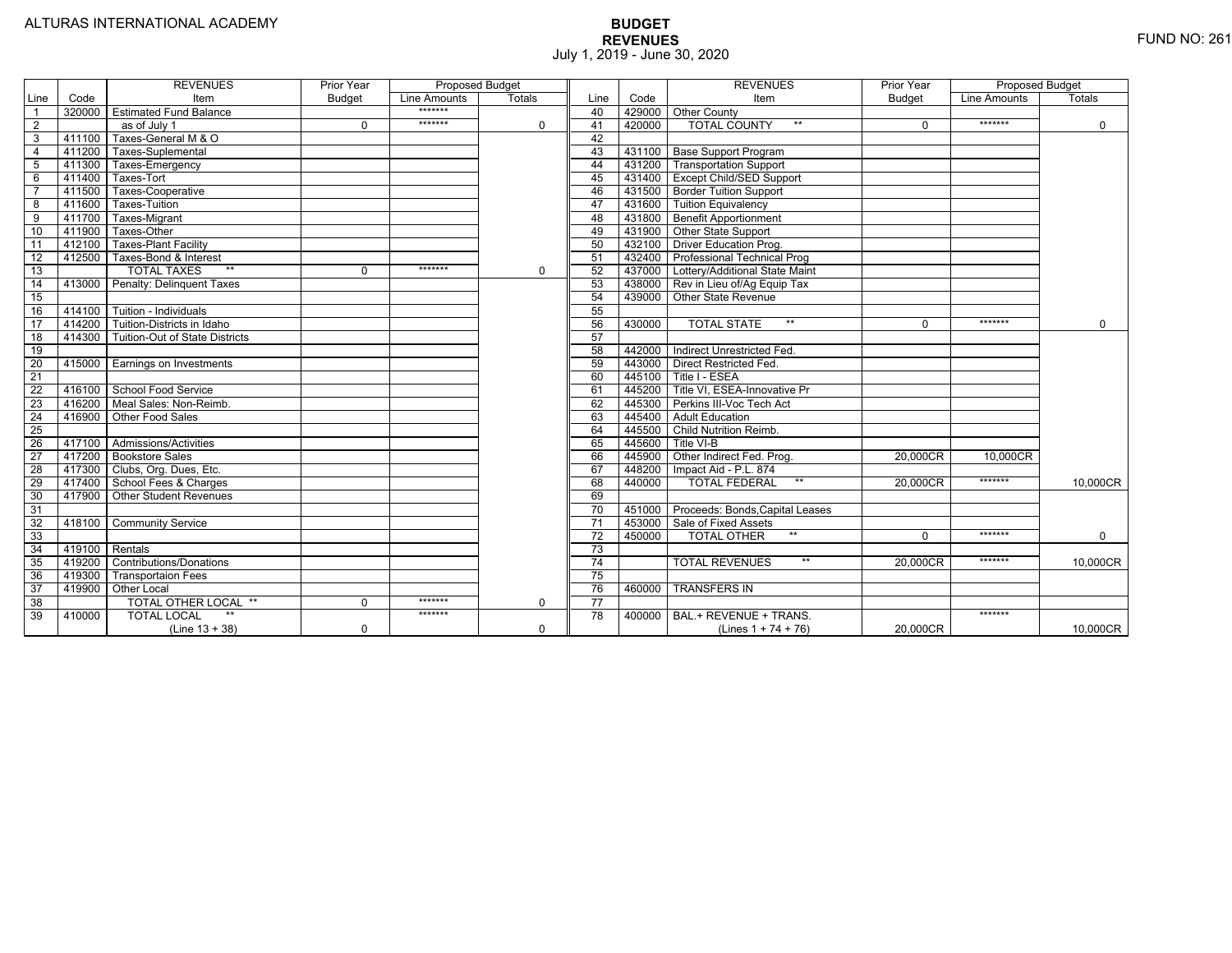|                         |      | <b>EXPENDITURES</b>             | Prior Year    | Proposed      | 100      | 200             | 300<br>Purchased | 400                   | 500                | 600<br>Debt | 700                    | 800       |
|-------------------------|------|---------------------------------|---------------|---------------|----------|-----------------|------------------|-----------------------|--------------------|-------------|------------------------|-----------|
| Line                    | Code | Functions/Programs              | <b>Budget</b> | <b>Budget</b> | Salaries | <b>Benefits</b> | Services         | Supplies<br>Materials | Capital<br>Objects | Retirement  | Insurance-<br>Judgment | Transfers |
| $\overline{1}$          | 512  | Elemetary School Prog.          | 20,000        | 10.000        |          |                 | 10.000           |                       |                    |             |                        |           |
| $\overline{2}$          | 515  | Secondary School Prog.          |               |               |          |                 |                  |                       |                    |             |                        |           |
| $\overline{3}$          | 517  | Alternative School Prog.        |               |               |          |                 |                  |                       |                    |             |                        |           |
| $\overline{4}$          | 519  | Vocational-Technical Prog.      |               |               |          |                 |                  |                       |                    |             |                        |           |
| $5\phantom{.0}$         | 521  | <b>Exceptional Child Prog.</b>  |               |               |          |                 |                  |                       |                    |             |                        |           |
| 6                       | 522  | Preschool Exceptional Prog.     |               |               |          |                 |                  |                       |                    |             |                        |           |
| $\overline{7}$          | 524  | Gifted & Talented Prog.         |               |               |          |                 |                  |                       |                    |             |                        |           |
| $\overline{\mathbf{8}}$ | 531  | Interscholastic Prog.           |               |               |          |                 |                  |                       |                    |             |                        |           |
| $\overline{9}$          | 532  | School Activity Prog.           |               |               |          |                 |                  |                       |                    |             |                        |           |
| 10                      | 541  | Summer School Prog.             |               |               |          |                 |                  |                       |                    |             |                        |           |
| 11                      | 542  | Adult School Prog.              |               |               |          |                 |                  |                       |                    |             |                        |           |
| 12                      | 546  | Detention Center Prog.          |               |               |          |                 |                  |                       |                    |             |                        |           |
| 13                      |      |                                 |               |               |          |                 |                  |                       |                    |             |                        |           |
| 14                      | 500  | <b>TOTAL INSTRUCTION **</b>     | 20,000        | 10,000        | $\Omega$ | $\Omega$        | 10,000           | $\mathbf 0$           | $\mathbf{0}$       | $\Omega$    | $\Omega$               | $\Omega$  |
| 15                      |      |                                 |               |               |          |                 |                  |                       |                    |             |                        |           |
| 16                      | 611  | Attend-Guidance-Health Prog     |               |               |          |                 |                  |                       |                    |             |                        |           |
| 17                      | 616  | Special Services Prog.          |               |               |          |                 |                  |                       |                    |             |                        |           |
| $\overline{18}$         |      |                                 |               |               |          |                 |                  |                       |                    |             |                        |           |
| 19                      | 621  | Instruction Improvement Prog    |               |               |          |                 |                  |                       |                    |             |                        |           |
| $\overline{20}$         | 622  | <b>Educational Media Prog.</b>  |               |               |          |                 |                  |                       |                    |             |                        |           |
| 21                      | 623  | Instruction-Related Tech Prog   |               |               |          |                 |                  |                       |                    |             |                        |           |
| $\overline{22}$         | 631  | Board of Education Prog.        |               |               |          |                 |                  |                       |                    |             |                        |           |
| 23                      | 632  | District Admin Prog.            |               |               |          |                 |                  |                       |                    |             |                        |           |
| $\overline{24}$         |      |                                 |               |               |          |                 |                  |                       |                    |             |                        |           |
| 25                      | 641  | School Administration Prog.     |               |               |          |                 |                  |                       |                    |             |                        |           |
| 26                      |      |                                 |               |               |          |                 |                  |                       |                    |             |                        |           |
| $\overline{27}$         | 651  | <b>Business Operation Prog.</b> |               |               |          |                 |                  |                       |                    |             |                        |           |
| 28                      | 655  | Central Service Prog.           |               |               |          |                 |                  |                       |                    |             |                        |           |
| 29                      | 656  | Admin Tech Services Prog.       |               |               |          |                 |                  |                       |                    |             |                        |           |
| 30                      | 661  | Bldg-Care Prog. (Custodial)     |               |               |          |                 |                  |                       |                    |             |                        |           |
| 31                      | 663  | Maint-Non Student Occupied      |               |               |          |                 |                  |                       |                    |             |                        |           |
| 32                      | 664  | Maint-Student Occupied Bldgs    |               |               |          |                 |                  |                       |                    |             |                        |           |
| 33                      | 665  | Maintenance - Grounds           |               |               |          |                 |                  |                       |                    |             |                        |           |
| 34                      | 667  | <b>Security Program</b>         |               |               |          |                 |                  |                       |                    |             |                        |           |
| 35                      |      |                                 |               |               |          |                 |                  |                       |                    |             |                        |           |
| 36                      | 681  | Pupil-To School Trans. Prog.    |               |               |          |                 |                  |                       |                    |             |                        |           |
| 37                      | 682  | Pupil-Activity Trans. Prog.     |               |               |          |                 |                  |                       |                    |             |                        |           |
| 38                      | 683  | General Transportation Prog.    |               |               |          |                 |                  |                       |                    |             |                        |           |
|                         |      |                                 |               |               |          |                 |                  |                       |                    |             |                        |           |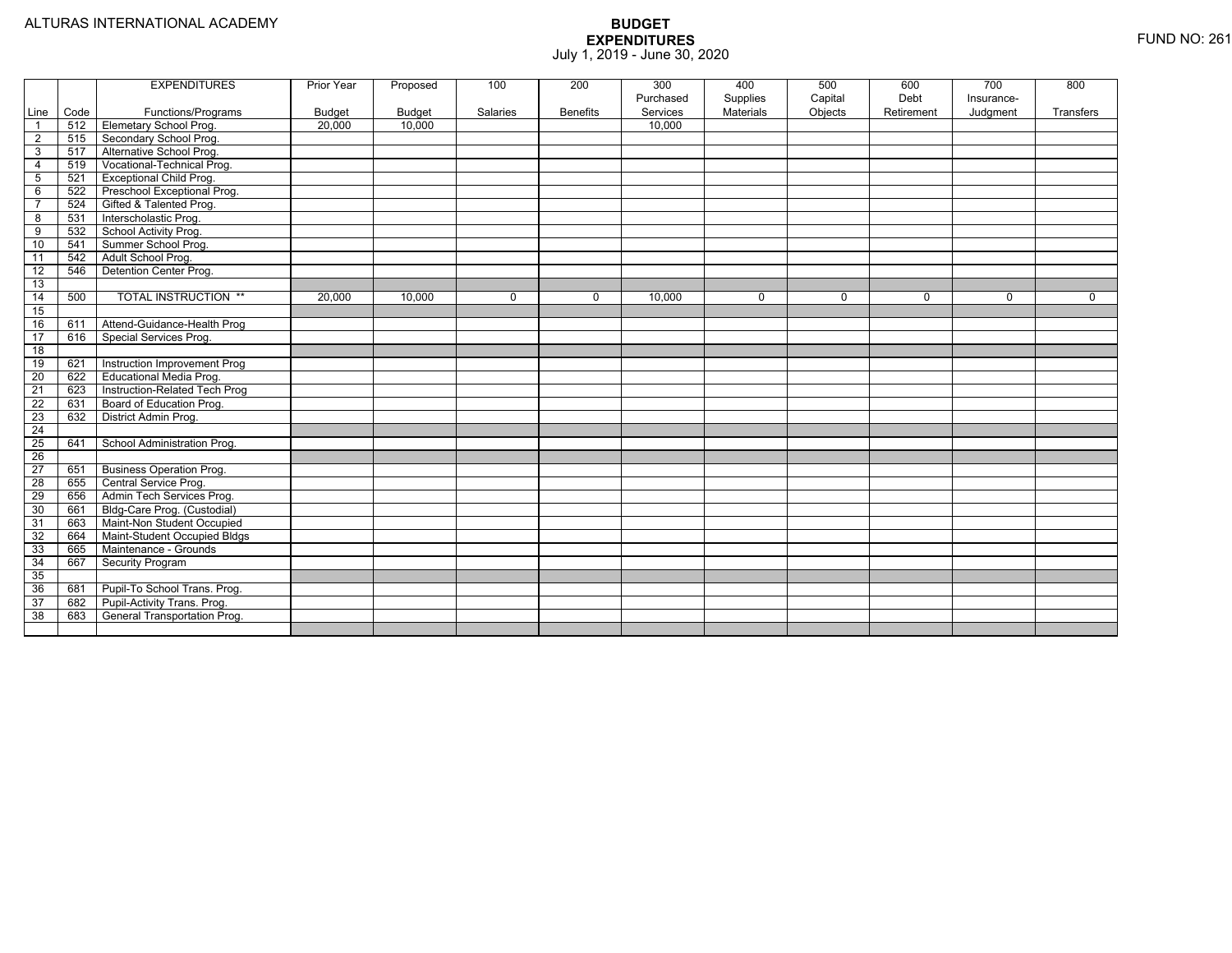74

4 | | TOTAL APPROPRIATION (72+73) | 20,000 | 10,000

|      |      | <b>EXPENDITURES</b>                | <b>Prior Year</b> | Proposed      | 100                   | 200             | 300                                                  | 400                          | 500                | 600                | 700                    | 800          |
|------|------|------------------------------------|-------------------|---------------|-----------------------|-----------------|------------------------------------------------------|------------------------------|--------------------|--------------------|------------------------|--------------|
| Line | Code | Functions/Programs                 | <b>Budget</b>     | <b>Budget</b> | Salaries              | <b>Benefits</b> | Purchased<br>Services                                | Supplies<br><b>Materials</b> | Capital<br>Objects | Debt<br>Retirement | Insurance-<br>Judgment | Transfers    |
| 39   | 691  | Other Support Services Prog.       |                   |               |                       |                 |                                                      |                              |                    |                    |                        |              |
| 40   |      |                                    |                   |               |                       |                 |                                                      |                              |                    |                    |                        |              |
| 41   | 600  | <b>TOTAL SUPPORT SERV.**</b>       | $\mathbf{0}$      | $\Omega$      | $\Omega$              | $\Omega$        | $\mathbf 0$                                          | $\mathbf 0$                  | $\mathbf{0}$       | $\Omega$           | $\mathbf 0$            | $\mathbf{0}$ |
| 42   |      |                                    |                   |               |                       |                 |                                                      |                              |                    |                    |                        |              |
| 43   | 710  | <b>Child Nutrition Program</b>     |                   |               |                       |                 |                                                      |                              |                    |                    |                        |              |
| 44   | 720  | <b>Community Services Program</b>  |                   |               |                       |                 |                                                      |                              |                    |                    |                        |              |
| 45   | 730  | <b>Enterprise Operations</b>       |                   |               |                       |                 |                                                      |                              |                    |                    |                        |              |
| 46   | 700  | TOTAL NON-INSTRUCTION**            | $\Omega$          | $\Omega$      | $\Omega$              | $\Omega$        | $\Omega$                                             | $\mathbf 0$                  | $\Omega$           | $\Omega$           | $\Omega$               | $\mathbf 0$  |
| 47   |      |                                    |                   |               |                       |                 |                                                      |                              |                    |                    |                        |              |
| 48   | 810  | Capital Assets-Student Occ         |                   |               |                       |                 |                                                      |                              |                    |                    |                        |              |
| 49   | 811  | Capital Assets-Non Student Occ     |                   |               |                       |                 |                                                      |                              |                    |                    |                        |              |
| 50   | 800  | <b>TOTAL CAPITAL ASSETS PROG**</b> | 0                 | $\Omega$      | $\Omega$              | $\Omega$        | $\mathbf 0$                                          | $\mathbf 0$                  | $\mathbf 0$        | $\mathbf 0$        | $\mathbf 0$            | $\mathbf 0$  |
| 51   |      |                                    |                   |               |                       |                 |                                                      |                              |                    |                    |                        |              |
| 52   | 911  | Debt Services Prog.-Princ.         |                   |               |                       |                 |                                                      |                              |                    |                    |                        |              |
| - 53 | 912  | Debt Services Prog.-Int.           |                   |               |                       |                 |                                                      |                              |                    |                    |                        |              |
| 54   | 913  | Debt Serv Prog-Refnded Debt        |                   |               |                       |                 |                                                      |                              |                    |                    |                        |              |
| 55   | 920  | <b>Transfers Out</b>               |                   |               |                       |                 |                                                      |                              |                    |                    |                        |              |
| 56   |      |                                    |                   |               |                       |                 |                                                      |                              |                    |                    |                        |              |
| 57   | 900  | <b>TOTAL OTHER SERVICES **</b>     | 0                 | $\mathbf 0$   | $\mathbf 0$           | $\Omega$        | $\mathbf 0$                                          | $\mathbf 0$                  | $\mathbf 0$        | $\mathbf 0$        | $\mathbf 0$            | $\mathbf 0$  |
| 58   |      |                                    |                   |               |                       |                 |                                                      |                              |                    |                    |                        |              |
| 59   |      |                                    |                   |               |                       |                 |                                                      |                              |                    |                    |                        |              |
| 60   |      | <b>TOTAL EXPENDITURES</b><br>$***$ |                   |               |                       |                 |                                                      |                              |                    |                    |                        |              |
|      |      | (Lines 14+41+47+49+57)**           | 20,000            | 10,000        | 0                     | $\mathbf 0$     | 10,000                                               | 0                            | 0                  | $\mathbf 0$        | 0                      | 0            |
| 61   |      |                                    |                   |               |                       |                 |                                                      |                              |                    |                    |                        |              |
| 62   | 950  | <b>Contingency Reserve</b>         |                   |               |                       |                 |                                                      |                              |                    |                    |                        |              |
|      |      | (5% of Line 60)                    |                   |               |                       |                 |                                                      |                              |                    |                    |                        |              |
| 63   |      |                                    |                   |               |                       |                 |                                                      |                              |                    |                    |                        |              |
| 64   |      | <b>TOTAL APPROPRIATION</b>         |                   |               |                       |                 |                                                      |                              |                    |                    |                        |              |
|      |      | $(Line 60 + Line 62)$              | 20,000            | 10.000        |                       |                 |                                                      |                              |                    |                    |                        |              |
| 65   |      |                                    |                   |               |                       |                 |                                                      |                              |                    |                    |                        |              |
| 66   |      | <b>BUDGET SUMMARY</b>              |                   |               | <b>BUDGET SUMMARY</b> |                 |                                                      |                              |                    |                    |                        |              |
| 67   |      |                                    |                   |               |                       |                 |                                                      |                              |                    |                    |                        |              |
| 68   |      | <b>Beginning Fund Balance</b>      |                   |               |                       |                 | The total on line 70 must equal the total on line 74 |                              |                    |                    |                        |              |
| 69   |      | Revenues + Transfers In            | 20,000CR          | 10,000CR      |                       |                 |                                                      |                              |                    |                    |                        |              |
| 70   |      | TOTAL REVENUE (68 + 69)            | 20.000CR          | 10,000CR      |                       |                 |                                                      |                              |                    |                    |                        |              |
| 71   |      |                                    |                   |               |                       |                 |                                                      |                              |                    |                    |                        |              |
| 72   |      | <b>Total Appropriation</b>         | 20,000            | 10,000        |                       |                 |                                                      |                              |                    |                    |                        |              |
| 73   |      | <b>Unappropriated Balance</b>      |                   |               |                       |                 |                                                      |                              |                    |                    |                        |              |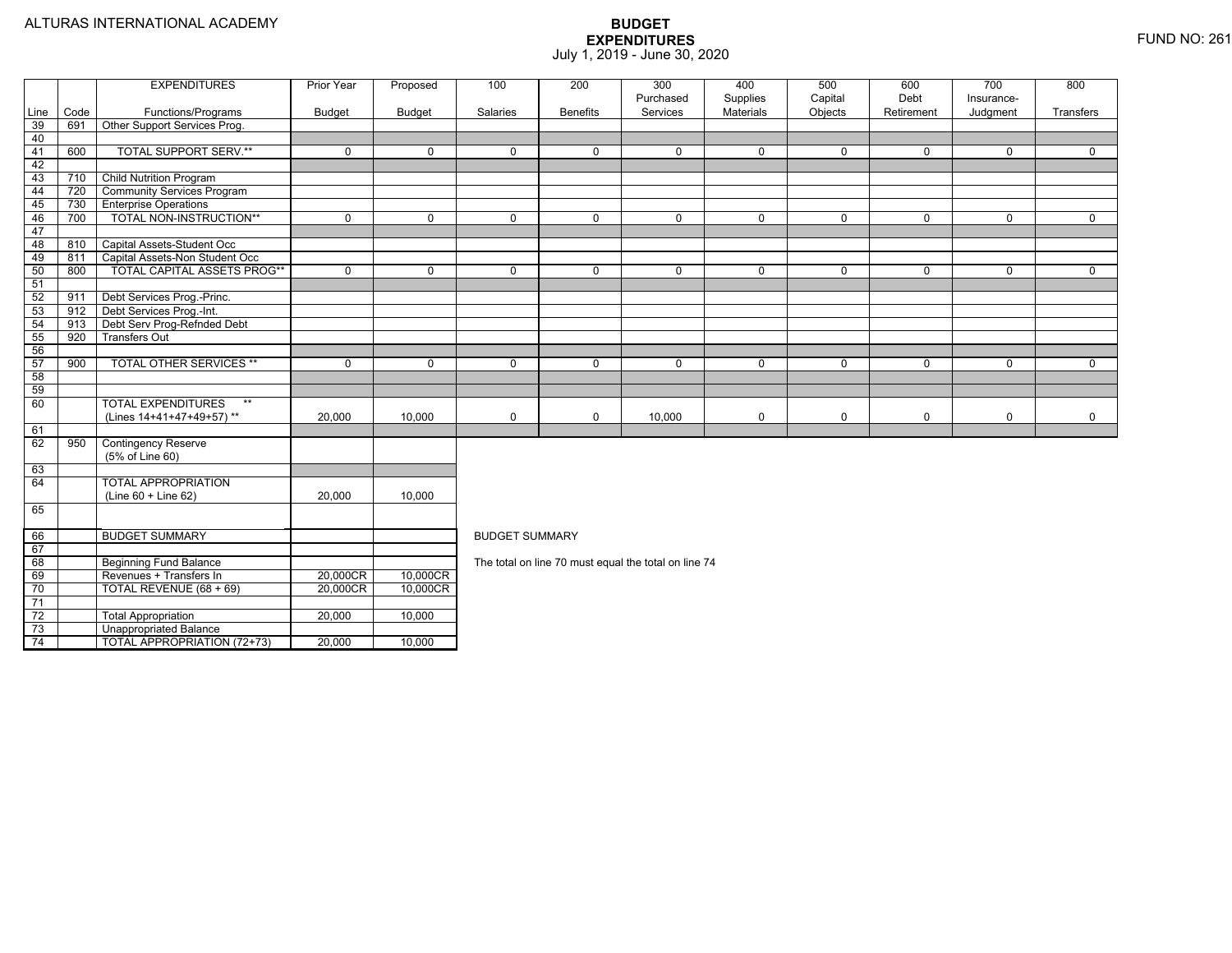|                 |                | <b>REVENUES</b>                         | Prior Year    | <b>Proposed Budget</b> |          |                 |        | <b>REVENUES</b>                        | Prior Year    | <b>Proposed Budget</b> |             |
|-----------------|----------------|-----------------------------------------|---------------|------------------------|----------|-----------------|--------|----------------------------------------|---------------|------------------------|-------------|
| Line            | Code           | Item                                    | <b>Budget</b> | Line Amounts           | Totals   | Line            | Code   | Item                                   | <b>Budget</b> | Line Amounts           | Totals      |
|                 |                | 320000 Estimated Fund Balance           |               | *******                |          | 40              |        | 429000 Other County                    |               |                        |             |
| $\overline{2}$  |                | as of July 1                            | $\Omega$      | *******                | $\Omega$ | 41              | 420000 | <b>TOTAL COUNTY</b><br>$***$           | $\Omega$      | *******                | $\mathbf 0$ |
| 3               | 411100         | Taxes-General M & O                     |               |                        |          | 42              |        |                                        |               |                        |             |
| 4               | 411200         | Taxes-Suplemental                       |               |                        |          | 43              |        | 431100   Base Support Program          |               |                        |             |
| 5               |                | 411300 Taxes-Emergency                  |               |                        |          | 44              |        | 431200 Transportation Support          |               |                        |             |
| 6               | 411400         | Taxes-Tort                              |               |                        |          | 45              |        | 431400 Except Child/SED Support        |               |                        |             |
|                 | 411500         | Taxes-Cooperative                       |               |                        |          | 46              |        | 431500 Border Tuition Support          |               |                        |             |
| 8               | 411600         | Taxes-Tuition                           |               |                        |          | 47              |        | 431600 Tuition Equivalency             |               |                        |             |
| 9               |                | 411700 Taxes-Migrant                    |               |                        |          | 48              |        | 431800 Benefit Apportionment           |               |                        |             |
| 10              | 411900         | Taxes-Other                             |               |                        |          | 49              |        | 431900 Other State Support             |               |                        |             |
| 11              | 412100         | <b>Taxes-Plant Facility</b>             |               |                        |          | 50              |        | 432100   Driver Education Prog.        |               |                        |             |
| 12              | 412500         | Taxes-Bond & Interest                   |               |                        |          | 51              |        | 432400 Professional Technical Prog     |               |                        |             |
| 13              |                | <b>TOTAL TAXES</b><br>$**$              | $\Omega$      | *******                | 0        | 52              |        | 437000 Lottery/Additional State Maint  |               |                        |             |
| 14              |                | 413000 Penalty: Delinquent Taxes        |               |                        |          | 53              |        | 438000 Rev in Lieu of/Ag Equip Tax     |               |                        |             |
| 15              |                |                                         |               |                        |          | 54              |        | 439000 Other State Revenue             |               |                        |             |
| 16              |                | 414100 Tuition - Individuals            |               |                        |          | 55              |        |                                        |               |                        |             |
| 17              |                | 414200 Tuition-Districts in Idaho       |               |                        |          | 56              | 430000 | $**$<br><b>TOTAL STATE</b>             | $\Omega$      | *******                | $\Omega$    |
| $\overline{18}$ |                | 414300   Tuition-Out of State Districts |               |                        |          | 57              |        |                                        |               |                        |             |
| 19              |                |                                         |               |                        |          | 58              |        | 442000   Indirect Unrestricted Fed.    |               |                        |             |
| 20              |                | 415000 Earnings on Investments          |               |                        |          | 59              |        | 443000 Direct Restricted Fed.          |               |                        |             |
| 21              |                |                                         |               |                        |          | 60              |        | 445100 Title I - ESEA                  |               |                        |             |
| 22              |                | 416100 School Food Service              |               |                        |          | 61              | 445200 | Title VI, ESEA-Innovative Pr           |               |                        |             |
| 23              |                | 416200   Meal Sales: Non-Reimb.         |               |                        |          | 62              |        | 445300 Perkins III-Voc Tech Act        |               |                        |             |
| 24              |                | 416900 Other Food Sales                 |               |                        |          | 63              |        | 445400 Adult Education                 |               |                        |             |
| $\overline{25}$ |                |                                         |               |                        |          | 64              | 445500 | Child Nutrition Reimb.                 |               |                        |             |
| 26              |                | 417100 Admissions/Activities            |               |                        |          | 65              | 445600 | Title VI-B                             |               |                        |             |
| $\overline{27}$ |                | 417200 Bookstore Sales                  |               |                        |          | 66              | 445900 | Other Indirect Fed. Prog.              | 8,730CR       | 9.471CR                |             |
| $\overline{28}$ |                | 417300   Clubs, Org. Dues, Etc.         |               |                        |          | 67              | 448200 | Impact Aid - P.L. 874                  |               |                        |             |
| $\overline{29}$ |                | 417400 School Fees & Charges            |               |                        |          | 68              | 440000 | $**$<br><b>TOTAL FEDERAL</b>           | 8.730CR       | *******                | 9,471CR     |
| 30              |                | 417900 Other Student Revenues           |               |                        |          | 69              |        |                                        |               |                        |             |
| 31              |                |                                         |               |                        |          | $\overline{70}$ |        | 451000 Proceeds: Bonds, Capital Leases |               |                        |             |
| $\overline{32}$ | 418100         | <b>Community Service</b>                |               |                        |          | $\overline{71}$ | 453000 | Sale of Fixed Assets                   |               |                        |             |
| 33              |                |                                         |               |                        |          | $\overline{72}$ | 450000 | $**$<br><b>TOTAL OTHER</b>             | $\Omega$      | *******                | $\mathbf 0$ |
| $\overline{34}$ | 419100 Rentals |                                         |               |                        |          | $\overline{73}$ |        |                                        |               |                        |             |
| 35              |                | 419200 Contributions/Donations          |               |                        |          | 74              |        | <b>TOTAL REVENUES</b><br>$\star\star$  | 8.730CR       | *******                | 9,471CR     |
| 36              | 419300         | <b>Transportaion Fees</b>               |               |                        |          | 75              |        |                                        |               |                        |             |
| 37              | 419900         | <b>Other Local</b>                      |               |                        |          | 76              | 460000 | <b>TRANSFERS IN</b>                    |               |                        |             |
| 38              |                | TOTAL OTHER LOCAL **                    | $\Omega$      | *******                | $\Omega$ | 77              |        |                                        |               |                        |             |
| 39              | 410000         | <b>TOTAL LOCAL</b>                      |               | *******                |          | $\overline{78}$ | 400000 | BAL.+ REVENUE + TRANS.                 |               | *******                |             |
|                 |                | $(Line 13 + 38)$                        | $\mathbf 0$   |                        | 0        |                 |        | (Lines $1 + 74 + 76$ )                 | 8.730CR       |                        | 9,471CR     |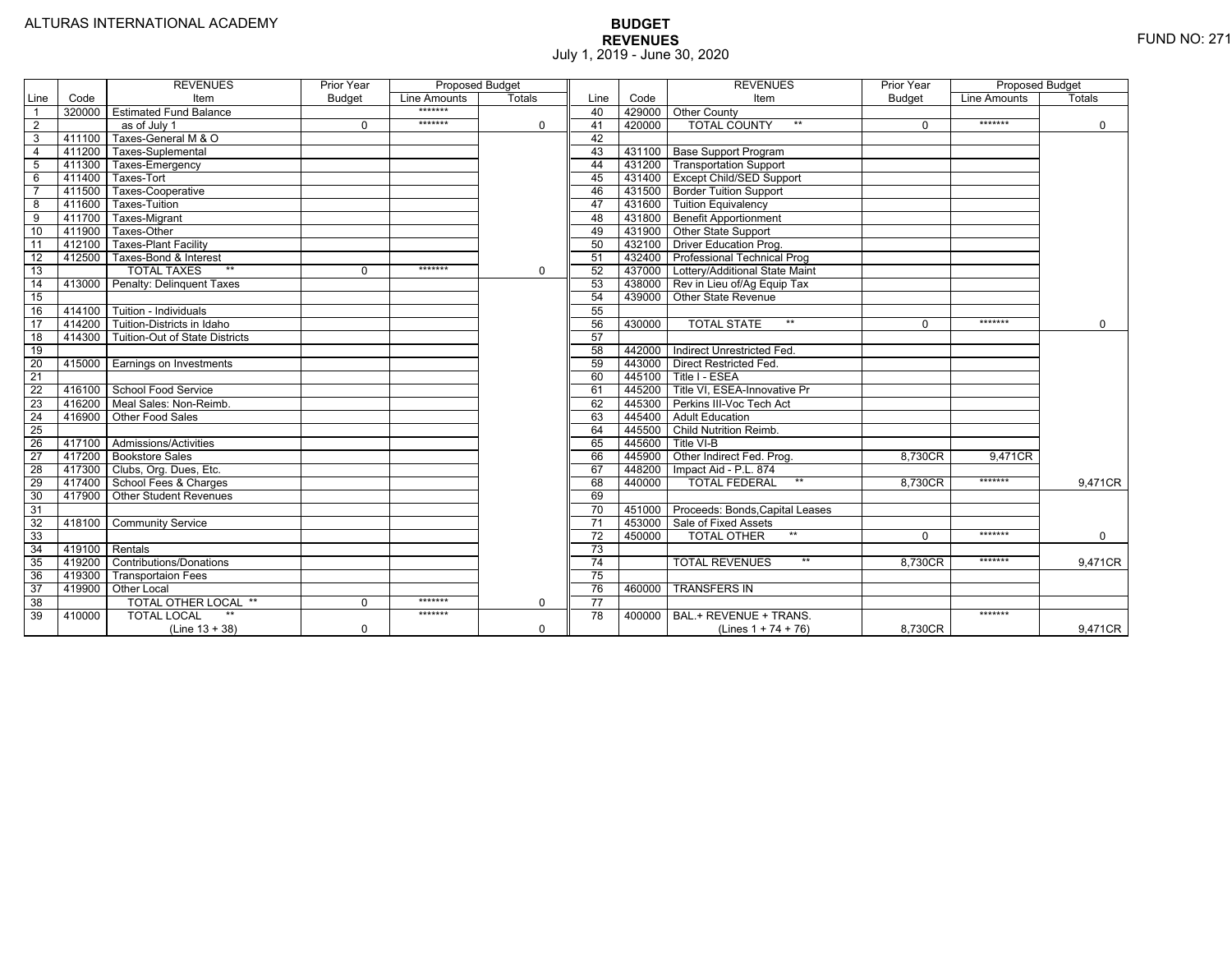|                 |      | <b>EXPENDITURES</b>             | Prior Year    | Proposed      | 100             | 200             | 300<br>Purchased | 400<br>Supplies | 500<br>Capital | 600<br>Debt | 700<br>Insurance- | 800          |
|-----------------|------|---------------------------------|---------------|---------------|-----------------|-----------------|------------------|-----------------|----------------|-------------|-------------------|--------------|
| Line            | Code | Functions/Programs              | <b>Budget</b> | <b>Budget</b> | <b>Salaries</b> | <b>Benefits</b> | Services         | Materials       | Objects        | Retirement  | Judgment          | Transfers    |
| $\overline{1}$  | 512  | Elemetary School Prog.          |               |               |                 |                 |                  |                 |                |             |                   |              |
| $\overline{2}$  | 515  | Secondary School Prog.          |               |               |                 |                 |                  |                 |                |             |                   |              |
| 3               | 517  | Alternative School Prog.        |               |               |                 |                 |                  |                 |                |             |                   |              |
| 4               | 519  | Vocational-Technical Prog.      |               |               |                 |                 |                  |                 |                |             |                   |              |
| 5               | 521  | <b>Exceptional Child Prog.</b>  |               |               |                 |                 |                  |                 |                |             |                   |              |
| 6               | 522  | Preschool Exceptional Prog.     |               |               |                 |                 |                  |                 |                |             |                   |              |
| $\overline{7}$  | 524  | Gifted & Talented Prog.         |               |               |                 |                 |                  |                 |                |             |                   |              |
| 8               | 531  | Interscholastic Prog.           |               |               |                 |                 |                  |                 |                |             |                   |              |
| 9               | 532  | School Activity Prog.           |               |               |                 |                 |                  |                 |                |             |                   |              |
| 10              | 541  | Summer School Prog.             |               |               |                 |                 |                  |                 |                |             |                   |              |
| 11              | 542  | Adult School Prog.              |               |               |                 |                 |                  |                 |                |             |                   |              |
| $\overline{12}$ | 546  | Detention Center Prog.          |               |               |                 |                 |                  |                 |                |             |                   |              |
| 13              |      |                                 |               |               |                 |                 |                  |                 |                |             |                   |              |
| $\overline{14}$ | 500  | <b>TOTAL INSTRUCTION **</b>     | 0             | $\mathbf 0$   | $\mathbf 0$     | 0               | 0                | 0               | $\mathbf 0$    | $\mathbf 0$ | $\mathbf{0}$      | $\mathbf{0}$ |
| 15              |      |                                 |               |               |                 |                 |                  |                 |                |             |                   |              |
| 16              | 611  | Attend-Guidance-Health Prog     |               |               |                 |                 |                  |                 |                |             |                   |              |
| $\overline{17}$ | 616  | Special Services Prog.          |               |               |                 |                 |                  |                 |                |             |                   |              |
| 18              |      |                                 |               |               |                 |                 |                  |                 |                |             |                   |              |
| 19              | 621  | Instruction Improvement Prog    | 8,730         | 9,471         |                 |                 | 9,471            |                 |                |             |                   |              |
| 20              | 622  | <b>Educational Media Prog.</b>  |               |               |                 |                 |                  |                 |                |             |                   |              |
| 21              | 623  | Instruction-Related Tech Prog   |               |               |                 |                 |                  |                 |                |             |                   |              |
| 22              | 631  | Board of Education Prog.        |               |               |                 |                 |                  |                 |                |             |                   |              |
| 23              | 632  | District Admin Prog.            |               |               |                 |                 |                  |                 |                |             |                   |              |
| 24              |      |                                 |               |               |                 |                 |                  |                 |                |             |                   |              |
| 25              | 641  | School Administration Prog.     |               |               |                 |                 |                  |                 |                |             |                   |              |
| 26              |      |                                 |               |               |                 |                 |                  |                 |                |             |                   |              |
| 27              | 651  | <b>Business Operation Prog.</b> |               |               |                 |                 |                  |                 |                |             |                   |              |
| 28              | 655  | Central Service Prog.           |               |               |                 |                 |                  |                 |                |             |                   |              |
| 29              | 656  | Admin Tech Services Prog.       |               |               |                 |                 |                  |                 |                |             |                   |              |
| 30              | 661  | Bldg-Care Prog. (Custodial)     |               |               |                 |                 |                  |                 |                |             |                   |              |
| 31              | 663  | Maint-Non Student Occupied      |               |               |                 |                 |                  |                 |                |             |                   |              |
| 32              | 664  | Maint-Student Occupied Bldgs    |               |               |                 |                 |                  |                 |                |             |                   |              |
| 33              | 665  | Maintenance - Grounds           |               |               |                 |                 |                  |                 |                |             |                   |              |
| 34              | 667  | <b>Security Program</b>         |               |               |                 |                 |                  |                 |                |             |                   |              |
| 35              |      |                                 |               |               |                 |                 |                  |                 |                |             |                   |              |
| 36              | 681  | Pupil-To School Trans. Prog.    |               |               |                 |                 |                  |                 |                |             |                   |              |
| $\overline{37}$ | 682  | Pupil-Activity Trans. Prog.     |               |               |                 |                 |                  |                 |                |             |                   |              |
| 38              | 683  | General Transportation Prog.    |               |               |                 |                 |                  |                 |                |             |                   |              |
|                 |      |                                 |               |               |                 |                 |                  |                 |                |             |                   |              |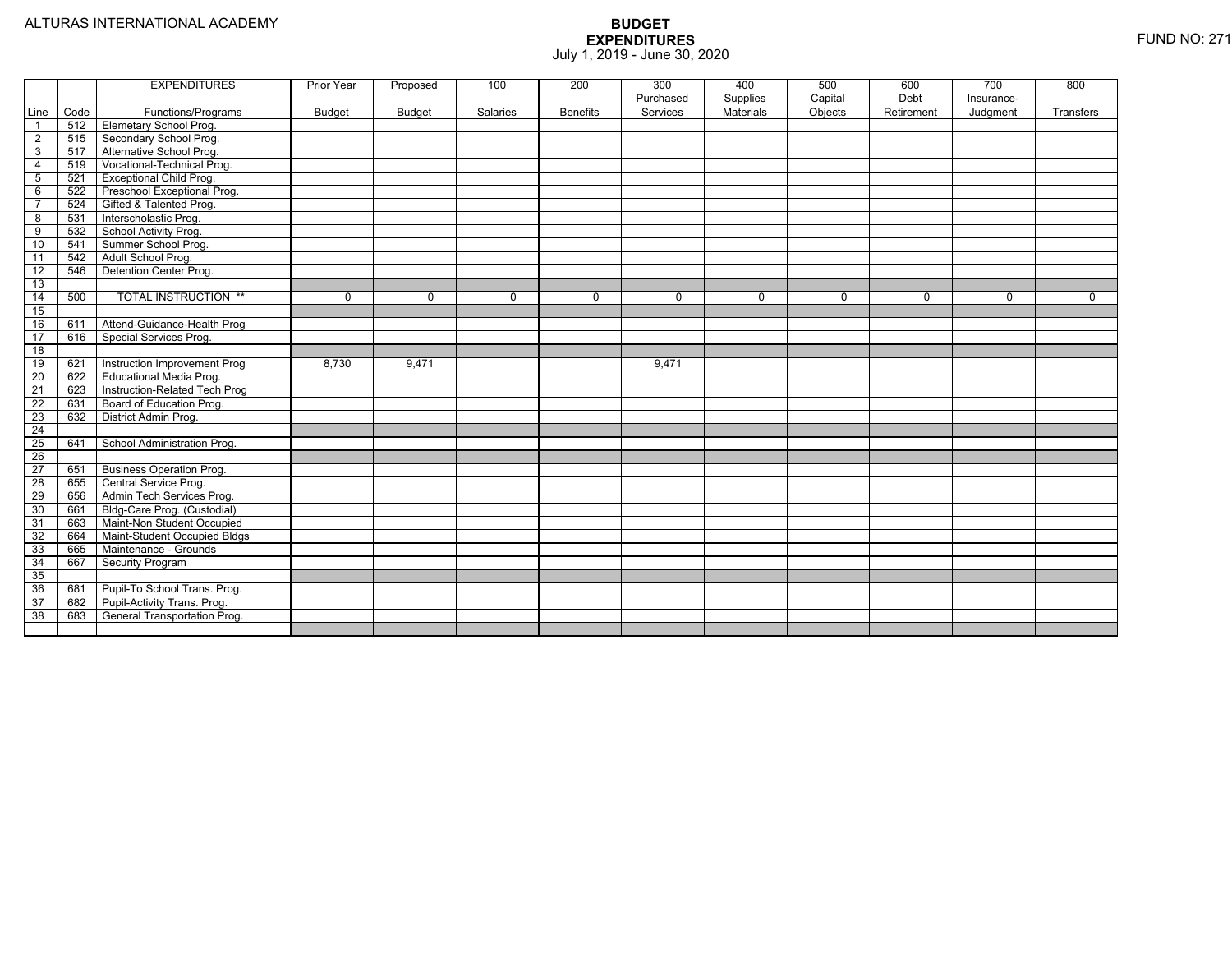73

74

Unappropriated Balance

4 | | TOTAL APPROPRIATION (72+73) | 8,730 | 9,471

|                 |      | <b>EXPENDITURES</b>                | Prior Year    | Proposed      | 100                   | 200             | 300                                                  | 400                          | 500                | 600                | 700                    | 800         |  |
|-----------------|------|------------------------------------|---------------|---------------|-----------------------|-----------------|------------------------------------------------------|------------------------------|--------------------|--------------------|------------------------|-------------|--|
| Line            | Code | Functions/Programs                 | <b>Budget</b> | <b>Budget</b> | Salaries              | <b>Benefits</b> | Purchased<br>Services                                | Supplies<br><b>Materials</b> | Capital<br>Objects | Debt<br>Retirement | Insurance-<br>Judgment | Transfers   |  |
| 39              | 691  | Other Support Services Prog.       |               |               |                       |                 |                                                      |                              |                    |                    |                        |             |  |
| 40              |      |                                    |               |               |                       |                 |                                                      |                              |                    |                    |                        |             |  |
| 41              | 600  | <b>TOTAL SUPPORT SERV.**</b>       | 8,730         | 9,471         | $\Omega$              | $\Omega$        | 9,471                                                | $\mathbf{0}$                 | $\Omega$           | $\Omega$           | 0                      | $\Omega$    |  |
| 42              |      |                                    |               |               |                       |                 |                                                      |                              |                    |                    |                        |             |  |
| 43              | 710  | <b>Child Nutrition Program</b>     |               |               |                       |                 |                                                      |                              |                    |                    |                        |             |  |
| 44              | 720  | <b>Community Services Program</b>  |               |               |                       |                 |                                                      |                              |                    |                    |                        |             |  |
| 45              | 730  | <b>Enterprise Operations</b>       |               |               |                       |                 |                                                      |                              |                    |                    |                        |             |  |
| 46              | 700  | TOTAL NON-INSTRUCTION**            | $\Omega$      | $\Omega$      | $\Omega$              | $\Omega$        | $\Omega$                                             | $\mathbf 0$                  | $\Omega$           | $\Omega$           | $\Omega$               | 0           |  |
| 47              |      |                                    |               |               |                       |                 |                                                      |                              |                    |                    |                        |             |  |
| 48              | 810  | Capital Assets-Student Occ         |               |               |                       |                 |                                                      |                              |                    |                    |                        |             |  |
| 49              | 811  | Capital Assets-Non Student Occ     |               |               |                       |                 |                                                      |                              |                    |                    |                        |             |  |
| 50              | 800  | <b>TOTAL CAPITAL ASSETS PROG**</b> | $\Omega$      | $\Omega$      | $\mathbf 0$           | $\Omega$        | $\Omega$                                             | $\mathbf 0$                  | $\mathbf 0$        | $\Omega$           | $\Omega$               | $\mathbf 0$ |  |
| 51              |      |                                    |               |               |                       |                 |                                                      |                              |                    |                    |                        |             |  |
| 52              | 911  | Debt Services Prog.-Princ.         |               |               |                       |                 |                                                      |                              |                    |                    |                        |             |  |
| 53              | 912  | Debt Services Prog.-Int.           |               |               |                       |                 |                                                      |                              |                    |                    |                        |             |  |
| 54              | 913  | Debt Serv Prog-Refnded Debt        |               |               |                       |                 |                                                      |                              |                    |                    |                        |             |  |
| 55              | 920  | <b>Transfers Out</b>               |               |               |                       |                 |                                                      |                              |                    |                    |                        |             |  |
| 56              |      |                                    |               |               |                       |                 |                                                      |                              |                    |                    |                        |             |  |
| 57              | 900  | <b>TOTAL OTHER SERVICES **</b>     | $\Omega$      | $\Omega$      | 0                     | $\Omega$        | 0                                                    | $\mathbf 0$                  | $\Omega$           | $\Omega$           | 0                      | $\mathbf 0$ |  |
| 58              |      |                                    |               |               |                       |                 |                                                      |                              |                    |                    |                        |             |  |
| 59              |      |                                    |               |               |                       |                 |                                                      |                              |                    |                    |                        |             |  |
| 60              |      | <b>TOTAL EXPENDITURES</b><br>$***$ |               |               |                       |                 |                                                      |                              |                    |                    |                        |             |  |
|                 |      | (Lines 14+41+47+49+57)**           | 8,730         | 9,471         | 0                     | $\mathbf 0$     | 9,471                                                | $\pmb{0}$                    | 0                  | $\mathbf 0$        | 0                      | 0           |  |
| 61              |      |                                    |               |               |                       |                 |                                                      |                              |                    |                    |                        |             |  |
| 62              | 950  | <b>Contingency Reserve</b>         |               |               |                       |                 |                                                      |                              |                    |                    |                        |             |  |
|                 |      | (5% of Line 60)                    |               |               |                       |                 |                                                      |                              |                    |                    |                        |             |  |
| 63              |      |                                    |               |               |                       |                 |                                                      |                              |                    |                    |                        |             |  |
| 64              |      | <b>TOTAL APPROPRIATION</b>         |               |               |                       |                 |                                                      |                              |                    |                    |                        |             |  |
|                 |      | (Line 60 + Line 62)                | 8,730         | 9,471         |                       |                 |                                                      |                              |                    |                    |                        |             |  |
| 65              |      |                                    |               |               |                       |                 |                                                      |                              |                    |                    |                        |             |  |
| 66              |      | <b>BUDGET SUMMARY</b>              |               |               | <b>BUDGET SUMMARY</b> |                 |                                                      |                              |                    |                    |                        |             |  |
| 67              |      |                                    |               |               |                       |                 |                                                      |                              |                    |                    |                        |             |  |
| 68              |      | <b>Beginning Fund Balance</b>      |               |               |                       |                 | The total on line 70 must equal the total on line 74 |                              |                    |                    |                        |             |  |
| 69              |      | Revenues + Transfers In            | 8,730CR       | 9,471CR       |                       |                 |                                                      |                              |                    |                    |                        |             |  |
| 70              |      | TOTAL REVENUE (68 + 69)            | 8,730CR       | 9,471CR       |                       |                 |                                                      |                              |                    |                    |                        |             |  |
| $\overline{71}$ |      |                                    |               |               |                       |                 |                                                      |                              |                    |                    |                        |             |  |
| $\overline{72}$ |      | <b>Total Appropriation</b>         | 8,730         | 9,471         |                       |                 |                                                      |                              |                    |                    |                        |             |  |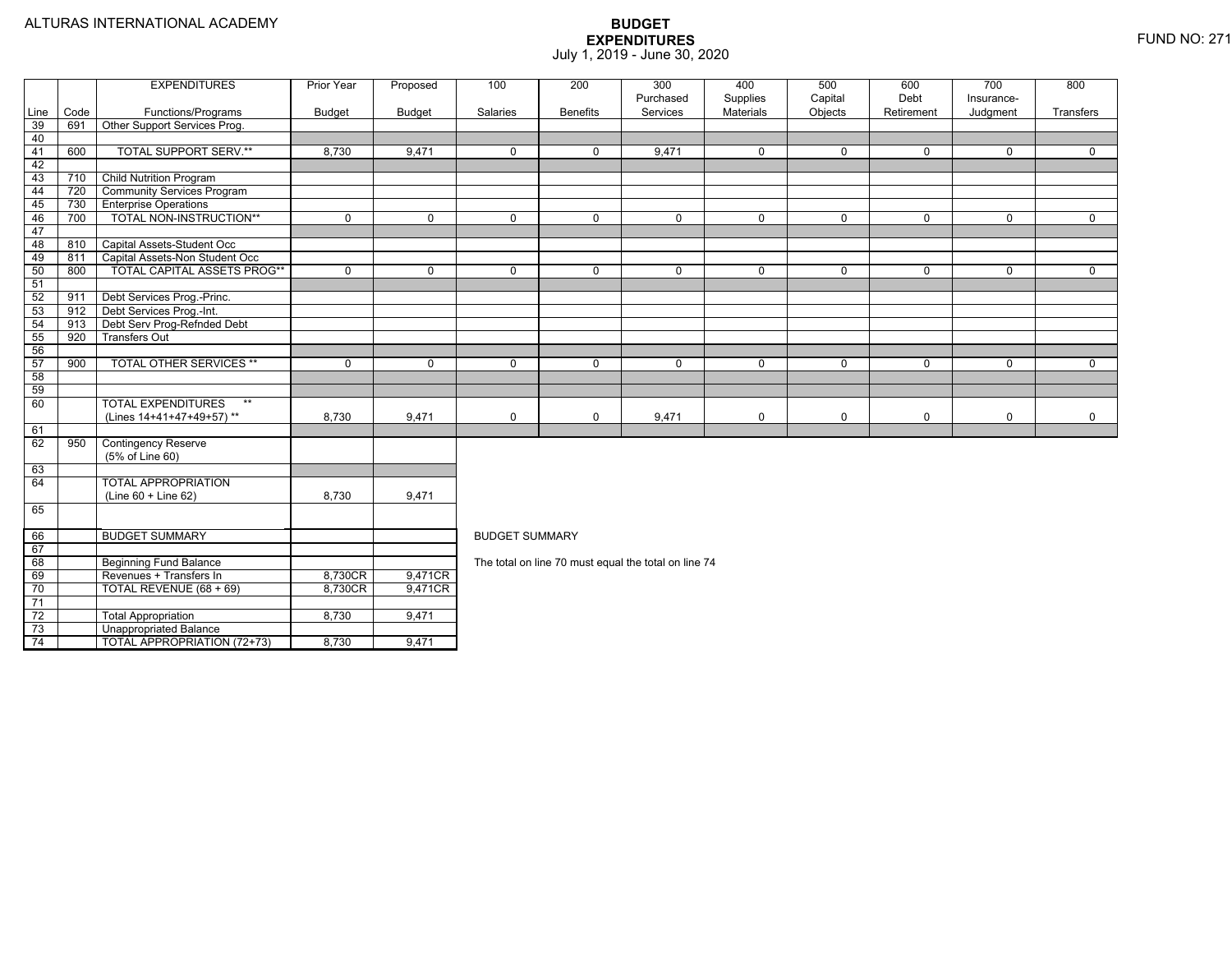|                 |                | <b>REVENUES</b>                   | Prior Year    | <b>Proposed Budget</b> |               |                 |        | <b>REVENUES</b>                        | Prior Year    | <b>Proposed Budget</b> |             |
|-----------------|----------------|-----------------------------------|---------------|------------------------|---------------|-----------------|--------|----------------------------------------|---------------|------------------------|-------------|
| Line            | Code           | Item                              | <b>Budget</b> | Line Amounts           | <b>Totals</b> | Line            | Code   | Item                                   | <b>Budget</b> | Line Amounts           | Totals      |
|                 | 320000         | <b>Estimated Fund Balance</b>     |               | *******                |               | 40              |        | 429000 Other County                    |               |                        |             |
| $\overline{2}$  |                | as of July 1                      | 0             | *******                | $\Omega$      | 41              | 420000 | <b>TOTAL COUNTY</b><br>$***$           | $\Omega$      | *******                | $\mathbf 0$ |
| 3               | 411100         | Taxes-General M & O               |               |                        |               | 42              |        |                                        |               |                        |             |
| $\overline{4}$  | 411200         | Taxes-Suplemental                 |               |                        |               | 43              |        | 431100   Base Support Program          |               |                        |             |
| 5               | 411300         | Taxes-Emergency                   |               |                        |               | 44              |        | 431200   Transportation Support        |               |                        |             |
| 6               | 411400         | Taxes-Tort                        |               |                        |               | 45              |        | 431400   Except Child/SED Support      |               |                        |             |
|                 | 411500         | Taxes-Cooperative                 |               |                        |               | 46              |        | 431500 Border Tuition Support          |               |                        |             |
| 8               | 411600         | Taxes-Tuition                     |               |                        |               | 47              |        | 431600 Tuition Equivalency             |               |                        |             |
| 9               | 411700         | Taxes-Migrant                     |               |                        |               | 48              |        | 431800 Benefit Apportionment           |               |                        |             |
| 10              | 411900         | Taxes-Other                       |               |                        |               | 49              |        | 431900 Other State Support             |               |                        |             |
| 11              | 412100         | <b>Taxes-Plant Facility</b>       |               |                        |               | 50              |        | 432100 Driver Education Prog.          |               |                        |             |
| 12              | 412500         | Taxes-Bond & Interest             |               |                        |               | 51              |        | 432400 Professional Technical Prog     |               |                        |             |
| 13              |                | $*$<br><b>TOTAL TAXES</b>         | 0             | *******                | $\mathbf 0$   | 52              |        | 437000 Lottery/Additional State Maint  |               |                        |             |
| 14              | 413000         | Penalty: Delinguent Taxes         |               |                        |               | 53              |        | 438000 Rev in Lieu of/Ag Equip Tax     |               |                        |             |
| 15              |                |                                   |               |                        |               | 54              |        | 439000 Other State Revenue             |               |                        |             |
| 16              |                | 414100 Tuition - Individuals      |               |                        |               | 55              |        |                                        |               |                        |             |
| $\overline{17}$ |                | 414200 Tuition-Districts in Idaho |               |                        |               | 56              | 430000 | $**$<br><b>TOTAL STATE</b>             | $\Omega$      | *******                | $\mathbf 0$ |
| $\overline{18}$ | 414300         | Tuition-Out of State Districts    |               |                        |               | 57              |        |                                        |               |                        |             |
| 19              |                |                                   |               |                        |               | 58              |        | 442000   Indirect Unrestricted Fed.    |               |                        |             |
| 20              |                | 415000 Earnings on Investments    |               |                        |               | 59              |        | 443000 Direct Restricted Fed.          |               |                        |             |
| $\overline{21}$ |                |                                   |               |                        |               | 60              |        | 445100 Title I - ESEA                  |               |                        |             |
| 22              | 416100         | School Food Service               |               |                        |               | 61              | 445200 | Title VI. ESEA-Innovative Pr           |               |                        |             |
| 23              | 416200         | Meal Sales: Non-Reimb.            | 31,000CR      | 48.240CR               |               | 62              |        | 445300 Perkins III-Voc Tech Act        |               |                        |             |
| 24              | 416900         | Other Food Sales                  |               |                        |               | 63              | 445400 | <b>Adult Education</b>                 |               |                        |             |
| $\overline{25}$ |                |                                   |               |                        |               | 64              | 445500 | <b>Child Nutrition Reimb.</b>          |               |                        |             |
| 26              | 417100         | Admissions/Activities             |               |                        |               | 65              | 445600 | Title VI-B                             |               |                        |             |
| $\overline{27}$ | 417200         | <b>Bookstore Sales</b>            |               |                        |               | 66              | 445900 | Other Indirect Fed. Prog.              |               |                        |             |
| $\overline{28}$ |                | 417300   Clubs, Org. Dues, Etc.   |               |                        |               | 67              | 448200 | Impact Aid - P.L. 874                  |               |                        |             |
| 29              | 417400         | School Fees & Charges             |               |                        |               | 68              | 440000 | $**$<br><b>TOTAL FEDERAL</b>           | $\Omega$      | *******                | $\Omega$    |
| 30              | 417900         | <b>Other Student Revenues</b>     |               |                        |               | 69              |        |                                        |               |                        |             |
| $\overline{31}$ |                |                                   |               |                        |               | $\overline{70}$ |        | 451000 Proceeds: Bonds, Capital Leases |               |                        |             |
| $\overline{32}$ | 418100         | <b>Community Service</b>          |               |                        |               | $\overline{71}$ |        | 453000 Sale of Fixed Assets            |               |                        |             |
| 33              |                |                                   |               |                        |               | $\overline{72}$ | 450000 | $**$<br><b>TOTAL OTHER</b>             | $\Omega$      | *******                | $\mathbf 0$ |
| 34              | 419100 Rentals |                                   |               |                        |               | 73              |        |                                        |               |                        |             |
| 35              | 419200         | <b>Contributions/Donations</b>    |               |                        |               | 74              |        | <b>TOTAL REVENUES</b><br>$***$         | 31.000CR      | *******                | 48,240CR    |
| 36              | 419300         | <b>Transportaion Fees</b>         |               |                        |               | 75              |        |                                        |               |                        |             |
| 37              | 419900         | <b>Other Local</b>                |               |                        |               | 76              | 460000 | <b>TRANSFERS IN</b>                    | 10,000CR      |                        |             |
| 38              |                | TOTAL OTHER LOCAL **              | 31,000CR      | *******                | 48,240CR      | $\overline{77}$ |        |                                        |               |                        |             |
| 39              | 410000         | <b>TOTAL LOCAL</b>                |               | *******                |               | $\overline{78}$ | 400000 | BAL.+ REVENUE + TRANS.                 |               | *******                |             |
|                 |                | $(Line 13 + 38)$                  | 31.000CR      |                        | 48.240CR      |                 |        | (Lines $1 + 74 + 76$ )                 | 41.000CR      |                        | 48,240CR    |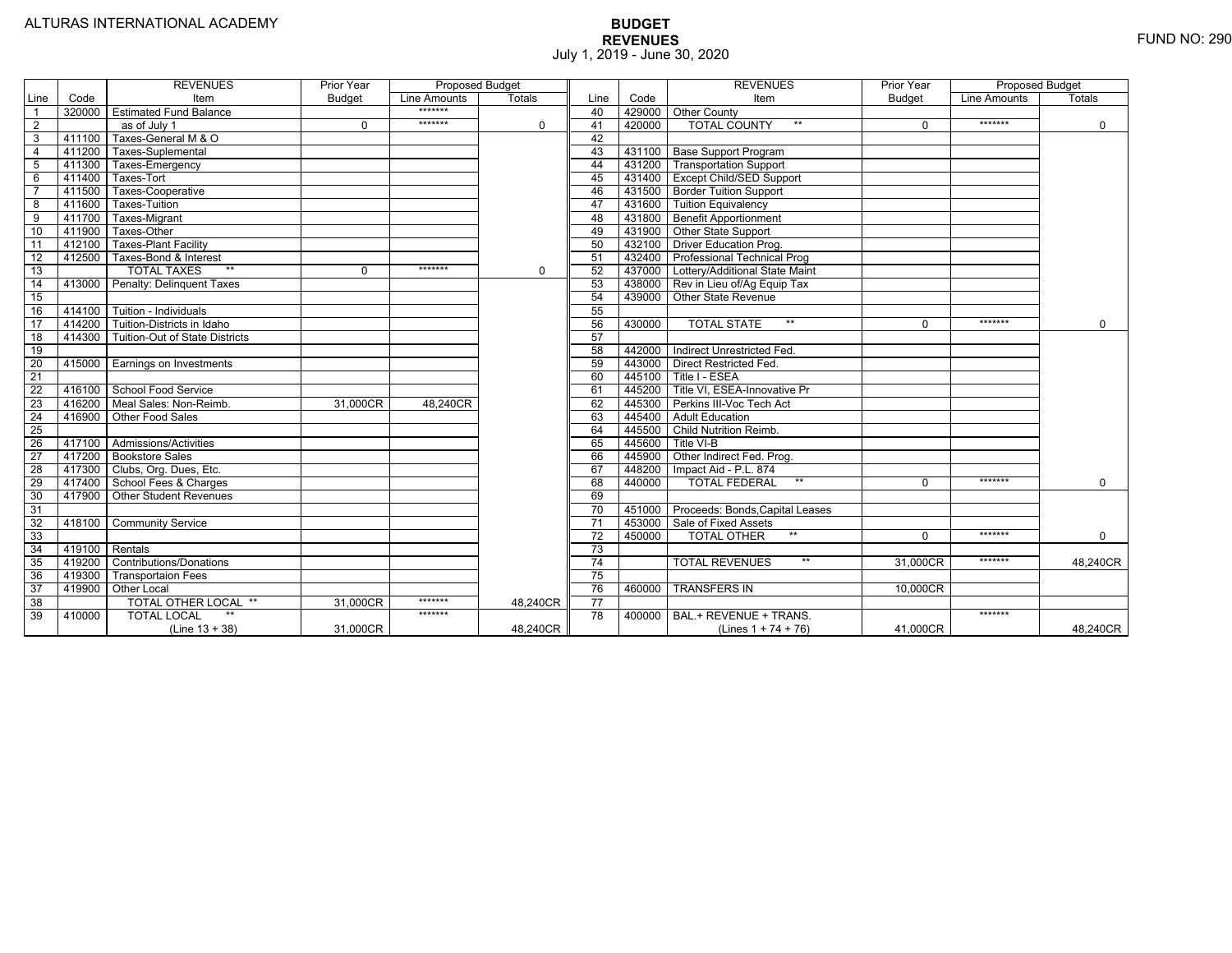|                 |      | <b>EXPENDITURES</b>             | Prior Year   | Proposed      | 100      | 200             | 300<br>Purchased | 400<br>Supplies | 500<br>Capital | 600<br>Debt | 700<br>Insurance- | 800         |
|-----------------|------|---------------------------------|--------------|---------------|----------|-----------------|------------------|-----------------|----------------|-------------|-------------------|-------------|
| Line            | Code | Functions/Programs              | Budget       | <b>Budget</b> | Salaries | <b>Benefits</b> | Services         | Materials       | Objects        | Retirement  | Judgment          | Transfers   |
| $\overline{1}$  | 512  | <b>Elemetary School Prog.</b>   |              |               |          |                 |                  |                 |                |             |                   |             |
| $\overline{c}$  | 515  | Secondary School Prog.          |              |               |          |                 |                  |                 |                |             |                   |             |
| 3               | 517  | Alternative School Prog.        |              |               |          |                 |                  |                 |                |             |                   |             |
| $\overline{4}$  | 519  | Vocational-Technical Prog.      |              |               |          |                 |                  |                 |                |             |                   |             |
| 5               | 521  | <b>Exceptional Child Prog.</b>  |              |               |          |                 |                  |                 |                |             |                   |             |
| 6               | 522  | Preschool Exceptional Prog.     |              |               |          |                 |                  |                 |                |             |                   |             |
| $\overline{7}$  | 524  | Gifted & Talented Prog.         |              |               |          |                 |                  |                 |                |             |                   |             |
| 8               | 531  | Interscholastic Prog.           |              |               |          |                 |                  |                 |                |             |                   |             |
| 9               | 532  | School Activity Prog.           |              |               |          |                 |                  |                 |                |             |                   |             |
| 10              | 541  | Summer School Prog.             |              |               |          |                 |                  |                 |                |             |                   |             |
| 11              | 542  | Adult School Prog.              |              |               |          |                 |                  |                 |                |             |                   |             |
| 12              | 546  | Detention Center Prog.          |              |               |          |                 |                  |                 |                |             |                   |             |
| 13              |      |                                 |              |               |          |                 |                  |                 |                |             |                   |             |
| 14              | 500  | <b>TOTAL INSTRUCTION **</b>     | $\mathbf{0}$ | $\Omega$      | 0        | $\mathbf 0$     | $\Omega$         | $\mathbf 0$     | $\mathbf 0$    | $\mathbf 0$ | $\mathbf 0$       | $\mathbf 0$ |
| 15              |      |                                 |              |               |          |                 |                  |                 |                |             |                   |             |
| 16              | 611  | Attend-Guidance-Health Prog     |              |               |          |                 |                  |                 |                |             |                   |             |
| 17              | 616  | Special Services Prog.          |              |               |          |                 |                  |                 |                |             |                   |             |
| $\overline{18}$ |      |                                 |              |               |          |                 |                  |                 |                |             |                   |             |
| 19              | 621  | Instruction Improvement Prog    |              |               |          |                 |                  |                 |                |             |                   |             |
| $\overline{20}$ | 622  | Educational Media Prog.         |              |               |          |                 |                  |                 |                |             |                   |             |
| $\overline{21}$ | 623  | Instruction-Related Tech Prog   |              |               |          |                 |                  |                 |                |             |                   |             |
| 22              | 631  | Board of Education Prog.        |              |               |          |                 |                  |                 |                |             |                   |             |
| $\overline{23}$ | 632  | District Admin Prog.            |              |               |          |                 |                  |                 |                |             |                   |             |
| 24              |      |                                 |              |               |          |                 |                  |                 |                |             |                   |             |
| $\overline{25}$ | 641  | School Administration Prog.     |              |               |          |                 |                  |                 |                |             |                   |             |
| $\overline{26}$ |      |                                 |              |               |          |                 |                  |                 |                |             |                   |             |
| $\overline{27}$ | 651  | <b>Business Operation Prog.</b> |              |               |          |                 |                  |                 |                |             |                   |             |
| 28              | 655  | Central Service Prog.           |              |               |          |                 |                  |                 |                |             |                   |             |
| 29              | 656  | Admin Tech Services Prog.       |              |               |          |                 |                  |                 |                |             |                   |             |
| 30              | 661  | Bldg-Care Prog. (Custodial)     |              |               |          |                 |                  |                 |                |             |                   |             |
| 31              | 663  | Maint-Non Student Occupied      |              |               |          |                 |                  |                 |                |             |                   |             |
| 32              | 664  | Maint-Student Occupied Bldgs    |              |               |          |                 |                  |                 |                |             |                   |             |
| 33              | 665  | Maintenance - Grounds           |              |               |          |                 |                  |                 |                |             |                   |             |
| 34              | 667  | <b>Security Program</b>         |              |               |          |                 |                  |                 |                |             |                   |             |
| 35              |      |                                 |              |               |          |                 |                  |                 |                |             |                   |             |
| 36              | 681  | Pupil-To School Trans. Prog.    |              |               |          |                 |                  |                 |                |             |                   |             |
| $\overline{37}$ | 682  | Pupil-Activity Trans. Prog.     |              |               |          |                 |                  |                 |                |             |                   |             |
| 38              | 683  | General Transportation Prog.    |              |               |          |                 |                  |                 |                |             |                   |             |
|                 |      |                                 |              |               |          |                 |                  |                 |                |             |                   |             |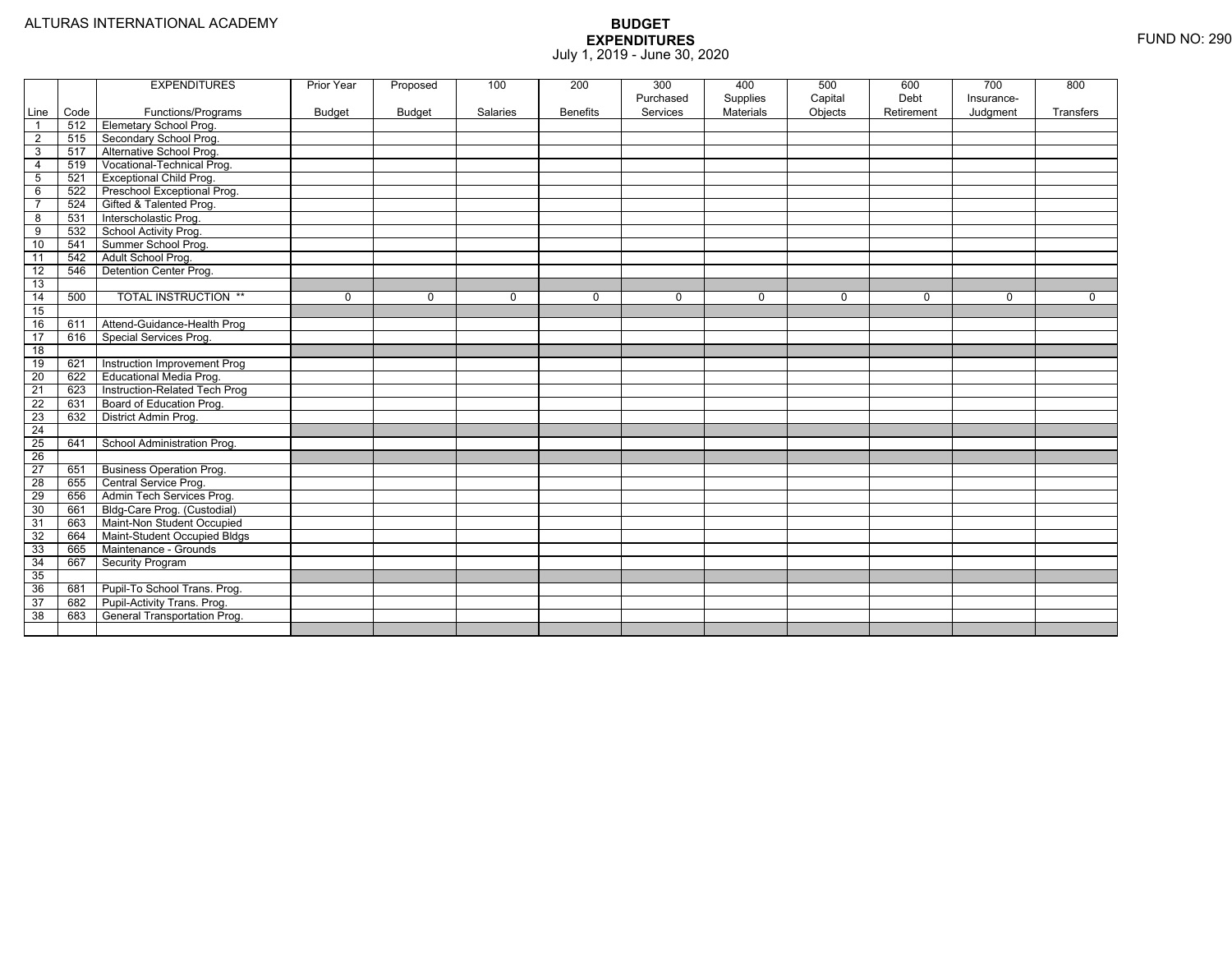73

74

Unappropriated Balance

TOTAL APPROPRIATION (72+73) 41,000 48,240

|                 |      | <b>EXPENDITURES</b>                | Prior Year    | Proposed      | 100                   | 200             | 300                                                  | 400         | 500          | 600         | 700          | 800         |
|-----------------|------|------------------------------------|---------------|---------------|-----------------------|-----------------|------------------------------------------------------|-------------|--------------|-------------|--------------|-------------|
|                 |      |                                    |               |               |                       |                 | Purchased                                            | Supplies    | Capital      | Debt        | Insurance-   |             |
| Line            | Code | Functions/Programs                 | <b>Budget</b> | <b>Budget</b> | Salaries              | <b>Benefits</b> | Services                                             | Materials   | Objects      | Retirement  | Judgment     | Transfers   |
| 39              | 691  | Other Support Services Prog.       |               |               |                       |                 |                                                      |             |              |             |              |             |
| 40              |      |                                    |               |               |                       |                 |                                                      |             |              |             |              |             |
| 41              | 600  | <b>TOTAL SUPPORT SERV.**</b>       | $\Omega$      | $\Omega$      | $\Omega$              | $\Omega$        | $\Omega$                                             | $\mathbf 0$ | $\mathbf{0}$ | $\mathbf 0$ | $\mathbf{0}$ | $\Omega$    |
| 42              |      |                                    |               |               |                       |                 |                                                      |             |              |             |              |             |
| 43              | 710  | <b>Child Nutrition Program</b>     | 41,000        | 48,240        |                       |                 | 48,240                                               |             |              |             |              |             |
| 44              | 720  | <b>Community Services Program</b>  |               |               |                       |                 |                                                      |             |              |             |              |             |
| 45              | 730  | <b>Enterprise Operations</b>       |               |               |                       |                 |                                                      |             |              |             |              |             |
| 46              | 700  | TOTAL NON-INSTRUCTION**            | 41,000        | 48,240        | $\mathbf 0$           | $\mathbf 0$     | 48,240                                               | $\mathbf 0$ | $\mathbf 0$  | $\mathbf 0$ | $\mathbf 0$  | $\mathbf 0$ |
| 47              |      |                                    |               |               |                       |                 |                                                      |             |              |             |              |             |
| 48              | 810  | Capital Assets-Student Occ         |               |               |                       |                 |                                                      |             |              |             |              |             |
| 49              | 811  | Capital Assets-Non Student Occ     |               |               |                       |                 |                                                      |             |              |             |              |             |
| 50              | 800  | <b>TOTAL CAPITAL ASSETS PROG**</b> | $\Omega$      | $\Omega$      | $\Omega$              | $\Omega$        | $\Omega$                                             | $\mathbf 0$ | $\Omega$     | $\Omega$    | $\Omega$     | $\Omega$    |
| 51              |      |                                    |               |               |                       |                 |                                                      |             |              |             |              |             |
| 52              | 911  | Debt Services Prog.-Princ.         |               |               |                       |                 |                                                      |             |              |             |              |             |
| 53              | 912  | Debt Services Prog.-Int.           |               |               |                       |                 |                                                      |             |              |             |              |             |
| 54              | 913  | Debt Serv Prog-Refnded Debt        |               |               |                       |                 |                                                      |             |              |             |              |             |
| $\frac{55}{56}$ | 920  | <b>Transfers Out</b>               |               |               |                       |                 |                                                      |             |              |             |              |             |
|                 |      |                                    |               |               |                       |                 |                                                      |             |              |             |              |             |
| 57              | 900  | <b>TOTAL OTHER SERVICES **</b>     | $\mathbf{0}$  | $\mathbf 0$   | $\Omega$              | $\Omega$        | $\mathbf 0$                                          | $\mathbf 0$ | $\mathbf 0$  | $\Omega$    | $\mathbf 0$  | $\mathbf 0$ |
| 58              |      |                                    |               |               |                       |                 |                                                      |             |              |             |              |             |
| 59              |      |                                    |               |               |                       |                 |                                                      |             |              |             |              |             |
| 60              |      | <b>TOTAL EXPENDITURES</b><br>$***$ |               |               |                       |                 |                                                      |             |              |             |              |             |
|                 |      | (Lines 14+41+47+49+57)**           | 41,000        | 48,240        | 0                     | $\mathbf 0$     | 48,240                                               | $\mathbf 0$ | $\mathbf 0$  | 0           | 0            | $\mathbf 0$ |
| 61              |      |                                    |               |               |                       |                 |                                                      |             |              |             |              |             |
| 62              | 950  | <b>Contingency Reserve</b>         |               |               |                       |                 |                                                      |             |              |             |              |             |
|                 |      | (5% of Line 60)                    |               |               |                       |                 |                                                      |             |              |             |              |             |
| 63              |      |                                    |               |               |                       |                 |                                                      |             |              |             |              |             |
| 64              |      | <b>TOTAL APPROPRIATION</b>         |               |               |                       |                 |                                                      |             |              |             |              |             |
|                 |      | (Line 60 + Line 62)                | 41.000        | 48,240        |                       |                 |                                                      |             |              |             |              |             |
| 65              |      |                                    |               |               |                       |                 |                                                      |             |              |             |              |             |
| 66              |      | <b>BUDGET SUMMARY</b>              |               |               | <b>BUDGET SUMMARY</b> |                 |                                                      |             |              |             |              |             |
| 67              |      |                                    |               |               |                       |                 |                                                      |             |              |             |              |             |
| 68              |      | <b>Beginning Fund Balance</b>      |               |               |                       |                 | The total on line 70 must equal the total on line 74 |             |              |             |              |             |
| 69              |      | Revenues + Transfers In            | 41,000CR      | 48,240CR      |                       |                 |                                                      |             |              |             |              |             |
| 70              |      | TOTAL REVENUE (68 + 69)            | 41,000CR      | 48,240CR      |                       |                 |                                                      |             |              |             |              |             |
| 71              |      |                                    |               |               |                       |                 |                                                      |             |              |             |              |             |
| $\overline{72}$ |      | <b>Total Appropriation</b>         | 41,000        | 48,240        |                       |                 |                                                      |             |              |             |              |             |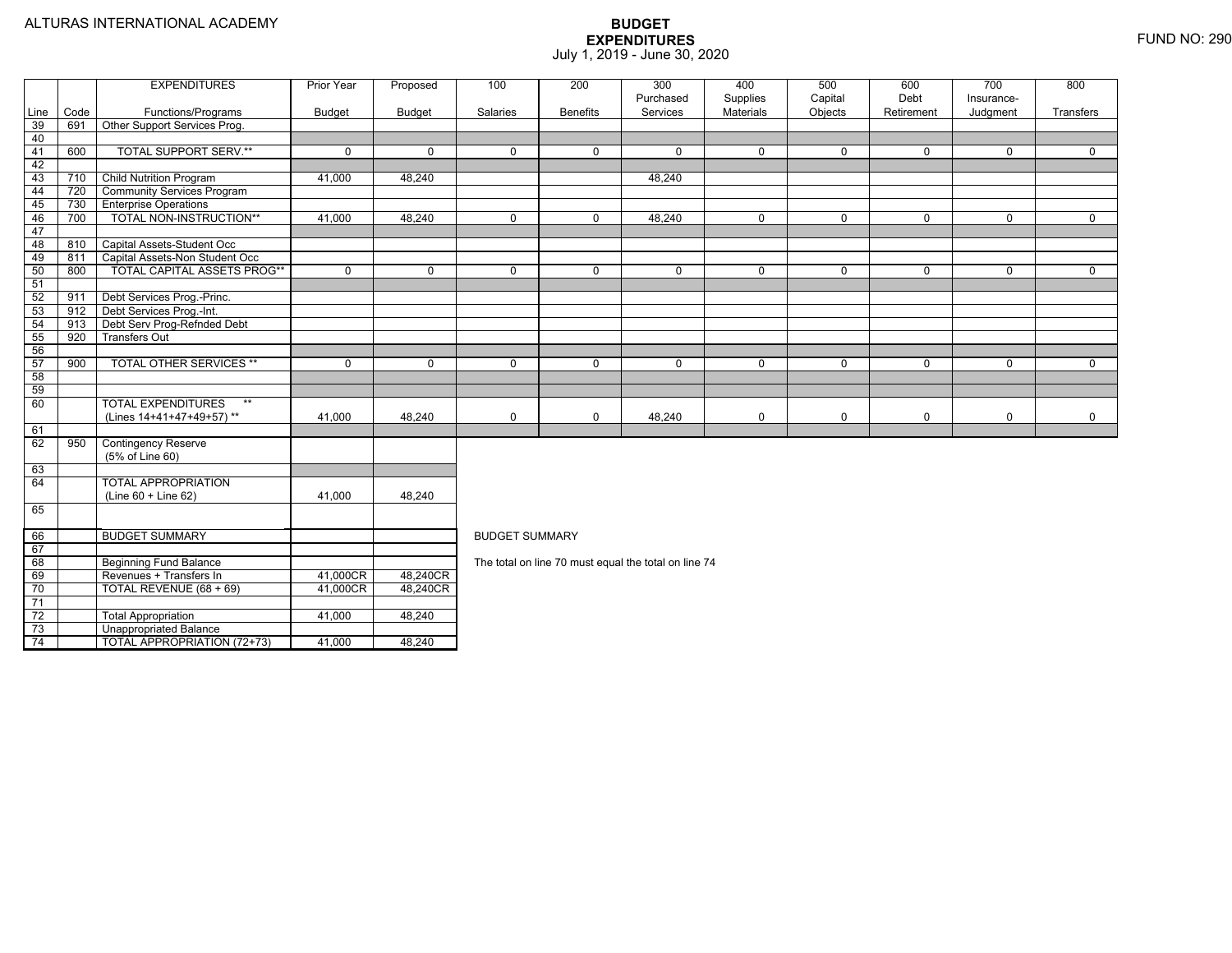|                 |                | <b>REVENUES</b>                   | Prior Year    | Proposed Budget |               |                 |        | <b>REVENUES</b>                        | Prior Year    | Proposed Budget |               |
|-----------------|----------------|-----------------------------------|---------------|-----------------|---------------|-----------------|--------|----------------------------------------|---------------|-----------------|---------------|
| Line            | Code           | Item                              | <b>Budget</b> | Line Amounts    | <b>Totals</b> | Line            | Code   | Item                                   | <b>Budget</b> | Line Amounts    | <b>Totals</b> |
|                 | 320000         | <b>Estimated Fund Balance</b>     |               | *******         |               | 40              |        | 429000 Other County                    |               |                 |               |
| $\overline{2}$  |                | $\overline{as}$ of July 1         | $\Omega$      | *******         | 0             | 41              | 420000 | <b>TOTAL COUNTY</b>                    |               | *******         | $\mathbf 0$   |
| 3               | 411100         | Taxes-General M & O               |               |                 |               | 42              |        |                                        |               |                 |               |
| $\overline{4}$  | 411200         | Taxes-Suplemental                 |               |                 |               | 43              |        | 431100   Base Support Program          |               |                 |               |
| 5               | 411300         | Taxes-Emergency                   |               |                 |               | 44              |        | 431200   Transportation Support        |               |                 |               |
| 6               | 411400         | Taxes-Tort                        |               |                 |               | 45              |        | 431400 Except Child/SED Support        |               |                 |               |
|                 | 411500         | Taxes-Cooperative                 |               |                 |               | 46              |        | 431500 Border Tuition Support          |               |                 |               |
| 8               | 411600         | Taxes-Tuition                     |               |                 |               | 47              |        | 431600 Tuition Equivalency             |               |                 |               |
| 9               | 411700         | Taxes-Migrant                     |               |                 |               | 48              |        | 431800 Benefit Apportionment           |               |                 |               |
| 10              | 411900         | Taxes-Other                       |               |                 |               | 49              |        | 431900 Other State Support             |               |                 |               |
| 11              | 412100         | <b>Taxes-Plant Facility</b>       |               |                 |               | 50              | 432100 | Driver Education Prog.                 |               |                 |               |
| 12              | 412500         | Taxes-Bond & Interest             |               |                 |               | 51              | 432400 | <b>Professional Technical Prog</b>     |               |                 |               |
| 13              |                | $**$<br><b>TOTAL TAXES</b>        | $\Omega$      | *******         | 0             | 52              |        | 437000 Lottery/Additional State Maint  |               |                 |               |
| 14              | 413000         | Penalty: Delinguent Taxes         |               |                 |               | 53              |        | 438000 Rev in Lieu of/Ag Equip Tax     |               |                 |               |
| 15              |                |                                   |               |                 |               | 54              |        | 439000 Other State Revenue             |               |                 |               |
| 16              |                | 414100 Tuition - Individuals      |               |                 |               | 55              |        |                                        |               |                 |               |
| $\overline{17}$ |                | 414200 Tuition-Districts in Idaho |               |                 |               | 56              | 430000 | $**$<br><b>TOTAL STATE</b>             |               | *******         | $\Omega$      |
| $\overline{18}$ | 414300         | Tuition-Out of State Districts    |               |                 |               | 57              |        |                                        |               |                 |               |
| 19              |                |                                   |               |                 |               | 58              |        | 442000   Indirect Unrestricted Fed.    |               |                 |               |
| 20              |                | 415000 Earnings on Investments    |               |                 |               | 59              |        | 443000 Direct Restricted Fed.          |               |                 |               |
| $\overline{21}$ |                |                                   |               |                 |               | 60              |        | 445100 Title I - ESEA                  |               |                 |               |
| 22              | 416100         | School Food Service               |               |                 |               | 61              |        | 445200 Title VI. ESEA-Innovative Pr    |               |                 |               |
| 23              |                | 416200   Meal Sales: Non-Reimb.   |               |                 |               | 62              |        | 445300 Perkins III-Voc Tech Act        |               |                 |               |
| 24              | 416900         | Other Food Sales                  |               |                 |               | 63              |        | 445400 Adult Education                 |               |                 |               |
| $\overline{25}$ |                |                                   |               |                 |               | 64              | 445500 | Child Nutrition Reimb.                 |               |                 |               |
| 26              |                | 417100 Admissions/Activities      |               |                 |               | 65              | 445600 | Title VI-B                             |               |                 |               |
| $\overline{27}$ | 417200         | <b>Bookstore Sales</b>            |               |                 |               | 66              | 445900 | Other Indirect Fed. Prog.              |               |                 |               |
| $\overline{28}$ |                | 417300   Clubs, Org. Dues, Etc.   |               |                 |               | 67              | 448200 | Impact Aid - P.L. 874                  |               |                 |               |
| 29              | 417400         | School Fees & Charges             |               |                 |               | 68              | 440000 | $**$<br><b>TOTAL FEDERAL</b>           | $\Omega$      | *******         | $\Omega$      |
| 30              | 417900         | <b>Other Student Revenues</b>     |               |                 |               | 69              |        |                                        |               |                 |               |
| 31              |                |                                   |               |                 |               | $\overline{70}$ |        | 451000 Proceeds: Bonds, Capital Leases |               |                 |               |
| $\overline{32}$ | 418100         | <b>Community Service</b>          |               |                 |               | $\overline{71}$ |        | 453000 Sale of Fixed Assets            |               |                 |               |
| 33              |                |                                   |               |                 |               | 72              | 450000 | $**$<br><b>TOTAL OTHER</b>             | $\Omega$      | *******         | $\mathbf 0$   |
| 34              | 419100 Rentals |                                   |               |                 |               | 73              |        |                                        |               |                 |               |
| 35              | 419200         | <b>Contributions/Donations</b>    |               |                 |               | 74              |        | $**$<br><b>TOTAL REVENUES</b>          |               | *******         | $\Omega$      |
| 36              | 419300         | Transportaion Fees                |               |                 |               | 75              |        |                                        |               |                 |               |
| 37              | 419900         | <b>Other Local</b>                |               |                 |               | 76              | 460000 | <b>TRANSFERS IN</b>                    |               |                 |               |
| 38              |                | TOTAL OTHER LOCAL **              | $\Omega$      | *******         | 0             | 77              |        |                                        |               |                 |               |
| 39              | 410000         | <b>TOTAL LOCAL</b>                |               | *******         |               | $\overline{78}$ | 400000 | BAL.+ REVENUE + TRANS.                 |               | *******         |               |
|                 |                | $(Line 13 + 38)$                  | $\Omega$      |                 | $\Omega$      |                 |        | (Lines $1 + 74 + 76$ )                 | $\Omega$      |                 | $\mathbf 0$   |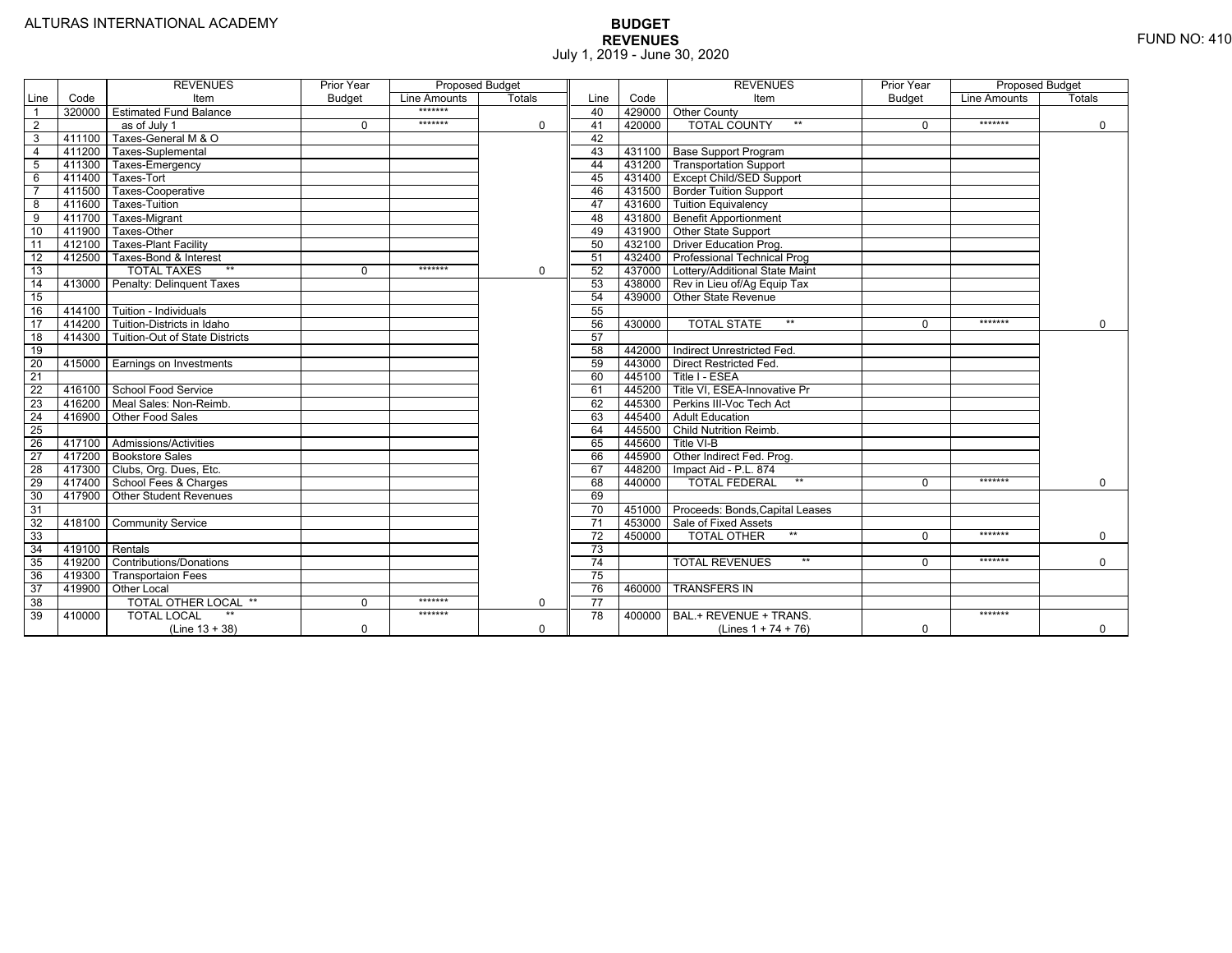|                 |      | <b>EXPENDITURES</b>             | Prior Year    | Proposed    | 100      | 200             | 300<br>Purchased | 400<br>Supplies | 500<br>Capital | 600<br>Debt | 700<br>Insurance- | 800       |
|-----------------|------|---------------------------------|---------------|-------------|----------|-----------------|------------------|-----------------|----------------|-------------|-------------------|-----------|
| Line            | Code | Functions/Programs              | <b>Budget</b> | Budget      | Salaries | <b>Benefits</b> | Services         | Materials       | Objects        | Retirement  | Judgment          | Transfers |
| $\overline{1}$  | 512  | <b>Elemetary School Prog.</b>   |               |             |          |                 |                  |                 |                |             |                   |           |
| $\overline{2}$  | 515  | Secondary School Prog.          |               |             |          |                 |                  |                 |                |             |                   |           |
| 3               | 517  | Alternative School Prog.        |               |             |          |                 |                  |                 |                |             |                   |           |
| $\overline{4}$  | 519  | Vocational-Technical Prog.      |               |             |          |                 |                  |                 |                |             |                   |           |
| $5\phantom{.0}$ | 521  | <b>Exceptional Child Prog.</b>  |               |             |          |                 |                  |                 |                |             |                   |           |
| 6               | 522  | Preschool Exceptional Prog.     |               |             |          |                 |                  |                 |                |             |                   |           |
| $\overline{7}$  | 524  | Gifted & Talented Prog.         |               |             |          |                 |                  |                 |                |             |                   |           |
| 8               | 531  | Interscholastic Prog.           |               |             |          |                 |                  |                 |                |             |                   |           |
| 9               | 532  | School Activity Prog.           |               |             |          |                 |                  |                 |                |             |                   |           |
| 10              | 541  | Summer School Prog.             |               |             |          |                 |                  |                 |                |             |                   |           |
| 11              | 542  | Adult School Prog.              |               |             |          |                 |                  |                 |                |             |                   |           |
| $\overline{12}$ | 546  | Detention Center Prog.          |               |             |          |                 |                  |                 |                |             |                   |           |
| 13              |      |                                 |               |             |          |                 |                  |                 |                |             |                   |           |
| 14              | 500  | <b>TOTAL INSTRUCTION **</b>     | 0             | $\mathbf 0$ | 0        | $\mathbf 0$     | $\mathbf 0$      | $\mathbf 0$     | $\mathbf 0$    | 0           | 0                 | 0         |
| 15              |      |                                 |               |             |          |                 |                  |                 |                |             |                   |           |
| 16              | 611  | Attend-Guidance-Health Prog     |               |             |          |                 |                  |                 |                |             |                   |           |
| 17              | 616  | Special Services Prog.          |               |             |          |                 |                  |                 |                |             |                   |           |
| $\overline{18}$ |      |                                 |               |             |          |                 |                  |                 |                |             |                   |           |
| 19              | 621  | Instruction Improvement Prog    |               |             |          |                 |                  |                 |                |             |                   |           |
| 20              | 622  | Educational Media Prog.         |               |             |          |                 |                  |                 |                |             |                   |           |
| $\overline{21}$ | 623  | Instruction-Related Tech Prog   |               |             |          |                 |                  |                 |                |             |                   |           |
| 22              | 631  | Board of Education Prog.        |               |             |          |                 |                  |                 |                |             |                   |           |
| 23              | 632  | District Admin Prog.            |               |             |          |                 |                  |                 |                |             |                   |           |
| $\overline{24}$ |      |                                 |               |             |          |                 |                  |                 |                |             |                   |           |
| 25              | 641  | School Administration Prog.     |               |             |          |                 |                  |                 |                |             |                   |           |
| $\overline{26}$ |      |                                 |               |             |          |                 |                  |                 |                |             |                   |           |
| 27              | 651  | <b>Business Operation Prog.</b> |               |             |          |                 |                  |                 |                |             |                   |           |
| $\overline{28}$ | 655  | Central Service Prog.           |               |             |          |                 |                  |                 |                |             |                   |           |
| 29              | 656  | Admin Tech Services Prog.       |               |             |          |                 |                  |                 |                |             |                   |           |
| 30              | 661  | Bldg-Care Prog. (Custodial)     |               |             |          |                 |                  |                 |                |             |                   |           |
| 31              | 663  | Maint-Non Student Occupied      |               |             |          |                 |                  |                 |                |             |                   |           |
| 32              | 664  | Maint-Student Occupied Bldgs    |               |             |          |                 |                  |                 |                |             |                   |           |
| 33              | 665  | Maintenance - Grounds           |               |             |          |                 |                  |                 |                |             |                   |           |
| 34              | 667  | Security Program                |               |             |          |                 |                  |                 |                |             |                   |           |
| 35              |      |                                 |               |             |          |                 |                  |                 |                |             |                   |           |
| 36              | 681  | Pupil-To School Trans. Prog.    |               |             |          |                 |                  |                 |                |             |                   |           |
| 37              | 682  | Pupil-Activity Trans. Prog.     |               |             |          |                 |                  |                 |                |             |                   |           |
| 38              | 683  | General Transportation Prog.    |               |             |          |                 |                  |                 |                |             |                   |           |
|                 |      |                                 |               |             |          |                 |                  |                 |                |             |                   |           |